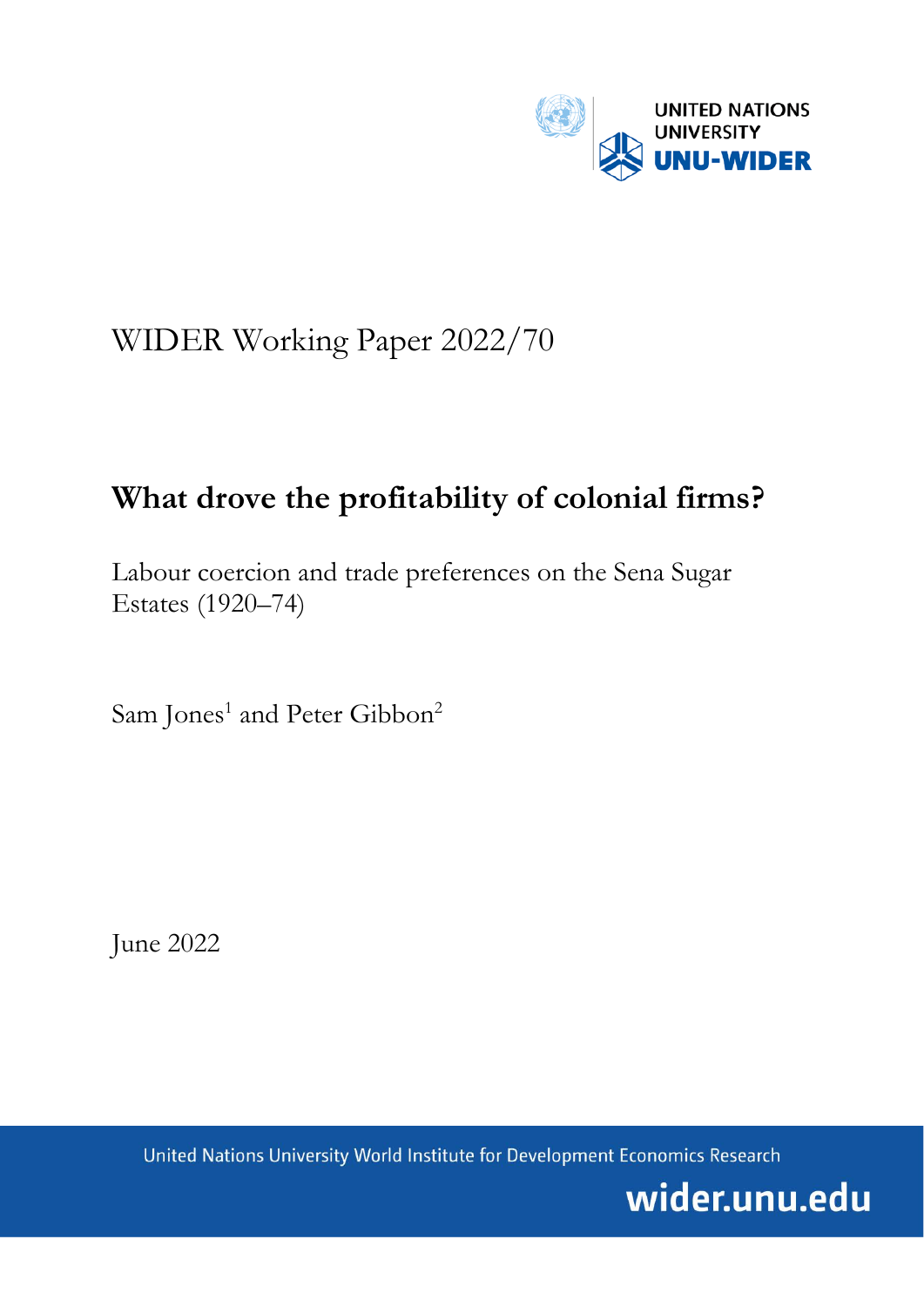**Abstract:** The magnitude of returns to colonial-era investments in Africa has been addressed in an extensive literature, as have the nature and legacies of extractive colonial institutions. However, the link between these institutions and the profitability of firms remains unclear. We reconstruct the annual financial records of Sena Sugar Estates in Portuguese East Africa (today's Mozambique) over the period 1920–74 to probe the contributions of forced labour and preferential trade arrangements to the performance of the firm. We show that Sena Sugar Estates achieved stable and solid returns to capital, comparable in size to a range of domestic UK firms. Counterfactual simulations suggest that the firm's profitability was highly dependent on sustained access to cheap labour, but generally was not so dependent on trade preferences. At the same time, a production function analysis suggests that higher reliance on rents from forced labour was associated with lower total factor productivity at the Estates. This helps explain why extractive institutions did not translate into 'super-profits'.

**Key words:** Mozambique, sugar, forced labour, trade preferences, colonial era

**JEL classification:** J24, N77, N87

**Acknowledgements:** Our sincere thanks to Klas Rönnbäck for comments on an earlier draft and to Paul Lapperre, William Clarence-Smith, David Higgins, Klas Rönnbäck, Jack Ellis, Arianna Ponte, Kleoniki Alexopoulou, Todd Cleveland, Mehmetali Dikerdem, and Nuno Valério for help in accessing sources and answering queries.

This study is published within the UNU-WIDER project [Inequality and governance in unstable](https://www.wider.unu.edu/node/236971)  [democracies—the mediating role of trust,](https://www.wider.unu.edu/node/236971) implemented by a consortium led by Institute of Development Studies (IDS). The support of the UK Economic and Social Research Council (ESRC) is gratefully acknowledged.

<sup>1</sup> UNU-WIDER, corresponding author: [jones@wider.unu.edu;](mailto:jones@wider.unu.edu) <sup>2</sup> Independent researcher

This study is published within the UNU-WIDER projec[t Inequality and governance in unstable democracies—the mediating role](https://www.wider.unu.edu/node/236971)  [of trust,](https://www.wider.unu.edu/node/236971) implemented by a consortium led by Institute of Development Studies.

Copyright © UNU-WIDER 2022

UNU-WIDER employs a fair use policy for reasonable reproduction of UNU-WIDER copyrighted content—such as the reproduction of a table or a figure, and/or text not exceeding 400 words—with due acknowledgement of the original source, without requiring explicit permission from the copyright holder.

Information and requests: publications@wider.unu.edu

ISSN 1798-7237 ISBN 978-92-9267-201-0

<https://doi.org/10.35188/UNU-WIDER/2022/201-0>

Typescript prepared by Joseph Laredo.

United Nations University World Institute for Development Economics Research provides economic analysis and policy advice with the aim of promoting sustainable and equitable development. The Institute began operations in 1985 in Helsinki, Finland, as the first research and training centre of the United Nations University. Today it is a unique blend of think tank, research institute, and UN agency—providing a range of services from policy advice to governments as well as freely available original research.

The Institute is funded through income from an endowment fund with additional contributions to its work programme from Finland, Sweden, and the United Kingdom as well as earmarked contributions for specific projects from a variety of donors.

Katajanokanlaituri 6 B, 00160 Helsinki, Finland

The views expressed in this paper are those of the author(s), and do not necessarily reflect the views of the Institute or the United Nations University, nor the programme/project donors.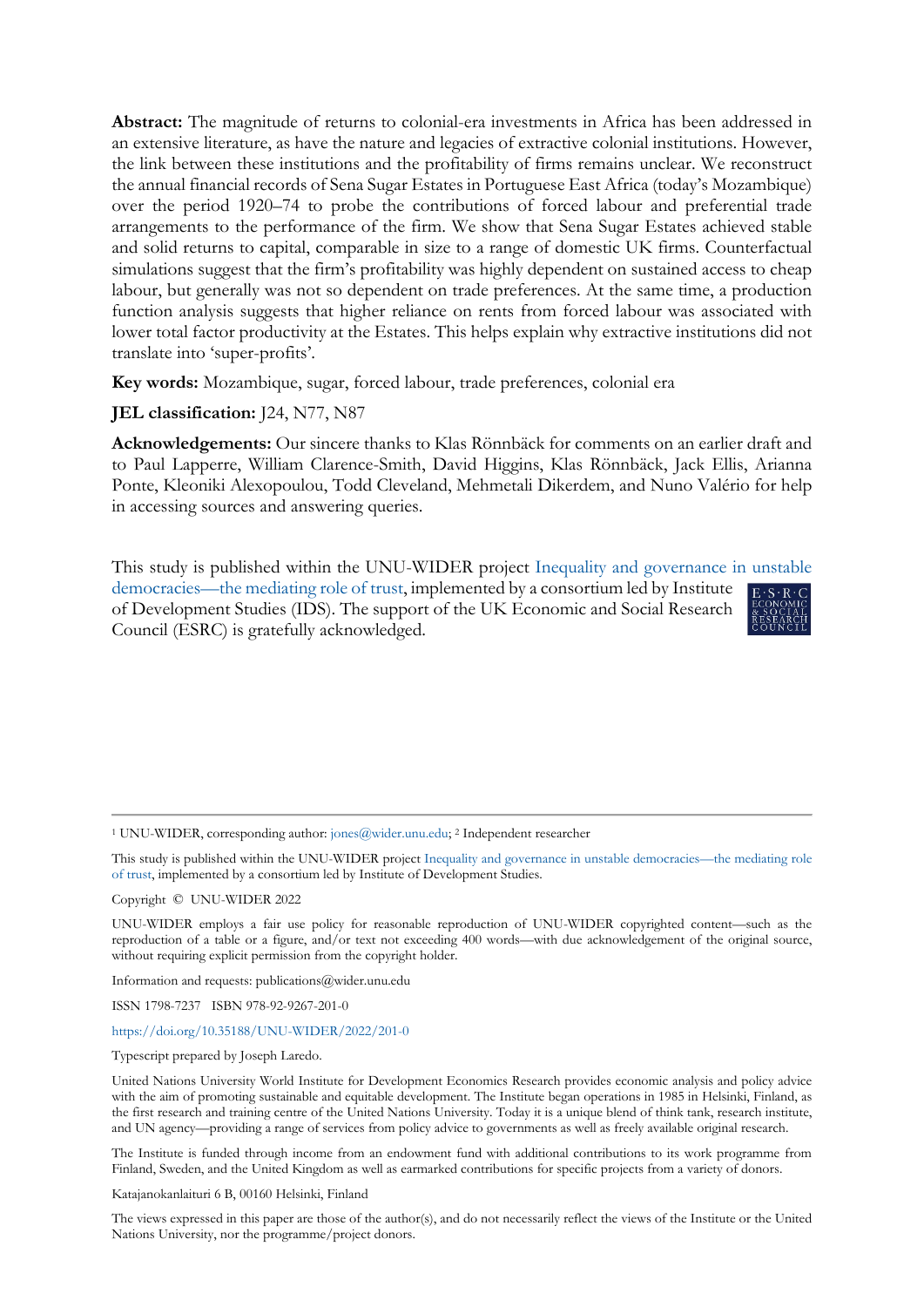### **1 Introduction**

Could the incomes expended in the Home Counties and other large districts of Southern Britain be traced to their sources, it would be found that they were in large measure wrung from the enforced toil of vast multitudes of black, brown or yellow natives. (Hobson 1902: 159–60)

Scholarly debates over the rationale and economic returns to investments in colonial enterprises overseas can be traced back at least to Hobson (1902) and Lenin (1917). Sidestepping questions of fidelity, a stylized version of 'Hobson–Lenin' goes as follows: by the late 19th century, elites in Western Europe had accumulated significant investible savings; declining domestic returns on these savings, coupled with the prospect of higher returns elsewhere, made the overseas export of capital attractive; the need to secure these investments and stabilize returns stimulated the extension of political and military power abroad, evolving into 'full' colonialization after the Conference of Berlin; exercise of sovereign power in the colonies in support of metropolitan interests included establishing surplus-extraction institutions such as land expropriation, labour coercion, and monopolistic trade concessions; in turn, this permitted investors from the metropole to realize sizeable returns on their colonial interests. Or, even more simply: capital exports + extractive colonial institutions  $=$  higher returns to capital overseas than at home.<sup>[1](#page-2-0)</sup>

One line of critique of this thesis concerns the magnitude of returns to colonial investments. A large number of studies have sought to test Hobson–Lenin by comparing returns received by external investors in colonial enterprises with those from domestic (metropolitan) enterprises. Many of these find that colonial equities did perform better than comparable domestic stocks, but their returns were not extraordinarily high and often were accompanied by higher volatility. In fact, when the considerable number of failed colonial ventures are accounted for, some scholars conclude that colonial investments did not materially outperform comparable domestic assets, at least after the late 19th century (Davis and Huttenback 1988; Rönnbäck and Broberg 2019).

The moderate performance of colonial investments stands in tension with the proposed availability of rents associated with colonial institutions, such as labour coercion.[2](#page-2-1) Despite significant attention within economics and history to the nature and legacies of such colonial institutions (e.g., Austin 2010; Grier 1999; Mamdani 2018; Nunn 2007; Thomas 1973; Weeks 1971), it remains unclear precisely how they affected the profitability of colonial firms in different sectors. Largely reflecting data limitations, the vast majority of existing studies of the economic performance of colonial firms rely on returns to equity holders across a cross-section of publicly listed firms. As we argue, these external returns constitute a noisy measure of underlying profitability and are not directly informative about specific drivers of financial performance.

To shed light on the sources of profitability of colonial investments, we adopt a firm-level perspective. We focus on Sena Sugar Estates (SSE), located in Portuguese East Africa (today's Mozambique) over the period from its inception in 1920 to the final complete year of colonial rule in 1974. SSE was one of the most successful and long-running sugar companies in the region. It was a significant source of raw sugar to Portugal, assured through preferential trading

<span id="page-2-0"></span><sup>1</sup> For versions of this thesis and discussion see: Cain 1985; Clemens and Williamson 2004; Eckstein 1991; Etherington 1982; Fieldhouse 1961; Gallagher and Robinson 1953; Harvey 2003; Stokes 1969; Winch 1965.

<span id="page-2-1"></span><sup>&</sup>lt;sup>2</sup> Where 'rent' can be defined as income surplus to that which recipients would have received under competitive conditions.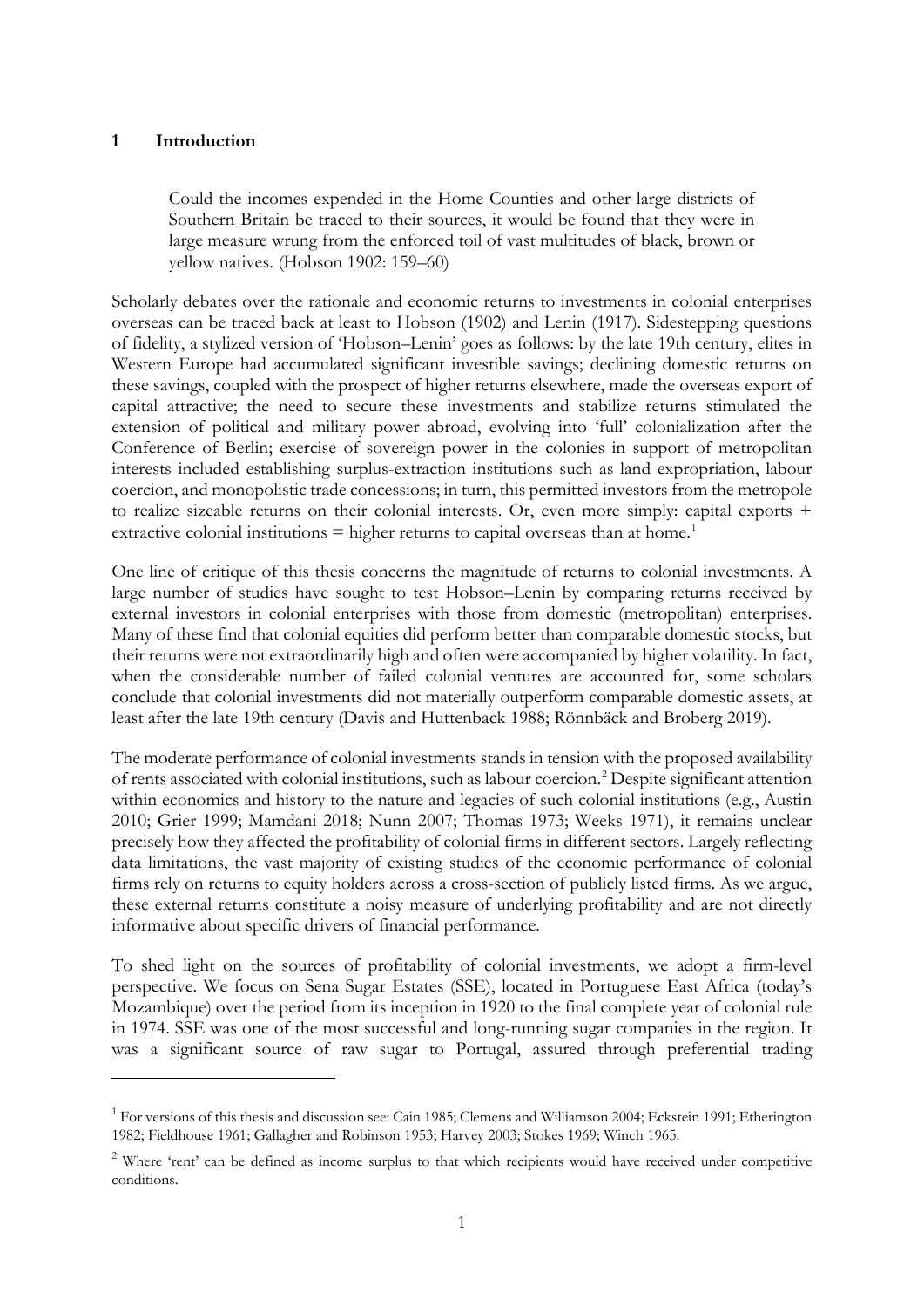arrangements. In line with experiences elsewhere in the Portuguese colonies (Anderson 1962; Keese 2012), for most of the period SSE also benefited from access to forced labour, which was legally abolished only in the early 1960s.

In this context, we ask three questions: (1) How profitable was SSE relative to other firms or asset classes?; (2) To what extent did extractive colonial institutions contribute to its profitability?; and (3) To what extent were these same colonial rents offset by higher costs or lower productivity? To answer these questions, we reconstruct the financial accounts of SSE using both original archive material and secondary sources, covering the main components of production costs (e.g. factor inputs) and revenues (e.g. prices and sales quantities). This allows us to estimate time series of various measures of external and internal profitability, such as the return on capital employed (ROCE). Compared with returns obtained by other firms and asset classes over the same period, we show that SSE's financial performance was solid and relatively stable over time, achieving an average annual direct real return on investors' capital of 4.1 per cent. This compares with average real returns of 7.0 per cent in 'risky' UK assets or under 1 per cent in 'safe' UK assets over the same period (from Jordà et al. 2019).

Next, we undertake a series of counterfactual simulations in the spirit of Toms and Beck (2007), varying specific factor prices and tracing their subsequent effects on profitability. These exercises show that in scenarios characterized by the absence of forced labour, SSE would have been (at best) significantly less profitable than it was in reality. And, while its profitability would not have been as significantly damaged on average by the absence of trade preferences, it would have been unlikely to survive without them in either the 1930s or the 1960s.

Finally, we undertake an econometric analysis of SSE's productivity. As argued elsewhere in economics, opportunities for rents may have a negative effect on productivity growth, such as by de-incentivizing innovation or encouraging flight to less productive activities. Austin and Uche (2007), for instance, show that sustained collusion between colonial banks in British West Africa reduced innovation around products offered to the local population. Meanwhile, low costs (high prices) in one area of the business may offset higher costs or risks elsewhere, implying no net benefit overall. Our production function analysis confirms that such mechanisms may have been operative. We find that higher rates of dependence on forced labour and, complementarily, a higher level of dependence on costly European labour were associated with lower overall multifactor productivity at the firm.

SSE is a single case study; hence its findings cannot readily be generalized. Nonetheless, we conclude that in the context of Portuguese imperialism, rents based on colonial institutions were critical to the profitability and survival of the firm. In our case study, rents from labour institutions dominate. Moreover, the impact of these rents on firm-level productivity appears to have been perverse. This dual-faced character of colonial rents goes some way to explaining the moderate performance of SSE relative to domestic UK firms, as well as its rapid failure on Independence.<sup>[3](#page-3-0)</sup>

## **2 Returns to colonial capital**

Historical rates of return to capital fall into two overlapping but distinct categories: (1) corporate profits earned by firms, which comprise net earnings on employed capital valued at par (for the

<span id="page-3-0"></span><sup>&</sup>lt;sup>3</sup> We recognize that many other factors played a role in SSE's demise, but the absence of a cadre of black Mozambican managers and technical staff was one of them.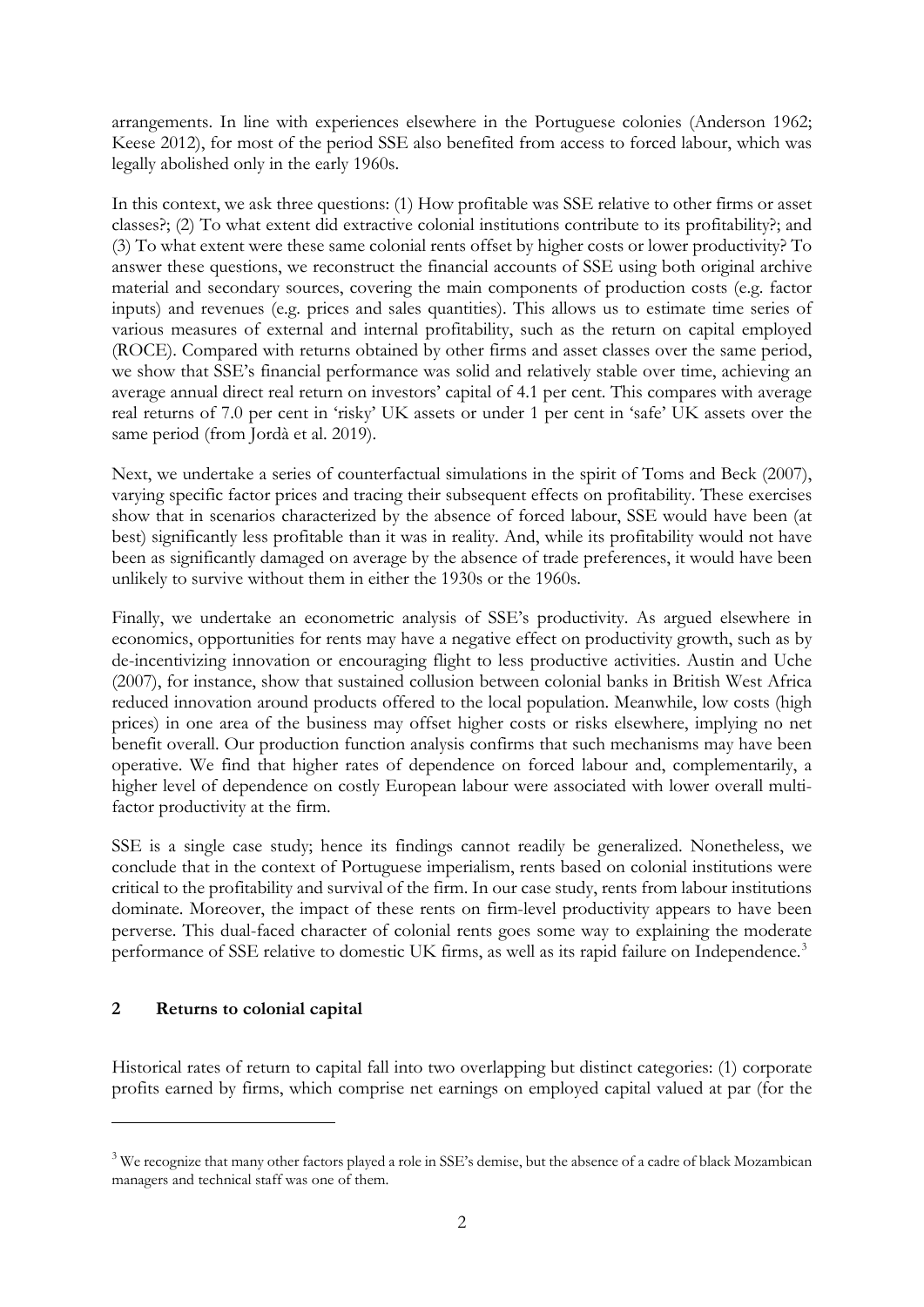evolution of this definition see Toms 2010); and (2) returns to investors and others with residual claims on these firms. The latter include some returns deriving directly from corporate profits, such as dividends and fixed payments made to holders of interest-bearing securities; but they also include, and may even be dominated by, returns from changes in the prices of corporate stocks and/or bonds traded on secondary markets. Thus, returns to firms and to investors in them can be regarded as first- and second-order measures, respectively—i.e. all the elements of the second type either derive directly from or in some other way reflect the actual or anticipated future magnitude of the first.

Perhaps as a result of British economic historiography's pre-occupation since Cairncross (1935) with foreign investment's (or Empire's) overall balance sheet, and therefore with returns in their totality, the scholarly literature has been heavily dominated by studies of second-order returns.<sup>[4](#page-4-0)</sup> While differing considerably in sample size and sampling methods, these second-order studies generally employ broadly similar sources (mainly London Stock Exchange records) and measures (including monthly or annual share price changes) and report results comparing colonial- and domestic-oriented companies using similar formats (deflated arithmetical or geometric means). From Lehfeldt (1913) onward, almost all note that returns to investors in the colonies were higher. But few reported spreads (differences in the magnitude of prices/returns) are spectacular, and in some cases they are not even statistically significant.<sup>[5](#page-4-1)</sup> Similarly, studies comparing returns for investors on the Brussels Stock Exchange from Holland- or Belgium-based and Dutch or Belgian colonial companies also confirm higher returns to colonial versus metropolitan firms.<sup>[6](#page-4-2)</sup>

The presence of a causal relationship running from colonial institutions to prices in local factor markets on to investor returns in colonial stocks has been proposed in a number of contributions (e.g. Beulens and Frankema 2016; Beulens and Marysse 2009).[7](#page-4-3) However, the evidence base here is largely circumstantial. A key challenge is that, even if we assume that colonial firms efficiently took advantage of colonial rents (see Clarence-Smith 1985), the latter's impacts would be directly observable only in internal profits. Any pass-through to returns on individual stocks would be mediated at two levels. First, any pass-through of company profits to dividend payments would

<span id="page-4-0"></span><sup>&</sup>lt;sup>4</sup> For reviews of studies covering first-order returns to colonial firms see Hopkins (1976, 1987) and for an outstanding recent contribution see Afrifa Taylor (2006).

<span id="page-4-1"></span><sup>5</sup> Lehfeldt (1913) gives 1905–09 rates of 3.6 per cent for UK annual returns and 3.9 per cent for colonial ones; Frankel (1967) gives 1919–63 rates of 5.3 per cent for UK annual returns and 7.4 per cent for South African mining investors. Davis and Huttenback (1982) give 1860–1912 rates of 10.8 per cent for UK annual returns and 13 per cent for British Empire ones; Grossman (2015) gives 1869–1928 rates of 7 per cent for UK annual returns, 11 per cent for those from 'Asia', and 14 per cent for those from 'Africa'; Rönnbäck et al. (2022) give a 1890–1969 rate of 7.8 per cent for UK annual returns in British Malaya, while a rate for investment in the UK over the same period, using the same sources as employed in Rönnbäck and Broberg (2019), would be 5.1 per cent. Similarly, but using Bank of England and UK Board of Trade data for 'net earnings abroad', Svedberg (1982) finds that in 1938–57, UK investors earned a return from less developed sterling-area countries around three times higher than from non-sterling ones—a spread that vanished in 1958–74. The only study showing higher or broadly similar UK returns over a prolonged period is that of Rönnbäck and Broberg (2019), who give 1900–69 rates for UK annual returns as 5 per cent vs. 3.9 per cent for African ones.

<span id="page-4-2"></span><sup>6</sup> Beulens and Marysse (2009) give 1889–1955 rates of 2.1 per cent for investor annual returns in Belgium and of 4.7 per cent in the Congo, while Beulens and Frankema (2016) give 1919–38 rates for investors on the Brussels Stock Exchange of 2.2 per cent for companies in the Netherlands and 5.4 per cent for those in the Dutch Indies. Two noncomparative studies calculate returns to Dutch investors in colonial Indonesia at an average annual rate around 17.5 per cent (1910–40) (Linblad 2018) or in average annual cash terms at around  $f$ 9m (1926–38) (van der Eng 1998) but in neither case are their time series continuous.

<span id="page-4-3"></span> $\frac{7}{7}$  Rönnbäck and Broberg (2019) (and Rönnbäck et al. 2022) explain higher returns on colonial investments as a form of risk premium. However, they also link this to colonial rents, presumably as one source of risk. Limits on length prevent us from considering this argument in this paper.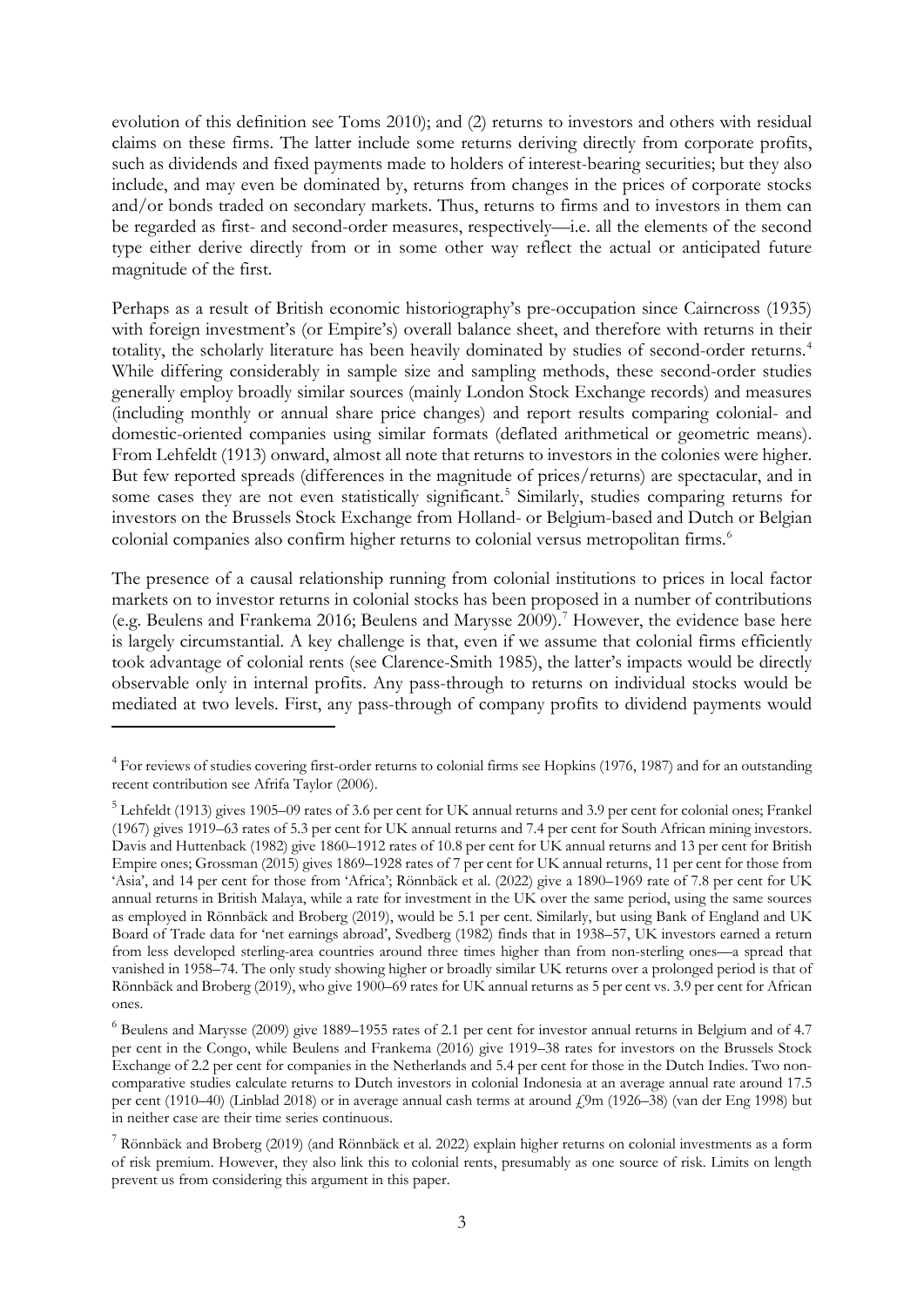be subject to company-specific policies and investment needs. Second, pass-through of dividend payments and other company results into stock prices would be influenced by the prices of other asset classes and general market conditions (sentiment).

In the more recent literature on second-order returns to colonial capital, a common justification for disregarding first-order sources is the problem of availability at scale of UK company historical profit/loss accounts and balance sheets—i.e. large, continuous, and standardized databases are not available. The only public databank for UK corporate financials before 1990 has no records from earlier than 194[8](#page-5-0).<sup>8</sup> Continuous corporate records for any length of time prior to this are probably confined to just a few hundred UK companies economy-wide and, as no comprehensive list exists, even tracing these is difficult.

A second justification for the focus on external returns is that, even where full records are available, frequent changes in financial disclosure rules and accounting conventions make problematic the construction of meaningful time series for certain variables, even for single companies. Yet, where they are available, reconstructing pre-1948 accounts in post-1948 terms is laborious rather than intractable (see below). Overall, though, neither this nor the existence of a comprehensive post-1948 database really compensates for the patchiness of earlier records. Any project to replace studies of returns to colonial capital based on second-order data by one based on first-order data is likely to capture only the final years of British colonialism.

In sum, both as a reflection of the overriding interest in the magnitude of returns and the limited extent to which second-order measures accurately reflect underlying profitability, existing literature has not explicitly considered the extent to which the existence of extractive colonial institutions affected firm profitability. Our point of departure is that this can only be clarified by quantifying the financial contribution of specific rents against alternative counterfactuals. To do so requires not only considering different types of rents but also opening the 'black box' of first-order returns and of specific factor markets and prices. Because of the paucity of literature directly related to this objective, case studies are perhaps the most useful starting point.

Before proceeding, we note that colonial rents and their consequences are addressed in a largely separate literature within economics, that on the colonial origins of comparative development (e.g., Acemoglu and Robinson 2012; Acemoglu et al. 2001; Akyeampong et al. 2014; Nunn 2007). At least some of this literature's approach bears a resemblance to a stylized Hobson–Lenin thesis. In both cases rent-generating colonial institutions, including labour coercion, are seen as the source of colonialism's central economic legacy, whether this is 'superprofits' or 'low productivity equilibria' (see also Clemens and Williamson 2004). In both cases, again, the counterfactual is an idealized capitalist formation—for a stylized Hobson–Lenin, a free market characterized by competitive profits; and, for a stylized 'Acemoglu–Nunn', a liberal regime with secure property and good (non-racial) governance. For Hobson–Lenin the counterfactual is located in the metropole while for Acemoglu–Nunn it is found in those (few) colonies where low population density and a favourable 'disease environment' favoured settlement promotion as opposed to rent extraction. Furthermore, as with the literature on investment returns, studies of the colonial origins of comparative development tend to take a macro-level (aggregate) perspective and rarely make an explicit connection between rent-extracting institutions and firm dynamics (private profitability).

<span id="page-5-0"></span><sup>&</sup>lt;sup>8</sup> The ESRC/University of Essex Databank of Company Accounts (originally called the Cambridge/DTI database) 1948–90, currently hosted by UK Data Service.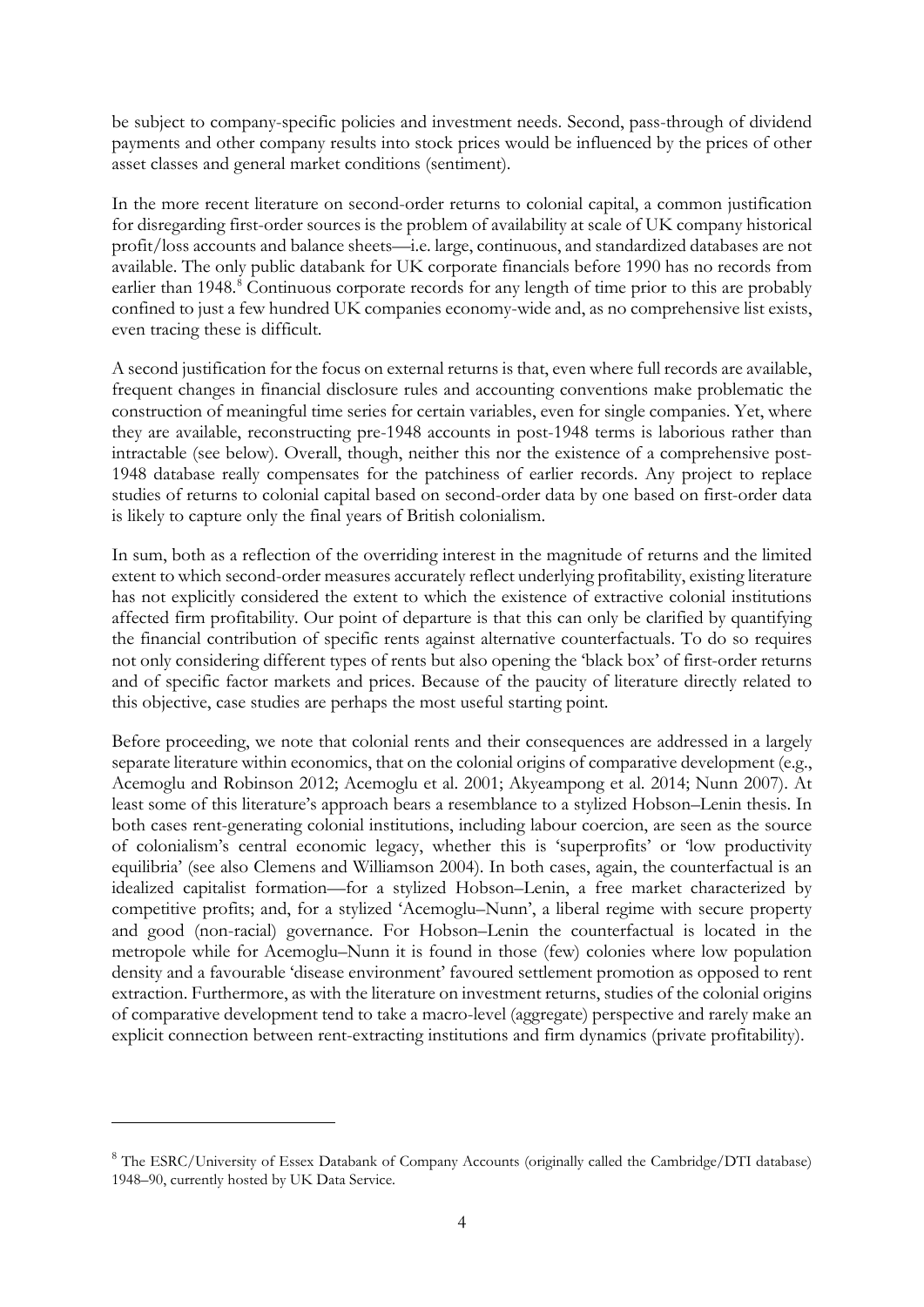### **3 Colonial rents in Portuguese East Africa**

We now turn to the specific historical context of our study, colonial Mozambique. Corresponding to Amin's (1972) observation regarding the tripartite division of Africa, private direct investors in Portuguese Africa benefited from rents deriving from a range of (partially) administered markets. However, as noted by Alexopoulou and Juif (2017), different tax–benefit regimes were applied in different regions of colonial Mozambique; and the extent of benefits from rents was therefore uneven across classes of companies and periods (Svedberg 1982).

## **3.1 Land rents**

The Portuguese authorities recognized two categories of private direct investment: senior and junior concessions. Senior concessions were granted to a small number of approved direct investors in mining and transport, as well as later in energy and utilities. Mozambique's two 'sovereign' companies, the Mozambique and Niassa Companies, obtained a special category of senior concession—each covering two provinces—that included full judicial powers, rights to levy taxes, and obligations to settle Portuguese farmers and provide a wide range of public goods. All senior concessions had to operate as Portuguese entities, headquartered and liable for tax and other levies in Lisbon, irrespective of their ownership (da Silva and Neves 2020). Companies with junior concessions could be directly granted rights to occupy smaller areas (*prazos*) and could also negotiate sub-concessions from senior concessionaires. In these areas, they could levy taxes and generally carried over the obligations of seniors, but had no wider sovereign rights. Correspondingly, they could be foreign domiciled as well as owned, and (at least until 1954) remit abroad their profits in full (Mata 2007).<sup>[9](#page-6-0)</sup>

In common with most colonial systems, the only landowner in Portuguese Africa was the metropolitan state; and, in all cases, concessions could be abrogated if obligations to the state were not met. Senior concessionaires had to pay for their concessions at rates of 40 per cent and upward of their assessed income. In Angola, Diamang initially paid a profit tax of 40 per cent, rising to 50 per cent in 1937, as well as from 1946 having to supply the Portuguese state with a permanent line of credit (Cleveland 2015). Sovereign companies appear to have had to remit a similar level of their assessed head/hut tax income to the state. Junior concessionaires gained the same income source and paid around the same rate when obtaining concessions directly (Vail and White 1980: 121).<sup>[10](#page-6-1)</sup>

The peculiarities of this land market were twofold. First, the basis for the magnitude of ground rent was the size of the taxable population rather than natural soil fertility and 'improvements' (although these played a role in some circumstances). Second, participation was restricted to designated investors. The market otherwise functioned according to supply and demand. Land market 'rents'—in the sense of exploitation as opposed to ground rent—arose from tax farming, where concessionaires collected income in cash, kind, or labour but failed to uphold part or all of their other obligations.

Under Salazar the market in concession land was formally abolished through the abrogation of the Niassa Company concession (1926), the ending of the *prazo* system (1930–34), and the abolition

<span id="page-6-0"></span><sup>&</sup>lt;sup>9</sup> Portugal taxed SSE's Mozambique operations for the first time in 1954 (SSE Report & Accounts [henceforth R&A] 1954) and it is assumed that this was general for junior concessionaires.

<span id="page-6-1"></span> $10$  When leasing them from senior concessionaires, they were charged this rate plus a mark-up of 10 per cent (Mata 2007). When sub-leasing them on a third-hand basis from other junior concessionaires, it seems likely that there was a further mark-up.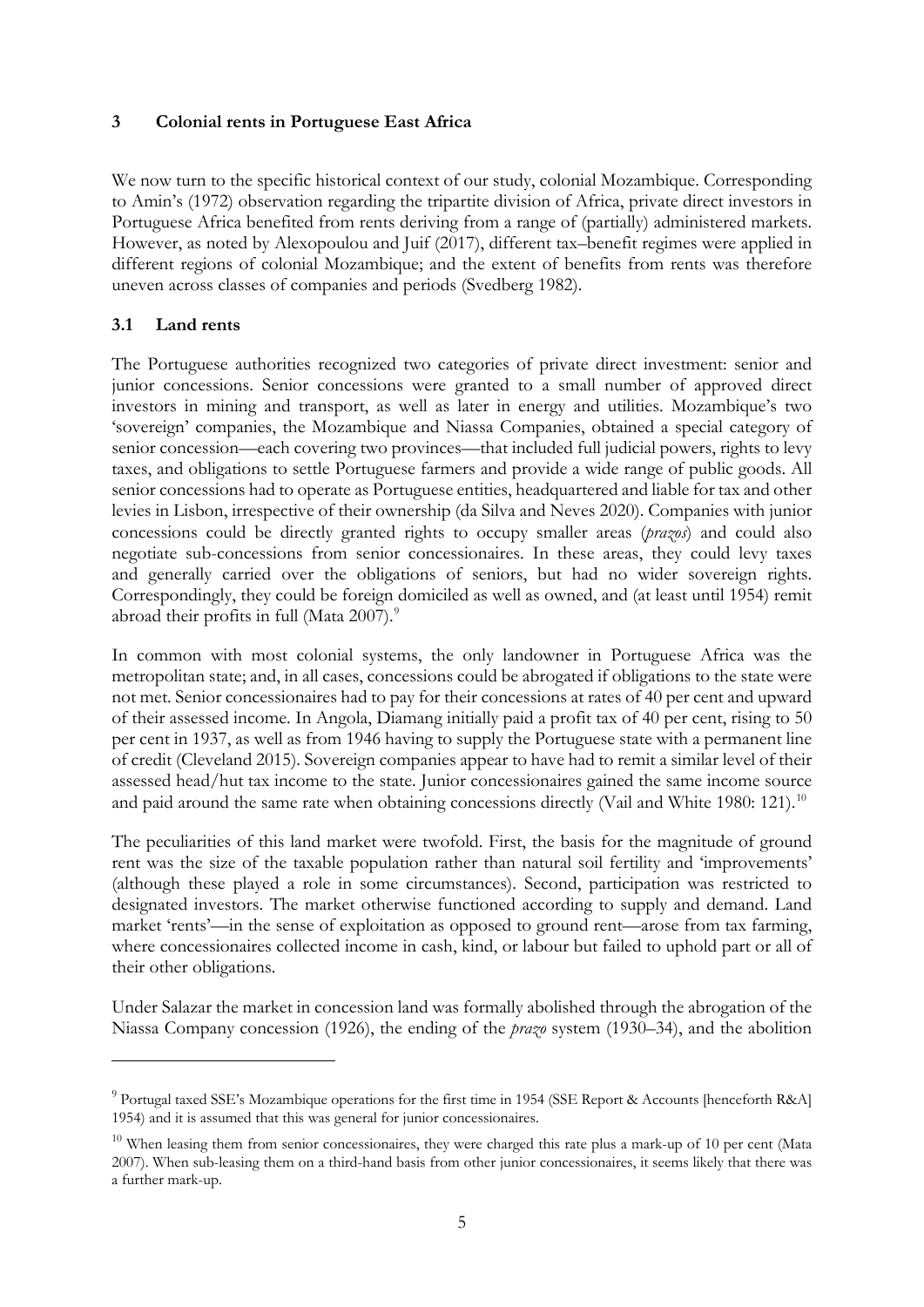of the Mozambique Company's sovereign status (from 1932). By the mid-1930s all land formally reverted to the state, which also began direct collection of head/hut tax (*mussoco*). However, for those participants in the concession land market primarily motivated by access to labour, concessions were allowed to continue as *de facto* corporate labour reserves. Indeed, between 1928 and 1935, while SSE was classified in Lisbon as a junior concessionaire of the Mozambique Company<sup>[11](#page-7-0)</sup> (Mata 2007), it doubled the size of its concession areas.<sup>[12](#page-7-1)</sup>

## **3.2 Labour rents**

Exploitative labour rents arose from obtaining labour at costs below those that would have applied in a competitive labour market. Such a market only became generalized in Mozambique in the wake of the abolition of forced labour in 1961, and even then imperfectly (Guthrie 2017). Prior to this, it represented either a residual means of obtaining labour (1890–1961) or a weak superimposition on forced labour institutions (ca. 1942–61). Forced labour was not unique to Mozambique (Cooper 1996), but its structural role and longevity were.

The legal basis for forced labour was established during the 1890s as the metropolitan government attempted to balance a perceived need for cheap labour against the international abolition of slavery (Jerónimo and Monteiro 2012). Its main plank was establishing a moral and legal duty to work for indigenous peoples (*os indígenas*). Concessionaires were granted the right to levy half of their *mussoco* in direct labour from 1892, and a legal obligation for African males aged 14 and over to work for private employers was introduced in 1899 (Vail and White 1980: 131–37), against payment at a nominal rate and subject to certain time limits and exclusions from eligibility covering perhaps 5 per cent of the population.

The part of *mussoco* payment levied in labour was typically *chibalo* (corvée), often worked off by women to fulfil concessionaires' public works obligation. The part paid in cash mostly derived from *contrato*—male forced labour for private employers, until the 1940s paid at rates that district administrations fixed against *mussoco*. In the 1926 and 1930 Labour Codes the minimum daily wage was benchmarked at between 1.0 and 1.5 per cent of the annual tax liability (see Table 1)—a rate that had applied from 1899 in Zambézia (Serra 1980). Thus, given standard contract lengths for paid work, not only *chibalo* but also a large part of *contrato* was unpaid.

|                                     | 1924  | 1930   | 1940  | 1950  | 1960  |
|-------------------------------------|-------|--------|-------|-------|-------|
| Annual native (head) tax obligation | 0.85  | 1.55   | 1.45  | 1.75  | 2.00  |
| Daily minimum wage (MW)             | 0.010 | 0.015  | 0.018 | 0.052 | 0.053 |
| Standard contract lengths at SSE    | 156   | 78–104 | 156   | 156   | 156   |
| No. days at MW to fulfil native tax | 87    | 103    | 81    | 34    | 38    |

Table 1: Relation between minimum wages and native taxes, SSE production areas

Note: financial values are stated in nominal decimalized GB£; native tax is *mussoco* (hut and/or head tax) in 1924, then total native tax (*mussoco* plus certain surcharges and personal tax on international migrant workers) for 1930–60; minimum wage is for male adults for Sofala (1924) and Zambézia (1930–60); standard SSE contract lengths are for Mopeia and Caia (Sofala) in 1924, and Luabo, Zambézia, otherwise.

Source: authors' construction based on Havik (2013: 191, graph 10), Head (1980: 91), and Vail and White (1980: 252).

The main components of the forced labour system remained constant between 1892 and its abolition in 1961. Most were identified by Ross (1925: 50–57) in his survey of native employment

<span id="page-7-0"></span><sup>&</sup>lt;sup>11</sup> Along with the Luabo Company, the Buzi Company, and the Gorongoza Company, amongst others (Mata 2007).

<span id="page-7-1"></span><sup>&</sup>lt;sup>12</sup> From 112,000 to 238,000 ha (SSE Register of Concessions, Hornung Papers [henceforth HP] Box 45).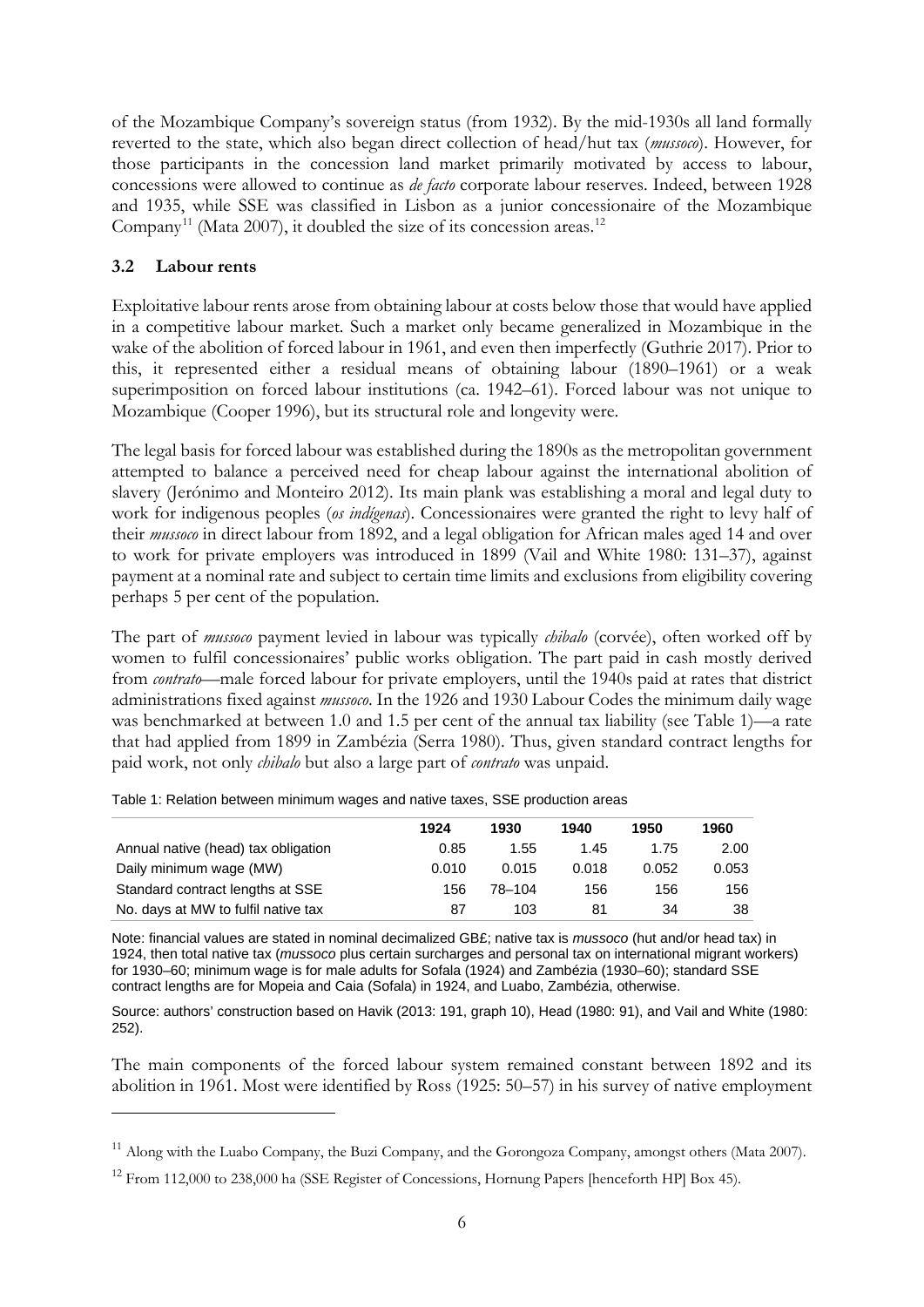in central Mozambique for the League of Nations, namely: censuses counting households by locality; regulations imposing annual *mussoco* obligations; round-ups for *contrato* and *chibalo* by police and chiefs; assembly of those captured into *ensaca* (consignments) at administrative posts; written contracts between labour conscripts and employers (or labour recruitment agents) witnessed by administrators; a deferred payment system;<sup>[13](#page-8-0)</sup> and state punishment of evaders. Within a year of Ross's visit the last piece of the jigsaw, *cadenetas* (pass books disclosing whether the bearer had performed six months' contract labour in the previous year), were issued to all adult males (Cahen 2013).

The incidence of *contrato* changed over time. In Zambézia prior to 1928 the number of *contratados* never approached a majority of those legally obligated (Cahen 2013; Zamparoni 2007: 126). It was to rise steeply in 1928–31 before falling back until about 1939, after which it again rose steadily until in 1957, when over 93 per cent of Zambézia's obligated workers were recruited by private employers (Head 1980: 138). The second prolonged rise reflected a sustained wave of labour demand from Mozambican plantation agriculture, settler maize farms, tea estates, cotton concessions, mines, railways, construction, and sawmills. To facilitate its fulfilment, district administrations took over coordination of the forced labour supply from private labour recruiters, and introduced more systematic record-keeping and permanent employment of chiefs to tighten enforcement. Growth of labour demand and elimination of forced labour recruitment as a mainly private function was accompanied in 1942 by a law allowing *contratados* assembled at administrative posts to choose between potential employers. Implemented unevenly, this law nevertheless indirectly transmitted rising labour demand to wage levels and led to minimum wages now being set at levels calculated to dampen wage competition.<sup>[14](#page-8-1)</sup>

Another class of labourers, *voluntários*, were also present. These were differentiated by entering contracts, presenting for employment, and receiving pay outside the *contrato* system, and usually by working distant from home. Often, their employment was associated with higher wages, specialization, repeat contracts, and creeping stabilization. Even in the early days, this group was small but important—e.g. making up a minimum of 5 per cent of Zambézia plantation labour from 1890 to 1910 (Vail and White 1980: 357). As competition for forced labour increased over time, so did their workforce share (Vail and White 1980: 314). However, most commentators from Anderson (1962) onwards have claimed that the main motivation for voluntary work was to meet *mussoco* obligations and avoid *contrato*, implying that associated wages remained below those that would have been found in a fully-free labour market. Essentially, as one colonial insider put it in 1947: 'Today, the native is not bought—he is simply rented from the Government, though he may have the status of a free man.' (Galvão 1947).

### **3.3 Rents from prices for goods**

When discussing rents from prices of goods, Amin (1972) referred to those extracted through monopsony control over peasant cash crop exports and monopoly control over consumer goods imports. But in Portuguese East Africa, with its general suppression of peasant cash crop production, the main rents from trade devolved to plantation companies, chiefly those producing sugar exported to metropolitan Portugal. These exports occurred under a preferential import regime that included a ban on sugar beet production in Portugal (Clarence-Smith 1985: 151) together with tariff rate quotas (TRQs) and guaranteed Tejo (Lisbon) prices.

<span id="page-8-0"></span><sup>13</sup> This involved partial or full remission of workers' pay to district administrations to meet *mussoco* liabilities.

<span id="page-8-1"></span><sup>14</sup> das Neves (1998: 79) describes an earlier Mozambican example of this principle guiding wage-setting.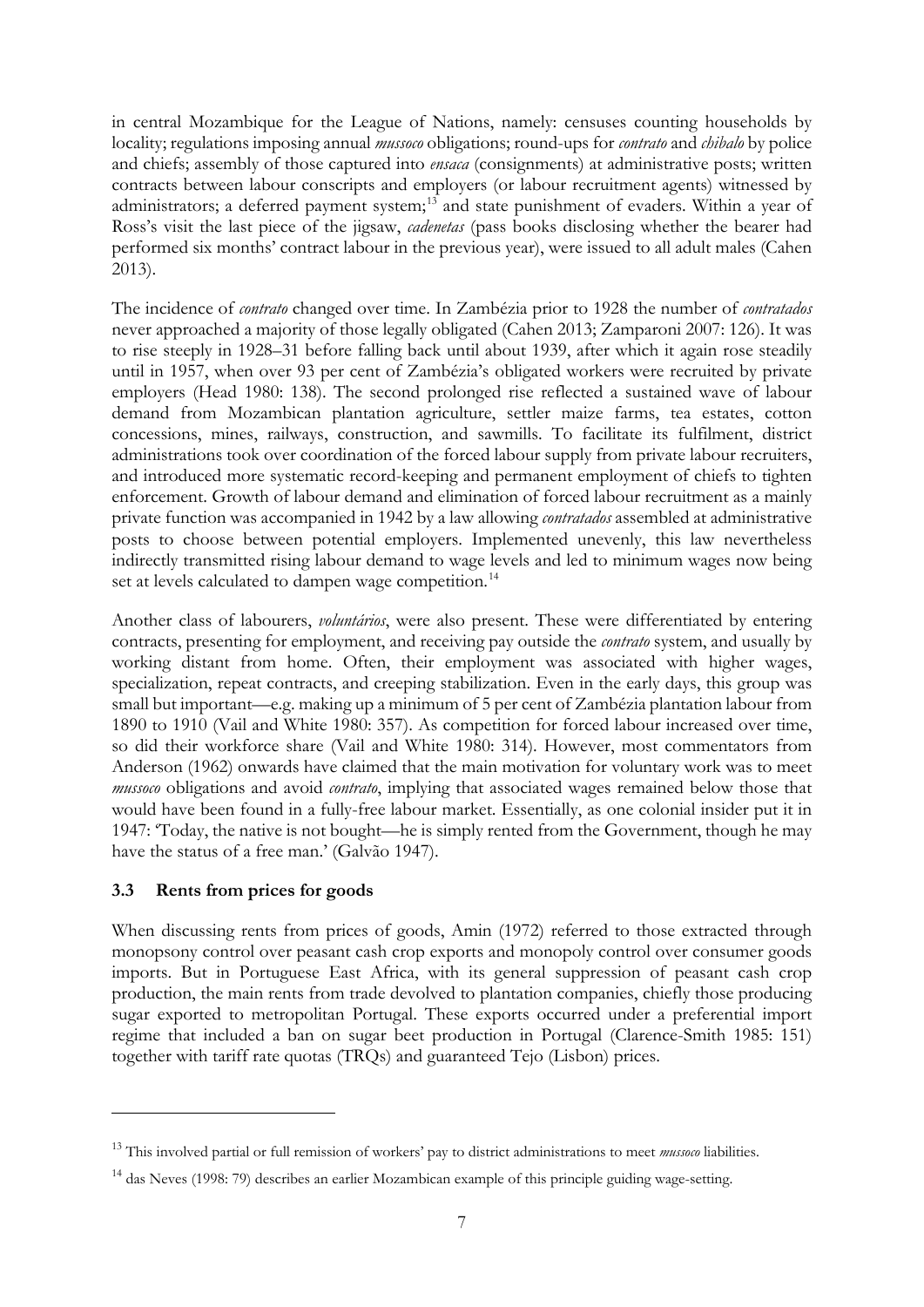Prior to 1939, the main trade benefits derived from TRQs. Until 1928, the level of protection Portugal offered colonial sugar was low by international standards, the external tariff ranging between 2 per cent (1920) and 62 per cent (1925) of the world price but with a 50 per cent rebate for imports falling within the TRQ. As the world market moved into surplus in 1928, external protection increased to a level comparable to that in the UK, Germany, France, and the Netherlands (over 110 per cent of the world price; see League of Nations 1929: 28) and the TRQ rebate increased to 60 per cent, conditional on carriage in Portuguese vessels (Decreto 15829/1928).[15](#page-9-0)

During the 1930s, sugar's protection was consolidated as a result of the world price falling while the external tariff remained constant in cash terms. Imports from outside the empire accounted for only 2.1 per cent of total Portuguese sugar imports in 1932–46 (Decreto 38701/1952). However, Salazar tinkered with the colonial TRQ's internal distribution at Mozambique's expense. In 1927, before he became Finance Minister, Mozambique contributed 80 per cent of colonial sugar imports and was given a corresponding TRQ share (Decreto 14241/1927). But Salazar prioritized Angolan production, which, unlike SSE, was Portuguese-owned. Decreto 18021/1930 established equal TRQ shares for Mozambique and Angola for 15 years, resulting in an immediate reduction in the Mozambican TRQ by around 15,000 tonnes.<sup>[16](#page-9-1)</sup> Although the aggregate colonial TRQ rose after 1945, its equal distribution was retained (Decretos 34594/1945 and 35845/1946), despite Angola no longer being able to fulfil its quota share—resulting in non-colonial imports climbing to 23.7 per cent of the total during 1947–50 (Decreto 38701/1952). Only in 1949–50 (Decreto 37456/1949) could Mozambique finally take over Angola's unused quota share. There is a suggestion that the delay was due to Salazar maximizing revenue from tariff receipts in this period.[17](#page-9-2)

After WWII, further protection came through direct incentive pricing. By 1952, Lisbon was worrying that, following the 1948–49 jump in world prices, colonial exports were being diverted onto the free market as a result of administered prices in Lisbon failing to keep pace. Thus, a guaranteed colonial CIF price was set (Decreto 38701/1952), which, while below both UK and US–Cuba preference prices, exceeded the free market price for 12 of the following 15 years—thus restoring rents. In 1966, under Decreto 47337, this trade regime was renewed, and it continued to apply until 1981.[18](#page-9-3)

<span id="page-9-0"></span><sup>&</sup>lt;sup>15</sup> From 1952 it rose further, to 70 per cent, but in 1966–67 it was in effect abolished.

<span id="page-9-1"></span><sup>&</sup>lt;sup>16</sup> See below, SSE (1945), and Clarence-Smith (1985: 151–52) for further details.

<span id="page-9-2"></span><sup>&</sup>lt;sup>17</sup> The spread between the external and TRQ duty rates in 1947–50 (not controlling for differences in degrees of refining) was £33.85 per tonne (Decreto 38701, 1952).

<span id="page-9-3"></span><sup>&</sup>lt;sup>18</sup> Arguably, a rent also existed in the Mozambican sugar market for producers of 'plantation white' sugars following this market's effective closure from external competition by the introduction of foreign exchange controls in 1932 (Clarence-Smith 1985: 152). The Mozambique ex-factory price for this grade of semi-refined sugar was set at the same level as the Lisbon CIF price for a grade deemed equivalent (*cristal branco*)—at first oligopolistically by the only three domestic producers and then, from 1952, administratively by the Governor. Thus a local rent was created that was equivalent to the cost of transport and insurance from the Mozambican factory to the dockside in Lisbon.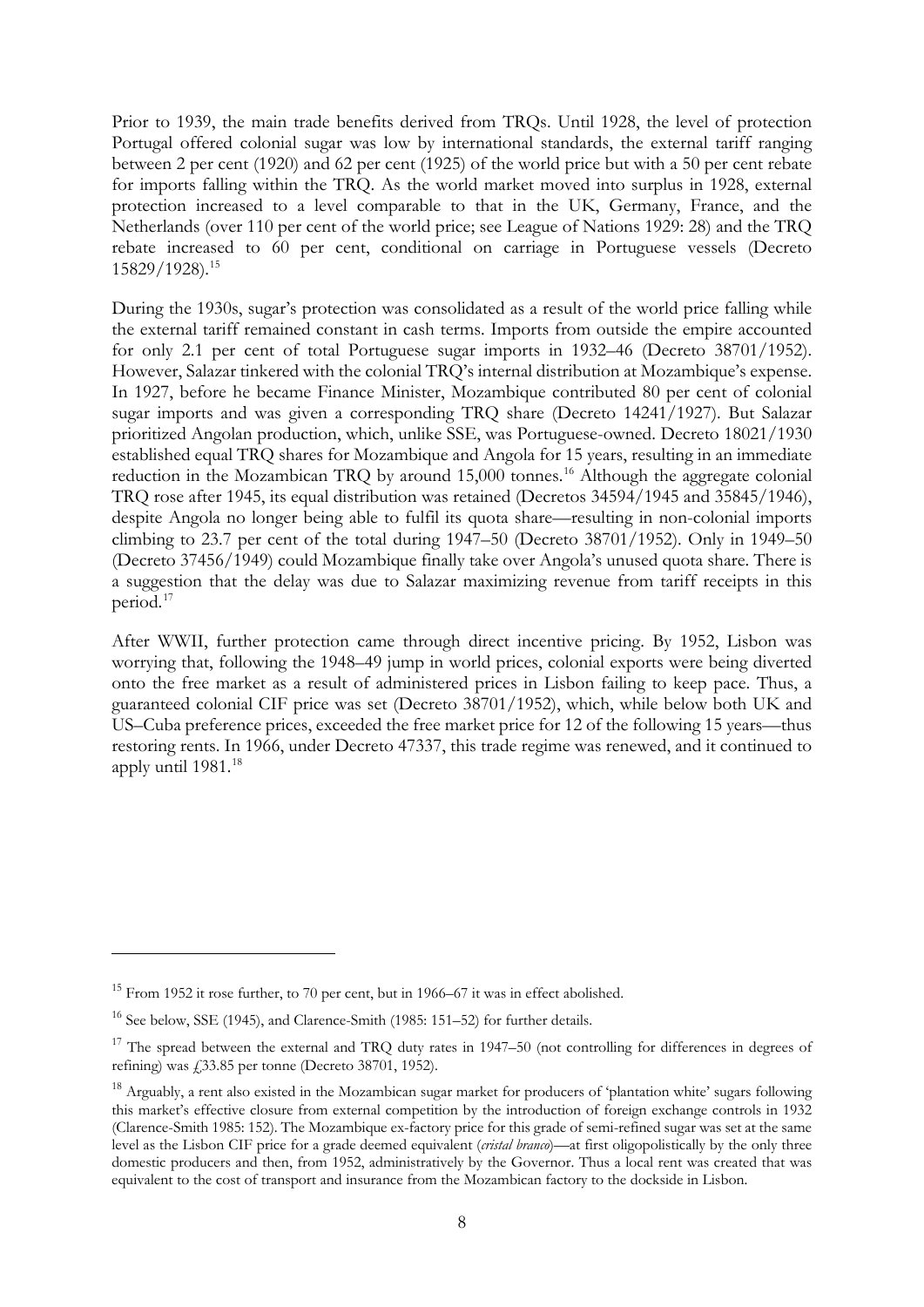#### **4 Sena Sugar Estates 1920–74**

#### **4.1 Structure and organization**

SSE was incorporated and listed on the London Stock Exchange (LSE) in 1920 in order to finance the consolidation of J. P. Hornung's control over three sugar plantations along the Lower Zambezi and a refinery in Lisbon (see Lapperre 2020 for a detailed history). Hornung had been involved in sugar in Mozambique since 1889, when he founded the Companhia de Assuçar de Moçambique (CAM) at Mopeia, in Prazo Maganja d'aquem Chire. He was connected through marriage to a settler family controlling this *prazo*, and was familiar with the largest British sugar broker, J. C. Czarnikow, and through him with the London merchant bank Schroders.

Around a third of SSE's initial GB $f_1$ 1.2m paid-up ordinary share capital was carried forward from an earlier venture in which Czarnikow, with support from Schroders, had invested in 1906. Much of the remainder came from Hornung's personal fortune, made in the bull sugar market of 1916– 17 (Lapperre 2020: 93, 100). Schroders was to become SSE's merchant banker, with permanent representation on the Board (see R&A [19](#page-10-0)37).<sup>19</sup> By 1974, SSE's paid-up ordinary share capital was over GB£5m—its growth entirely financed by capitalization of reserves. From time to time, Schroders underwrote public offers of coupon-bearing debentures or preferential shares to UK institutional investors, although their value never contributed more than  $GBf,1.3m$  to equity at any one time. In 1968, when leading shareholdings were first disclosed in UK company reports, three Hornung family members on the Board owned 19 per cent of the ordinary shares. Other family members almost certainly controlled another large stake.<sup>[20](#page-10-1)</sup>

SSE was a vertically integrated company and never seriously diversified outside sugar, in contrast to other UK-owned sugar producers (Booker and Tate & Lyle).<sup>[21](#page-10-2)</sup> Its Mozambique business had several sidelines, but these were mostly spin-offs from sugar or undertaken to reproduce SSE's labour or, in the case of its cotton concession (1936–61), its labour supply (Vail and White 1978). A London office represented SSE's organizational apex, where Directors made choices about levels and composition of output, direction of sales, and technology, and where sales outside the Portuguese empire were negotiated. In Lisbon, there was a Refinery Manager and an office dealing with Portuguese trading partners and authorities. But, after the 1920s, sales outside the Portuguese empire were the exception, while relations between London and Mozambique were mostly conducted remotely.[22](#page-10-3) SSE never had a Managing Director, and General Managers in Mozambique had considerable latitude.

#### **4.2 Data sources**

To appreciate how the financial performance of SSE evolved over time, we reconstruct detailed accounts. The primary sources of our data are the Hornung and Oury archives, as well as H.

<span id="page-10-0"></span><sup>&</sup>lt;sup>19</sup> Schroders started economic life as a sugar trader, as did its first representative on the SSE Board, Albert Pam. Its relation with Czarnikow and its successor ventures dated from 1884 and was very close. For a long period Czarnikow and SSE were Schroders' two main clients among UK non-financial firms (Roberts 1992: 98–99, 119, 128–30, 163, 269–70).

<span id="page-10-1"></span><sup>&</sup>lt;sup>20</sup> On the eve of Independence in 1974, Hornung family board members held 13 per cent of shares (R&A 1974).

<span id="page-10-2"></span><sup>&</sup>lt;sup>21</sup> The Hornung family itself diversified into tea in Mozambique by creating a Portuguese company (SCO) without ties to SSE. Some records of this company are in HP, Box 47.

<span id="page-10-3"></span> $^{22}$  In most years, a Hornung family member visited Mozambique—usually for 4–6 weeks.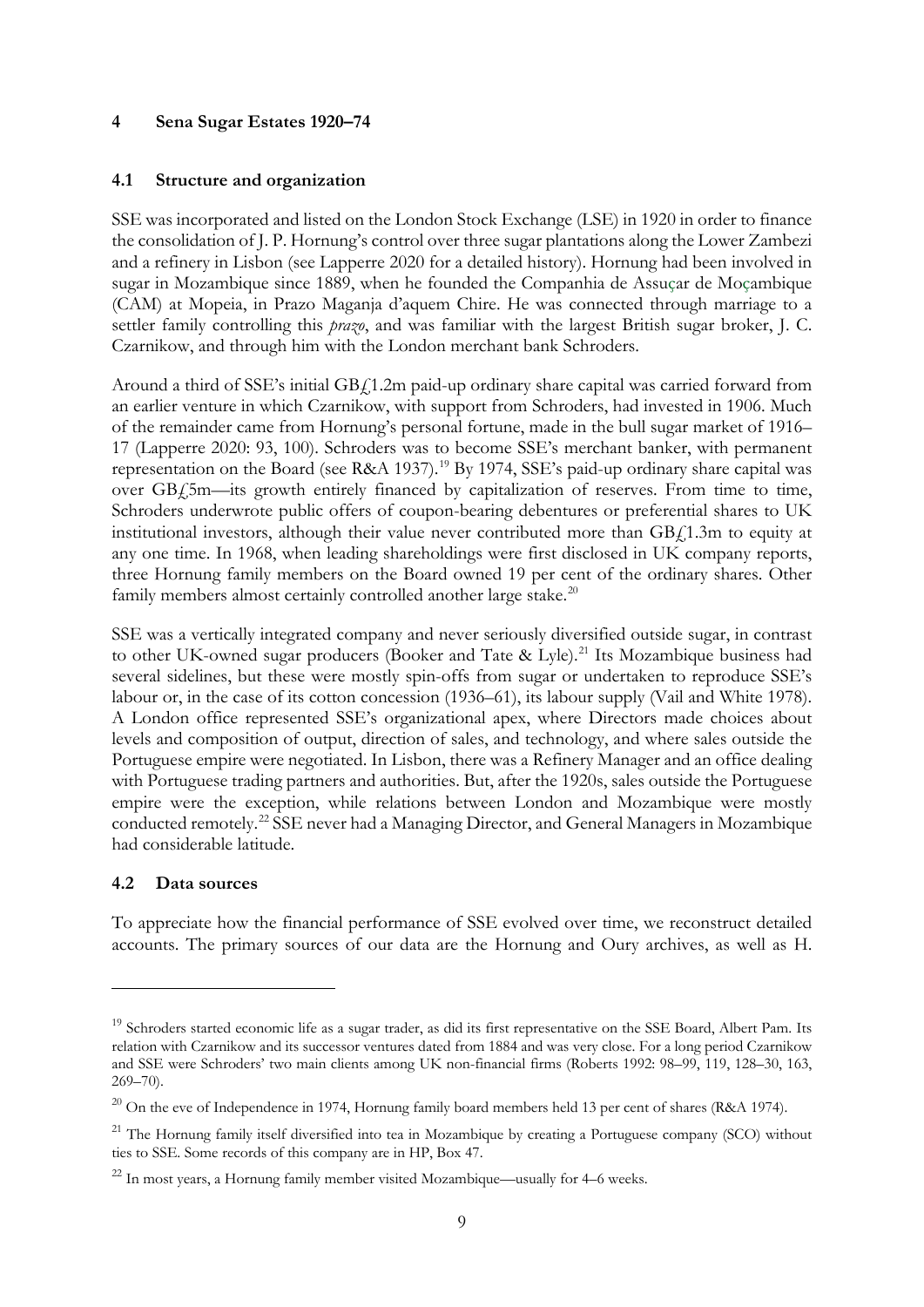Bakker's ledger: *Cane supplies and field costs: provisional estimates 1967–71*. [23](#page-11-0) After collating and digitizing this material, where possible distinguishing between the various estates, product grades, and production locations, we supplement it with information from a variety of secondary sources. In particular, we rely on Head (1980), Lapperre (2020), and Vail and White (1980), all of whom had access to additional primary material, since lost.<sup>[24](#page-11-1)</sup> These additional secondary sources help us fill out and cross-check a number of our core variables, particularly those pertaining to local labour usage and plantation cost components. To complement these series we also draw on SSE's own occasional publications (SSE 1932, 1945, 1955, and 1956; SIDUL 1954) and a number of public sources, particularly as regards sugar tariffs and prices, taken from Portuguese legal archives (digitized at [www.dre.pt\)](http://www.dre.pt/) and historical statistics (e.g. Valério and Tjipilica 2008). For information on labour-related issues, we consulted reports and correspondence, mostly based on correspondence relating to SSE or local inspections, in the Mozambique National Archives.

Taken together, this exercise yields a total of 86 separate variables, of which 61 are observed in each year of interest (55 observations from 1920 to 1974), 16 are incomplete but non-missing for more than half of all periods, and 9 are incomplete and observed in less than half of all periods. In some cases, incomplete variables are 'correctly' missing in the sense of reflecting zero values, such as years of zero cotton sales. However, in other cases, missing variables reflect material gaps in the data. To ensure uninterrupted time series analysis and (equivalently) to avoid attributing subperiod means to a select number of observations, we impute non-zero missing observations econometrically. Concretely, we regress the incomplete series on relevant complete variables and latent trends, in turn replacing missing observations with their fitted (predicted) values. For instance, total sugar production costs are observed only for the periods 1930–61 and 1968–71. Using these observations, we calculate the cost of production per ton of raw sugar and regress the derived series against the total area harvested, raw sugar production, capital, labour inputs, a price index, and a latent time trend.[25](#page-11-2) Given that we have the complete set of observations on production quantities, this permits us to complete the series of total production costs.

Table 2 summarizes the cleaned dataset, reporting decadal averages. Panel (a) describes key input and output quantities, focusing on sugar production (the dominant activity); panel (b) states the asset/liability position of the consolidated group; and panel (c) reports key revenue and cost components. To facilitate comparison over time, all financial values are stated in constant 1950 thousands of pounds sterling, based on a synthetic price series calculated as the geometric mean of the UK, Mozambican, and Portuguese consumer price indexes (representing the main locations in which SSE undertook business). We draw on these statistics in the brief chronology of the firm below.

<span id="page-11-0"></span><sup>&</sup>lt;sup>23</sup> The uncatalogued Hornung Papers (West Sussex County Record Office) contain ledgers with detailed sales, production, employment, and cost data from 1930 to 1961, as well as less systematic records from the 1920s and 1970s and diaries and correspondence of SSE directors, all apparently from SSE's London office. The Oury Papers (Borthwick Institute, York) contain a full set of published SSE annual reports and accounts and additional financial documentation made available to directors. Bakker's report was kindly loaned to us by Paul Lapperre.

<span id="page-11-1"></span><sup>&</sup>lt;sup>24</sup> Vail and White and Head were given access in 1974 to SSE's archives at Luabo. Shortly afterwards, part of this archive was dispatched to Maputo for deposit in the National Archives but it was lost in transit (Vail and White 1980 and personal communication, Paul Lapperre); the remainder was destroyed when Renamo sacked Luabo in 1985. Lapperre worked for SSE from 1965 to 1974.

<span id="page-11-2"></span><sup>&</sup>lt;sup>25</sup> Throughout, we follow SSE convention and use imperial measures, except where citing data from Portuguese decrees. Prices are converted accordingly, as needed. Escudo:sterling exchange rates are based on Clarence-Smith (1985: appendix 2).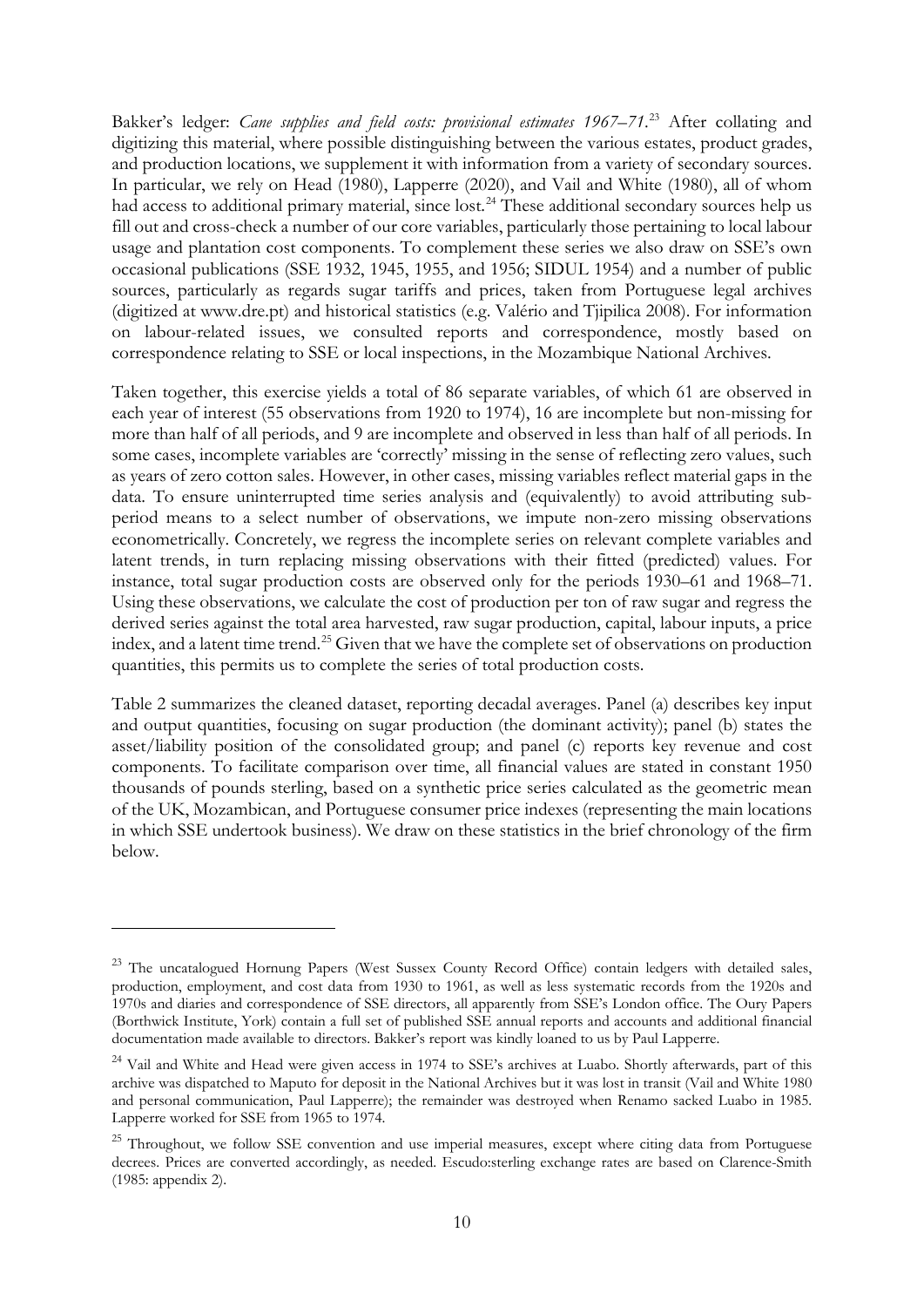Table 2: Summary of SSE operations and performance, decadal averages

|                                                                | 1920   | 1930   | 1940   | 1950   | 1960    | 1970    |
|----------------------------------------------------------------|--------|--------|--------|--------|---------|---------|
| (a) Quantities of production, sales and manpower               |        |        |        |        |         |         |
| Harvested area (ha)                                            | 9,268  | 12,054 | 11,551 | 13,805 | 16,053  | 15,992  |
| African workers (av./day)                                      | 12,281 | 12,190 | 11,603 | 16,047 | 16,246  | 11,842  |
| Raw sugar (tons)                                               | 41,087 | 50,684 | 48,904 | 81,983 | 117,737 | 137,851 |
| sold into Portugal                                             | 21,379 | 24,955 | 20,901 | 46,978 | 70,946  | 71,666  |
| sold into Mozambique                                           | 0      | 3,024  | 13,114 | 21,282 | 39,791  | 56,298  |
| sold onto free market                                          | 12,898 | 2,707  | 3,746  | 1,001  | 633     | 5,864   |
| SIDUL refined sales (tons)                                     | 21,190 | 30,972 | 24,913 | 40,688 | 65,382  | 73,089  |
| (b) Assets and liabilities (constant prices, thousands of GB£) |        |        |        |        |         |         |
| Liabilities                                                    | 5,907  | 4,722  | 3,045  | 4,826  | 7,319   | 9,138   |
| Equity                                                         | 2,856  | 2,512  | 1,278  | 1,460  | 2,719   | 2,436   |
| Short-term debt                                                | 1,026  | 415    | 640    | 1,726  | 2,370   | 3,230   |
| Long-term debt                                                 | 1,350  | 1,440  | 872    | 781    | 527     | 648     |
| Accumulated reserves                                           | 675    | 356    | 255    | 860    | 1,703   | 2,824   |
| Assets                                                         | 5,907  | 4,722  | 3,045  | 4,826  | 7,319   | 9,138   |
| Capital and equipment                                          | 3,802  | 3,567  | 1,606  | 1,827  | 3,081   | 4,013   |
| (c) Profit and loss (constant prices, thousands of GB£)        |        |        |        |        |         |         |
| <b>SIDUL</b>                                                   |        |        |        |        |         |         |
| Revenues                                                       | 1,226  | 2,343  | 1,378  | 2,383  | 3,802   | 3,645   |
| <b>Expenses</b>                                                | 1,188  | 2,305  | 1,348  | 2,318  | 3,713   | 3,544   |
| Sugar purchases                                                | 409    | 462    | 395    | 833    | 1,418   | 1,562   |
| Import duties                                                  | 21     | 53     | 43     | 86     | 297     | 805     |
| Refining (all)                                                 | 758    | 1,789  | 909    | 1,399  | 1,999   | 1,176   |
| African operations                                             |        |        |        |        |         |         |
| Revenues                                                       | 1,852  | 923    | 1,176  | 2,423  | 3,600   | 5,512   |
| of which, sugar                                                | 1,813  | 889    | 1,102  | 2,300  | 3,535   | 5,380   |
| Expenses                                                       | 849    | 941    | 1,029  | 2,478  | 3,405   | 2,842   |
| African labour                                                 | 324    | 340    | 290    | 724    | 1,001   | 747     |
| European labour                                                | 248    | 292    | 218    | 541    | 621     | 377     |
| Sugar production                                               | 4      | 141    | 284    | 695    | 1,002   | 729     |
| Other                                                          | 273    | 169    | 236    | 519    | 781     | 989     |
| SSE (consolidated)                                             |        |        |        |        |         |         |
| Total revenue                                                  | 2,610  | 2,775  | 2,132  | 3,737  | 6,307   | 7,246   |
| <b>EBITDA</b>                                                  | 531    | 292    | 339    | 825    | 1,015   | 1,297   |
| Profit (after tax)                                             | 249    | 124    | 170    | 347    | 437     | 434     |

Note: table summarizes quantitative performance of SSE from 1920 to 1974, based on annual data; all financial values are stated in constant 1950 thousands of pounds sterling; panel (c) separates profit and loss associated with the SIDUL refinery in Portugal and remaining operations in Mozambique, but final rows give consolidated performance for the group.

Source: authors' estimates from SSE R&As; SSE (1932, 1945, 1955, 1956); SSE ledgers and expenditure books (1930–61), HP uncatalogued material; SSE 'Sales, sugar duties, prices, production and African river levels 1923– 49', HP Box 44; SSE 'Estates yearly production of sugar', HP Box 45; SIDUL 'Lisbon refinery sales', HP Box 44; SIDUL files, HP Box 58; and Bakker (1967).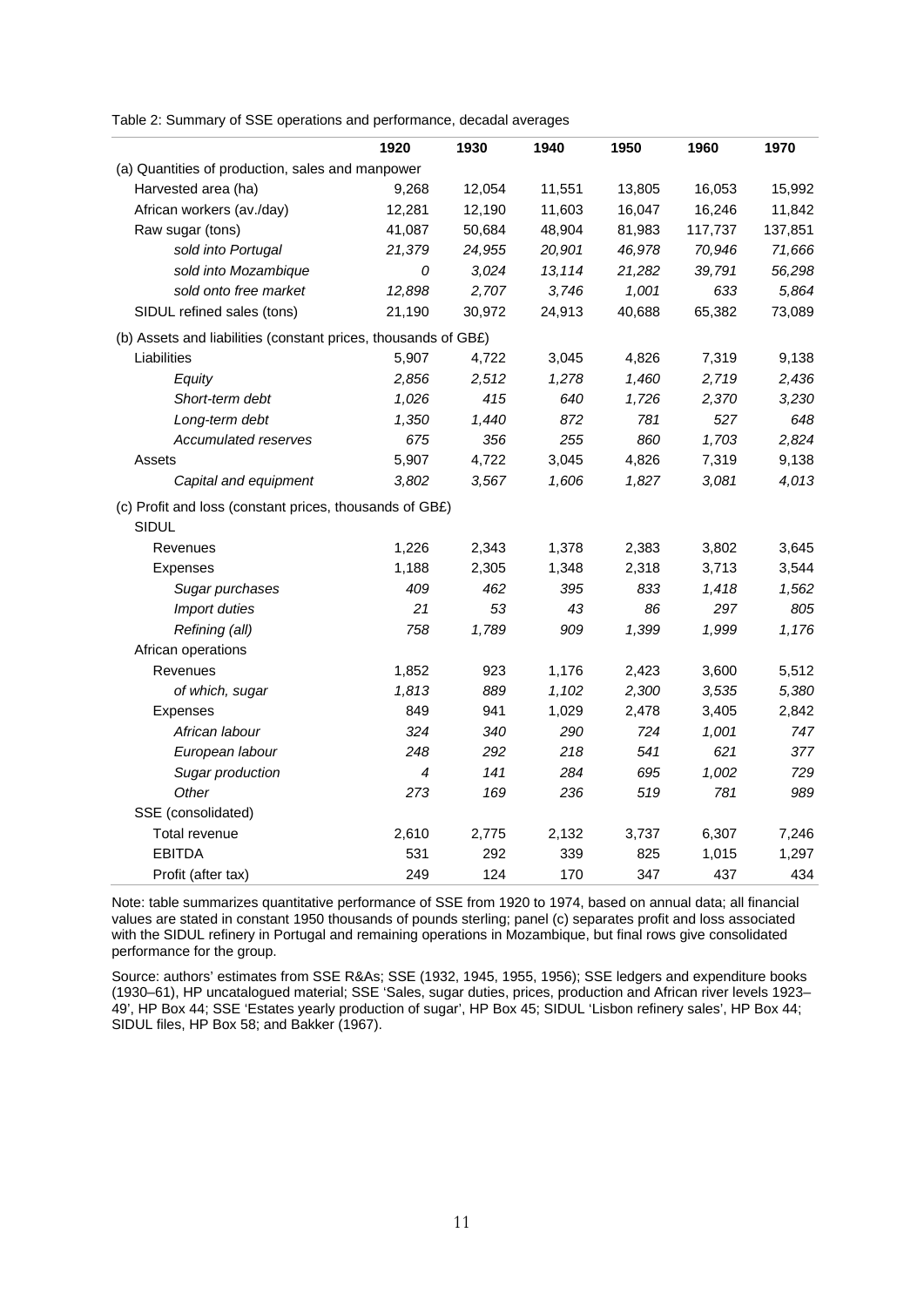#### **4.3 Period 1: Bloody expansion (1920–29)**

Hopkins (1976) sketches three stages in the evolution of imperial big businesses in Africa from 1870 to the end of colonialism. In Mozambique, SSE passed through the first two of these, although in time-frames slightly later than proposed. Hopkins's first stage (1976: 280) is that of 'freebooters and frontiersmen who excelled at a type of slash-and-burn' in seizing land and other resources with limited capital. In Portuguese Africa this stage was more prolonged than elsewhere, sustained by continuing seizure of labour.

For SSE, labour seizure in the early 1920s aimed at meeting the needs of surging capital investment, itself inspired by several years of world sugar prices above GB£20 a ton. By 1925, J. P. Hornung had consolidated his Mozambican sugar interests, opened a fourth plantation, and linked two of them to the Beira railway, and was building a second refinery in Lisbon to absorb the output of his Mozambican mills. These reached an annual capacity of 75,000 tons of raw sugar in 1927, of which 93 per cent was utilized by 1929. SSE's harvested area and production had by then both doubled since 1920 (Figure 1; see also Table 2a).



Figure 1: Trends in factor input quantities, 1920–74

Note: LHS axis relates to area and workers; RHS axis refers to real value of physical capital net of depreciation. Source: authors' construcion.

The new plantation's mill was state-of-the-art (Lapperre 2020: 117) and a few petrol tractors were introduced in 1927, but otherwise SSE's technology remained far from advanced: steam ploughs at least 30 years old were widely relied on; there was limited gravity irrigation at two legacy plantations and none at all at the others; all agricultural tasks other than ploughing were performed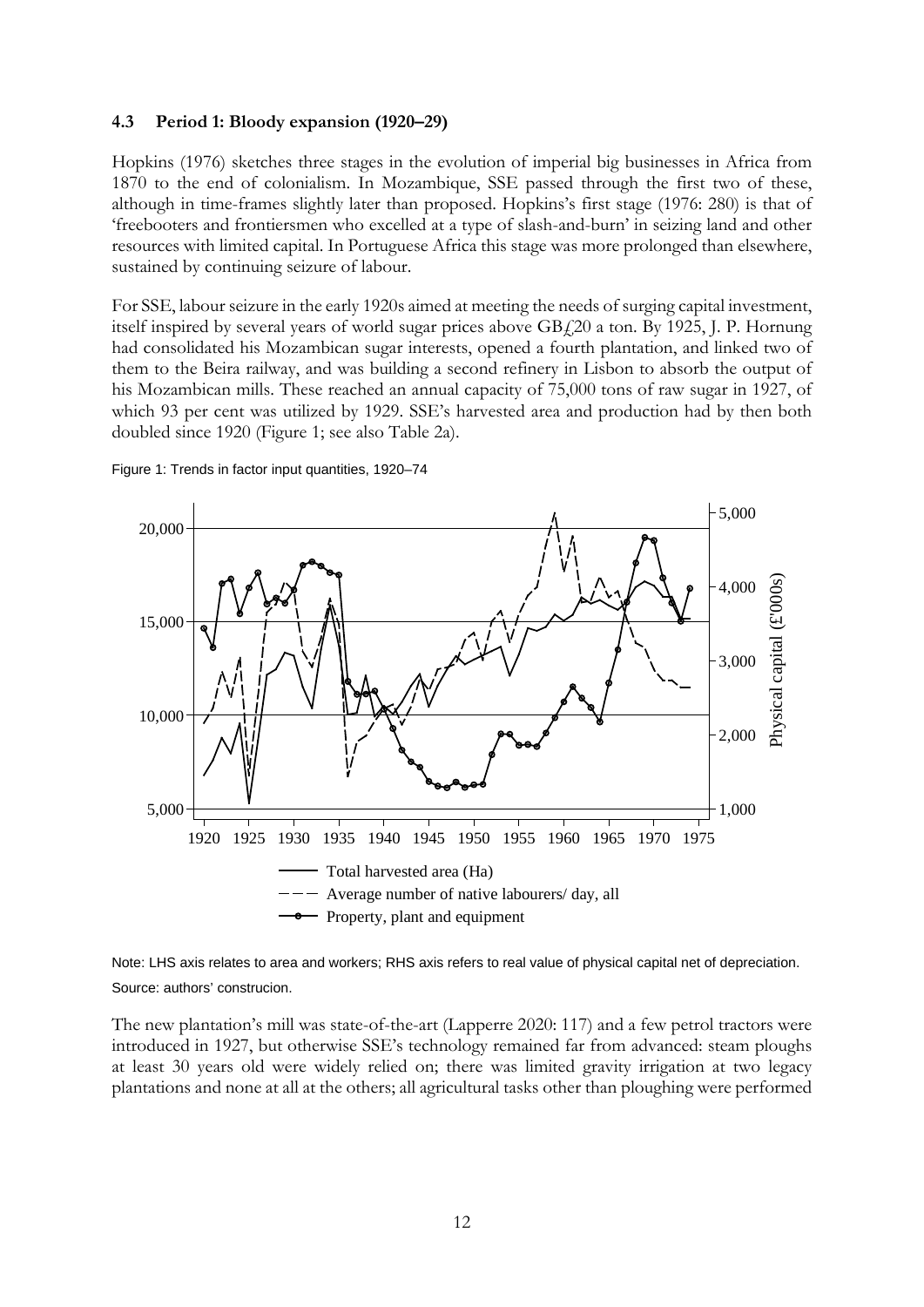by hand; chemicals were hardly used;<sup>[26](#page-14-0)</sup> and SSE's only seed variety (Uba) was that first adopted by J. P. Hornung in 1889.[27](#page-14-1)

Average daily labour demand increased in the 1920s in line with area and output, reaching around 15,600 by the end of the decade (Figure 1). Because of seasonal employment variations, high levels of 'wastage', and high turnover due to legal limits on the duration of *contrato*, around 50,000 men were working for SSE over the year at this time. In order to meet this employment level, SSE (sub-)leased up to 30 concessions in Zambézia and Manica provinces, whose combined population probably approached 300,000; they also secured direct contracts with the government (the 'Hornung Contract' of 1921) and the Niassa Company (1922) to each supply 3,000 men each year at GB£2 a head. The government recruited from 'Anguru' areas in northeast Zambézia (100–300 km away), while the Niassa Company recruited from Mozambique province, further away still.

Plantation management in the 1920s, including labour management and recruitment, was carried out by J. P. Horning's brothers-in-law, Arthur, Ignacio, and Thomaz Raposo, who 'behave[d] and live[d] like kings'. [28](#page-14-2) The despotism embedded in recruitment also characterized supervision, while payment and ration systems were plagued by fraud. Worse, 'many (workers) died in the bush while trying to escape or snare small birds or trap rats' [29](#page-14-3) and, of the 3,011 men provided under the Hornung Contract between January and June 1922, 289 died—mainly from dysentery and dropsy—while 1,823 were deemed too sick to work.[30](#page-14-4) Both it and the Niassa Company contract were cancelled by 1926, after which labour recruitment relied on private agents.

### **4.4 Period 2: Bureaucratization and retrenchment (1930–51)**

Hopkins (1976: 283) notes a gradual transition in imperial firms toward bureaucracy, tracing it to owners becoming more risk adverse as their scale of operations grew and as their external environments became less uncertain. He goes on to connect bureaucratization to: 'a type of commercial involution [… I]nnovations […] were (henceforth) rare and when introduced served essentially conservative purposes', adding that there was 'a more generalized quest for steady, unspectacular returns in an era of reduced competition.'

At SSE the immediate reason for the 1931 appointment of its first professional manager, Max Thurnheer, was a desire to control costs in a situation of falling prices. The world price had fallen below the Lisbon TRQ price in 1929 and SSE's owners were hopeful that Mozambique's large quota share would guarantee SSE's continued profitability without major structural change. However, Decreto 18021's revision of quota shares in 1930, followed shortly afterwards by a parcelling of the Mozambican quota between local producers, seems to have dashed these hopes.<sup>[31](#page-14-5)</sup> Indeed, SSE's Portuguese quota was then fixed at around 20,000 tons, against an output of 50– 60,000 tons.

<span id="page-14-0"></span><sup>&</sup>lt;sup>26</sup> Despite trials dating back to 1921, described in A. Raposo to J. P. Hornung 04-09-21 (HP Box 47).

<span id="page-14-1"></span> $^{27}$  Uba was described by Timoshenko and Swerling (1957: 56) as 'fibrous, low-yielding and intractable to milling'. SSE's average yield in the 1920s was 3.8 tons raw/ha (AR&As 1920–29). Assuming a 9:1 cane:raw ratio, the median yield across seven other countries in 1909–13 was 4.8 tons raw/ha (Bosma and Knight 2004: fn. 31).

<span id="page-14-2"></span><sup>28</sup> CBR Hornung in May 1925, quoted in Lapperre (2020: 131).

<span id="page-14-3"></span> $29$  C. Spellar in 1924, quoted in Vail and White (1980: 255).

<span id="page-14-4"></span><sup>30</sup> Mozambique National Archive, DSNI.Cx643 24-09-22.

<span id="page-14-5"></span><sup>&</sup>lt;sup>31</sup> For details see SSE's (1932) appeal to the Minister for the Colonies; and SSE (1945).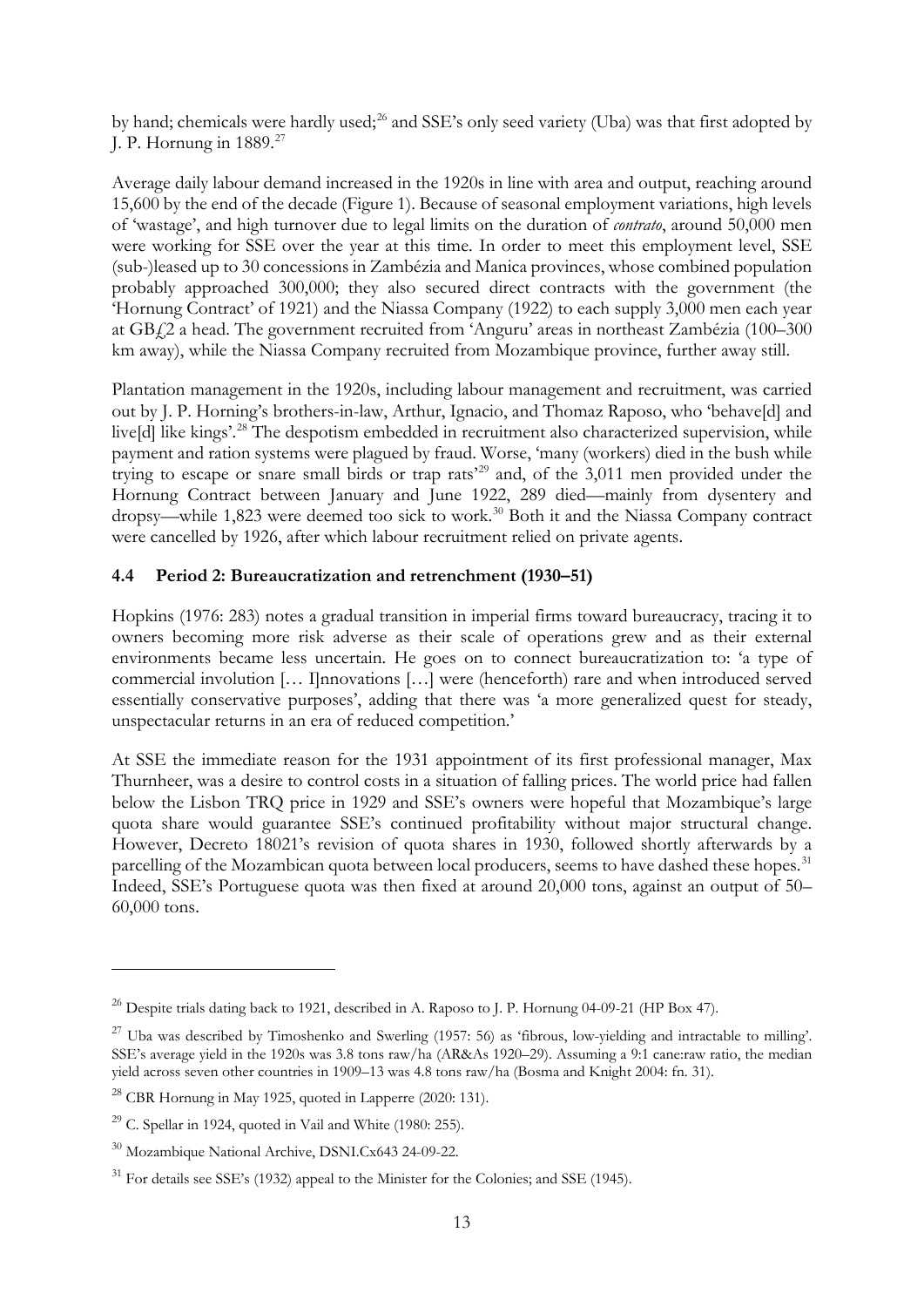Thurnheer introduced some short-term economies including a reduction in European employees and a rationalization of African labour recruitment, which henceforth depended on bribing administrators and chiefs,<sup>[32](#page-15-0)</sup> to recruit lower-cost local labour for short-term contracts coupled with quasi-stabilization of part of the long-distance migrant workforce on longer ones (Head 1980: 101– 119).[33](#page-15-1) Yet over-capacity remained. SSE's owners prevaricated until 1936 before finally closing two plantations, reducing annual output to around 40,000 tons—an amount it was calculated could all be sold on Portuguese metropolitan and imperial markets or on nearby geographically protected African ones.<sup>[34](#page-15-2)</sup> Only at this stage was the African workforce retrenched, with average daily employment falling to 9,227 by 1940–42 (see Figure 1 and Table 2a).<sup>[35](#page-15-3)</sup>

Output remained around 40,000 tons until 1943–46, when the wartime UK government bought whatever sugar SSE could produce over this figure (R&A 1943). Thus, by 1946, production had recovered to around 50,000 tons, where it remained until 1949, with domestic Mozambican replacing UK demand. The period was characterized by almost complete technological stasis until 1947–48, when Uba seeds began to be replaced by newer varieties (R&A 1947) and the first caterpillar tractors were introduced for ploughing and ridging (CBR Hornung Diary May–July 1948, HP Box 46). The timing of these changes again significantly lagged behind technological progress, as described by Timoshenko and Swerling (1957: 134).

These years also saw a more pragmatic style of labour management, with attention focused upon incentives to squeeze more from less, rather than punishment. An indulgence pattern was established, whereby *contratados* could complete 'tickets' (thirds, sixths, or twelfths of contracts) without having to work consecutive days, but were rewarded with a bonus if they did. Against increases in individual daily tasks or gang size reductions it offered further bonuses (Head 1980: 169, 172, 179). SSE also paid for completed contracts of 3 months and over *in situ* rather than through the deferred payment system, making it easier for workers to avoid *mussoco* and other deductions imposed by administrators (Head 1980: 112).

Together with daily wages somewhat above the minimum (see below), these policies made SSE a *relatively* attractive destination for both forced and voluntary labour. Impacts on productivity are harder to detect. While SSE succeeded in gradually increasing the daily cutting task from 3 tons/man to 4 tons/man between 1930 and 1952 (Head 1980: 168), annual per capita output rose only from an average of 4.6 tons raw during the 1930s to 4.8 tons in 1945–52.<sup>[36](#page-15-4)</sup>

### **4.5 Period 3: Extensive followed by intensive growth (1952–74)**

In the wake of the de facto increase in Mozambique's TRQ and the new sugar regime of 1952, a period of sustained output growth dawned, directed to the now expanding metropolitan and Mozambican markets. Annual production in the 1950s averaged 82,000 tons, while the average daily workforce rose to just under 16,000. Although crude labour productivity rose, growth over the decade depended increasingly on expansion of the harvested area. This is consistent with the

<span id="page-15-0"></span><sup>&</sup>lt;sup>32</sup> 'Every administrator is being paid by us, it cannot be helped as we would not get a boy otherwise' (CBR Hornung Diary May–July 1948, HP Box 46).

<span id="page-15-1"></span><sup>33</sup> Resulting in the share of *voluntarios* in SSE employment rising from about 10 per cent to 40 per cent.

<span id="page-15-2"></span> $34$  Assets were written down and ordinary share capital reduced from GB $f$ 1.2m to GB $f$ 0.7m, with some of the proceeds used to cover five years of arrears in preference share dividends (SSE Scheme of Arrangement 22-01-36, OP SSE files).

<span id="page-15-3"></span><sup>35</sup> Uncatalogued expenditure ledger, HP.

<span id="page-15-4"></span><sup>&</sup>lt;sup>36</sup> Number of workers measured as annual daily workdays divided by 312.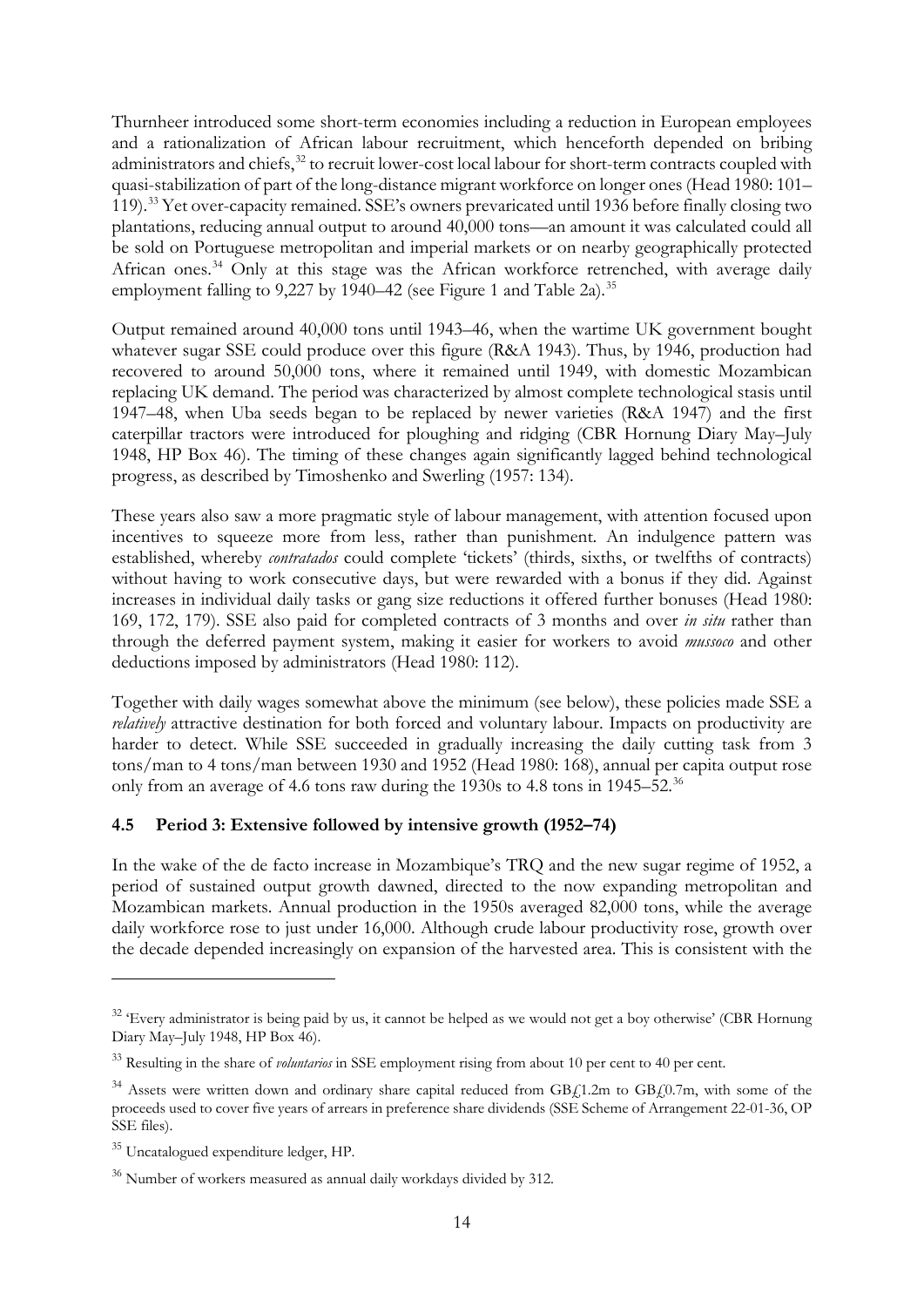still modest character of technological change during the 1950s, confined to an increase in the number of caterpillars and their adaptation from 1958 to ditching and planting (Vail and White 1980: 374), as well as the apparent absence of further changes in labour recruitment or management methods.

In the 1960s, against the backdrop of the continuation and renewal of the 1952 sugar regime, as well as a further acceleration in sugar consumption in Portugal and Mozambique, output rose spectacularly to an annual average of 118,000 tons. Unlike previous increases, this was based mainly on new technologies—some of which were aimed primarily at increasing output (e.g. installation of a  $GB/1.7$ m overhead irrigation system at the Luabo plantation, together with more and better planned application of chemical fertilizer, herbicides, and pesticides), while others were aimed at labour saving, notably the adoption of mechanical loading at the Marromeu plantation (Bakker 1967). These changes were concertinaed between 1962 and 1967 in the context of a plan to increase milling capacity to 170,000 tons,<sup>[37](#page-16-0)</sup> with the Luabo plantation dedicated to raw sugar for the Portuguese market and Marromeu reserved for semi-refined and (from 1968) granulated production for the Mozambican market.

The background to such labour-saving efforts was the formal end of forced labour in 1961–62. The main contours of changes in labour recruitment and management following this reform are clear, despite details being hazy. Average daily employment by the end of the 1960s fell to about 12,500. SSE's worker compounds—which by the late 1950s spontaneously 'Africanized' around semi-stabilized voluntary workers, with declining ethnic segregation and growing numbers of wives, children, and retirees—were now increasingly a reserve for recruiting female and juvenile labour. The voluntary male Angoni (Tete) and Anguru (Zambézia) backbone of the pre-1960s workforce was reduced and, where retained, redeployed—with Angonis becoming a labour aristocracy and Angurus replacing them as cutters. Dependence on labour from SSE's old local concessions along the lower Zambezi increased (Head 1980: 360–70). Yet, as the workforce shrank and became more localized and feminized, the premium above the minimum wage that SSE workers had enjoyed for decades was retained.

SSE's 1960s investments in science, chemicals, and machines brought it closer to the technological frontier. Although their crude labour productivity was higher, British sugar producers in Jamaica, Trinidad, and Guiana were no longer more technically advanced (cf. Chalmin 1990: 336, 362, 504– 05; Seecharan 2005: 458 and ch 22).<sup>[38](#page-16-1)</sup> SSE's owners continued to evince confidence in the early 1970s, despite the death of Salazar and acknowledgement of the presence of 'terrorists in comparatively small and remote areas of Mozambique' (R&A 1970).<sup>[39](#page-16-2)</sup> Yet, in September 1974, 3,000 machete-bearing workers chanting '*matar os gordos!*' (kill the fat ones!) descended on SSE's offices at Luabo, where they were dispersed by machine-gun fire. Two months later, most workers at Marromeu deserted, leaving the remaining crop to rot in the fields. 'The thunderstorm that had been building up (unobserved) for some years had broken out' (Lapperre 2020: 229).

<span id="page-16-0"></span> $37$  This increased further to 215,000 tons in 1973 (R&A 1973).

<span id="page-16-1"></span><sup>&</sup>lt;sup>38</sup> In the Caribbean, adoption of mechanical loading was slowed and mechanical cutting blocked during the 1960s as a result of trade union opposition.

<span id="page-16-2"></span><sup>&</sup>lt;sup>39</sup> In 1973, these were still said to be 'mostly centred on the territory around the great Cabora Bassa Dam and hydroelectric scheme' (R&A 1972).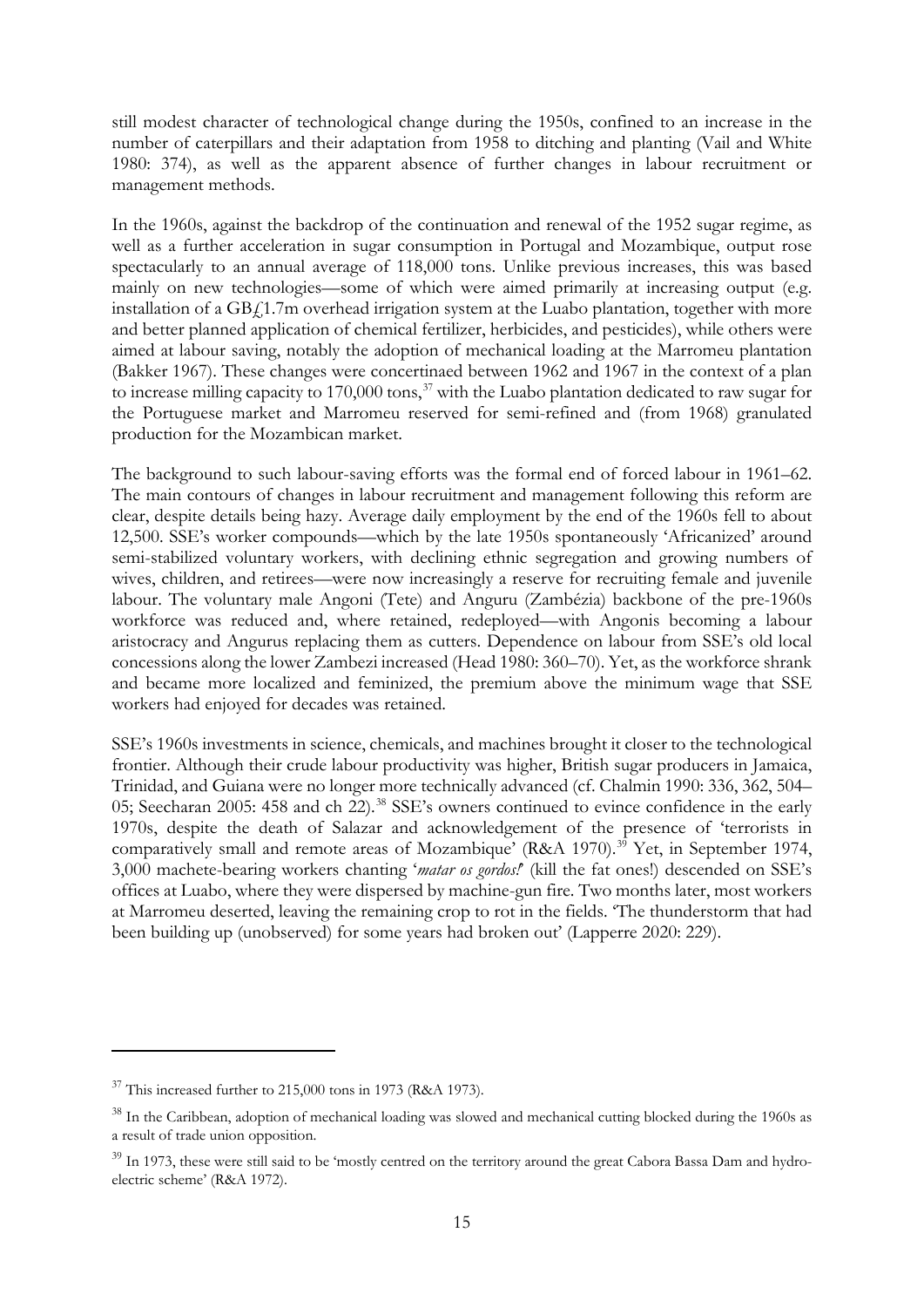#### **5 Assessing the profitability of SSE**

#### **5.1 Comparative analysis**

We assess the profitability of SSE over the full period. Panel (c) of Table 2 provides a summary of the main components of its profit and loss account. Following the racialized organization of the company, we distinguish between: African labour costs, defined as the total costs of wages, rations, and recruitment of local workers; and European labour costs. With respect to European labour costs, original data are patchy and the only information on wages and numbers of employees and dependants is available from different sources for specific years. Nonetheless, we extrapolate from these observations and further assume that the non-wage costs associated with European labour e.g., provision of transport, housing, social facilities, and schooling (arguably, essential elements associated with expatriate lifestyles in colonial Africa)—were at least equal in magnitude to the direct wage costs.

Unclassified costs, effectively a residual, refer to expenses associated: in Mozambique mainly with agricultural inputs, storage, local and international freight, insurance, spare parts and maintenance, and non-sugar operations (including cattle ranching—although African workers were fed only meat harvested by game hunters until the end of the 1950s; see Head 1980: 221); in Portugal with sugar stock financing, as well as the cost of third-party sugar, raw sugar import duties, and refining costs; and in London with sales and management agency and directors' fees. Unclassified costs increased substantially in the last two decades as output and technological sophistication increased and international transport costs rose.

The same panel also reports the real value of operational profits (equal to revenues minus operational costs), from which we calculate earnings before interest, tax, depreciation, and amortization (EBITDA), as well as final post-tax profits. These reveal that the group was able to sustain positive returns in each decade, on average. This is not to say that SSE was continuously in the black—losses were recorded in 6 of the 55 years, but notably never after the closures of the mid-30s. Furthermore, the ratio of post-tax profits to both total turnover and total assets remained broadly stable over time, particularly after the mid-1930s, being equal to around 7 per cent and 5 per cent, respectively. The refinery operation in Lisbon (SIDUL) made a small but steady contribution to this (at around 11.5 per cent) but overwhelmingly SSE's profit derived from sugar operations in Mozambique.

As noted previously, to assess investment performance the historical business literature has generally followed two distinct paths. Following construction of the first historical database of international securities prices by Chicago University's Booth Business School in 1960–63, the more common metric focuses on returns to equity owners as a proportion of initial costs. This type of *external* return combines both indirect returns via changes in market capitalization and direct returns, such as through dividend payments. The basic conventional expression for the nominal annual return (e.g. Dimson et al. 2002) is thus:

$$
Externalt = \frac{(pt - pt-1 + dt)}{pt-1}
$$
\n(1)

where *p* is the available share price and *d* is the (total) dividend payment per share in year *t*.

For the case of SSE, we modify equation (1) to include not only ordinary and preference share dividend payments, but also interest payments on debentures, which varied over time between 4.5 and 7.7 per cent. However, we are not able to account for (indirect) capital gains since information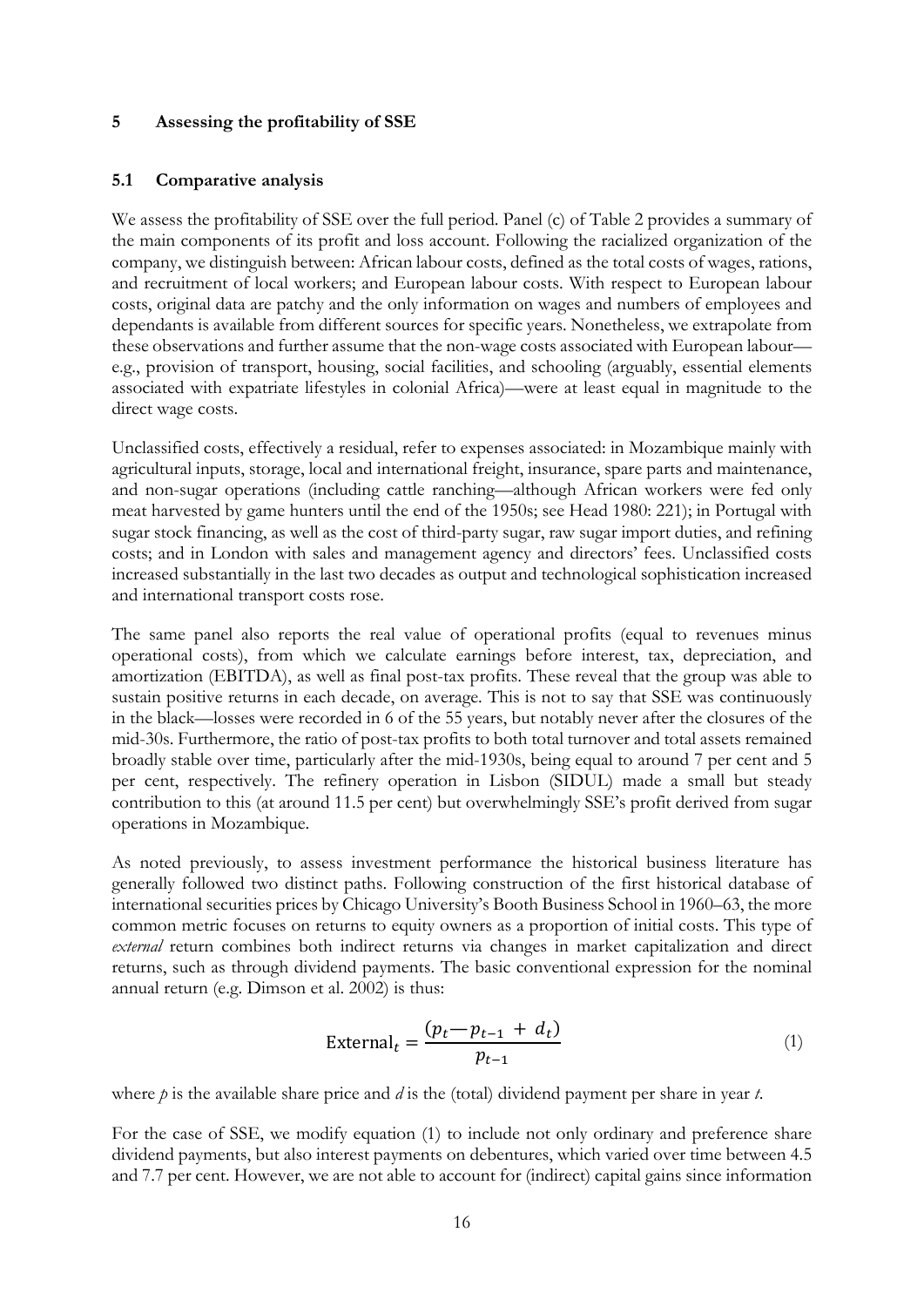on the market value of the various share types is unavailable. Thus, we simply assume that the price change component in the numerator is zero; and we estimate the return as the sum of all dividend and interest payments to shareholders in a given year, divided by the current book value of issued equity.[40](#page-18-0)

Figure 2 illustrates the evolution of inflation-adjusted returns to SSE equity investors over time, compared with smoothed annual real returns to both risky and safe assets calculated from Jordà et al. (2019). With respect to the latter, panel (a) shows returns to all UK assets, while panel (b) shows returns to 'global' assets, calculated as the annual cross-country median of returns to the two asset classes, weighted by aggregate real GDP in international dollars.<sup>[41](#page-18-1)</sup> We adjust for inflation using local price indices; but for SSE, reflecting the predominant investor base, we only adjust for inflation in the UK. These results indicate that SSE's performance was virtually always positive, but—in line with the literature—by no means extraordinarily high. In most years, the external return to SSE shareholders fell between those of both the UK and global risky and safe asset classes, being equal to 3.4 per cent on average per year over the full period, versus 6.9 per cent and 1.4 per cent for global risky and safe assets, respectively.





(a) Comparison against UK assets

<span id="page-18-0"></span><sup>&</sup>lt;sup>40</sup> Although SSE was listed on the LSE, historical data on quoted share prices for small(er) companies are largely unavailable after 1930. The sources used by Rönnbäck and Broberg (2019) provide data for SSE only for 1924–30 and 1964–69 (Klas Rönnbäck, personal communication).

<span id="page-18-1"></span><sup>&</sup>lt;sup>41</sup> Risky assets are defined as the average of investments in equities and housing; while safe assets are bonds and Treasury bills. The dataset comprises primarily (now) high-income countries and their Western offshoots.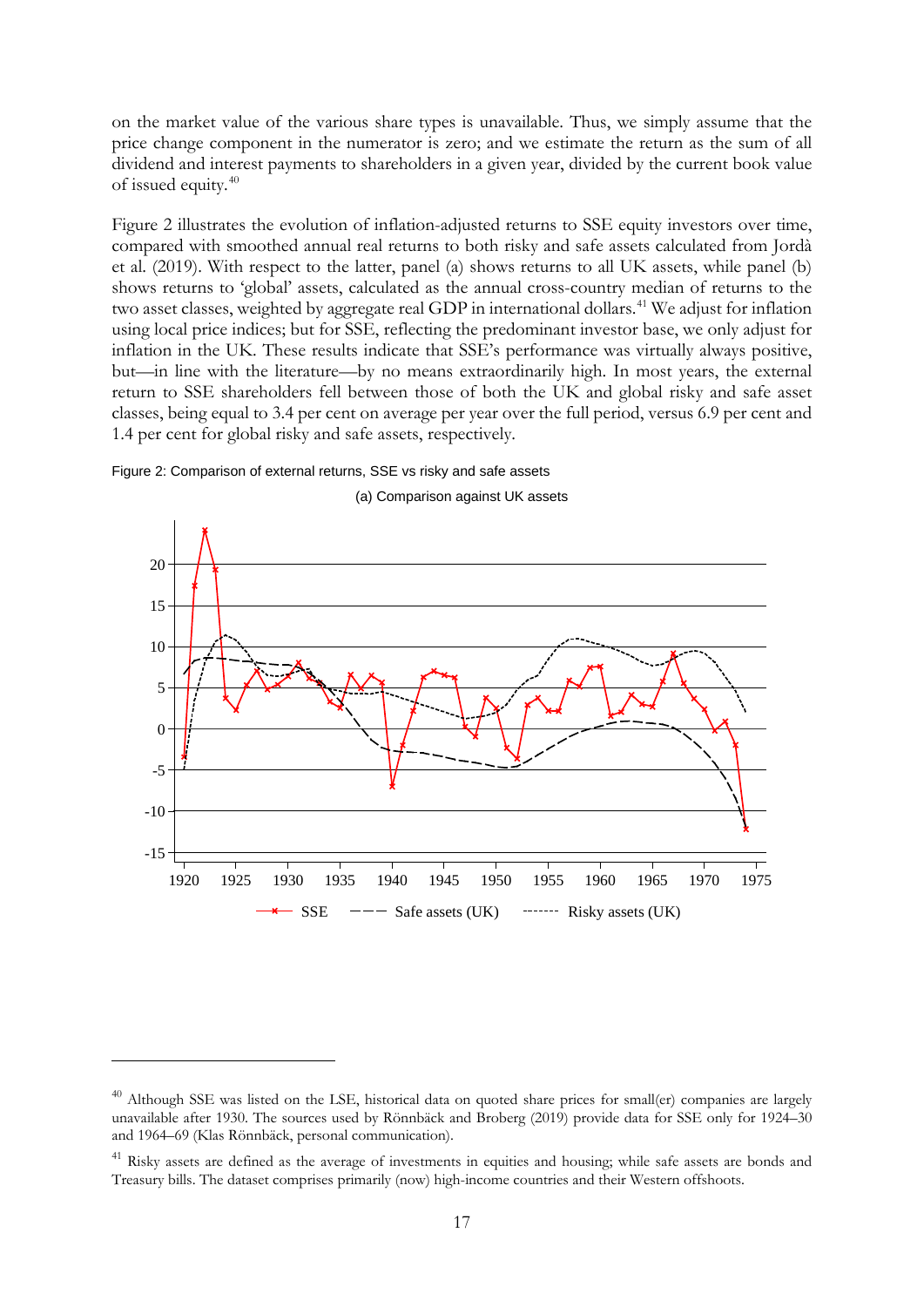#### (b) Comparison against global assets



Note: returns in per cent to SSE investors are the annual sum of dividends and interest on preference/debenture shares divided by the book value of equity capital; returns are inflation-adjusted; risky assets are equities and housing; safe assets are government debt instruments.

Source: authors' compilation, using data from Jordà et al. (2019).

Another point of comparison is other companies with operations (predominantly) in Africa. Rönnbäck and Broberg (2019: 107) document an average real return of 8 per cent, covering 702 companies listed on the LSE over the period 1869–1969. However, as they show, these returns were generally highest in the late 19th century. During the period 1920–1969, real returns to investors averaged nearer 5 per cent (per annum), across all companies. Moreover, disaggregation by region and sector appears to show that the average was driven by a relatively strong performance of enterprises in South Africa, particularly those engaged in mining. Real returns for investors in South African colonial equities generally averaged 6.2 per cent for 1869–1969 and 6.7 per cent for 1920–69. But for the 32 companies in their database classified as producers of 'consumer products', the annual real return was just 1.9 per cent (1869–1969). Over the same period, the average return to companies with operations in Central and Southern Africa (not South Africa) was just 2.2 per cent (87 companies). In this perspective, SSE was certainly a solid performer.[42](#page-19-0)

The second comparative method focuses on *internal* returns, namely the capacity of the enterprise to generate profits, stated as a proportion of its core liabilities. We employ here the return on capital employed (ROCE) measure, conventionally defined as earnings before interest and taxation

<span id="page-19-0"></span> $^{42}$  The volatility of returns to SSE stock (excluding equity price movements) was also comparatively low—e.g. the fullperiod standard deviation was just 5.56 per cent, equal to less than half the standard deviation associated with the entire class of UK risky assets (12.7 per cent) and only around a quarter of the 21.3 per cent standard deviation in returns for 1919–69 for all African colonial equities in Rönnbäck and Broberg's sample (2019: 127–29).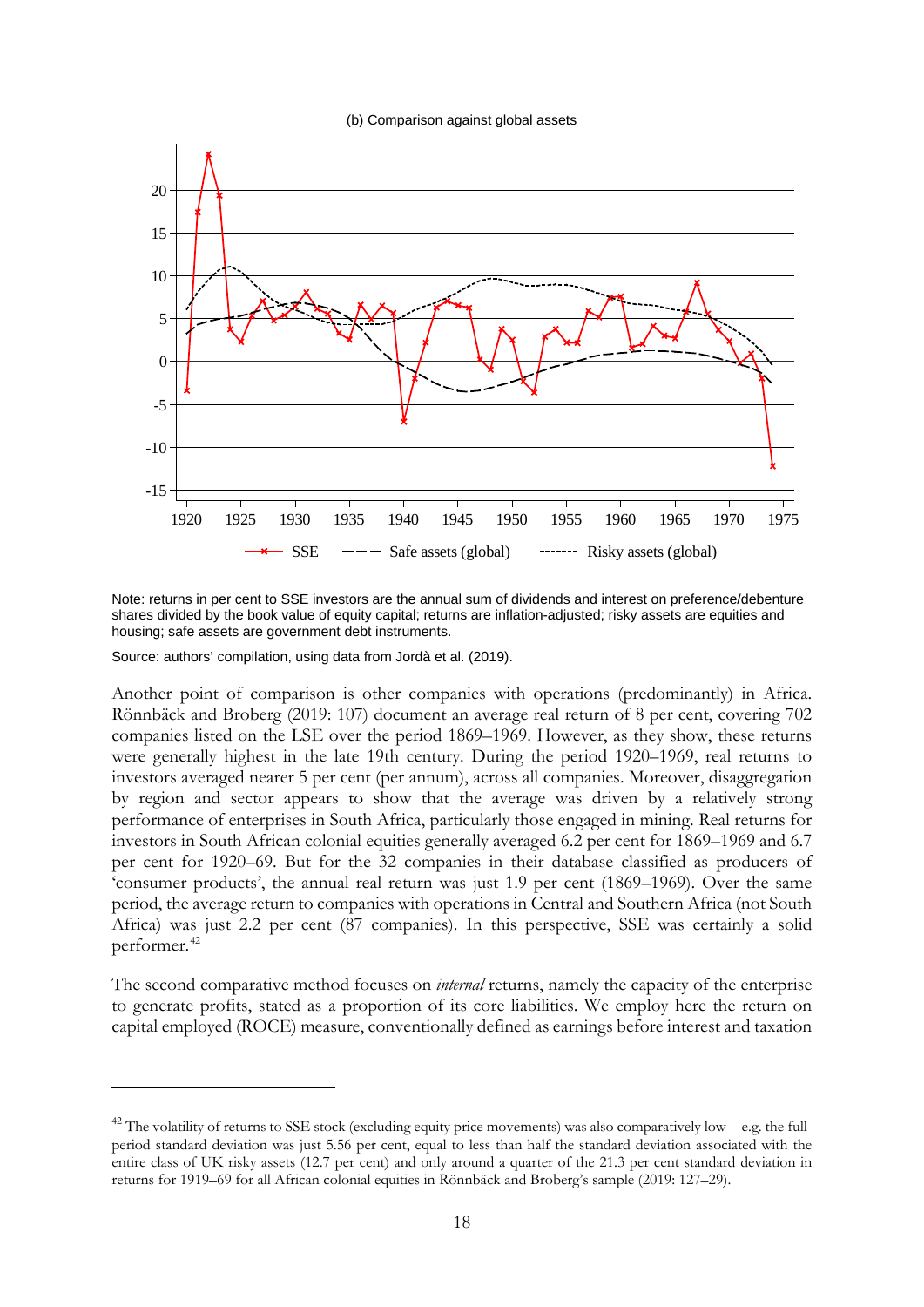(EBIT) divided by the sum of equity capital plus long-term liabilities or total assets minus current liabilities (equivalent to net assets):

$$
ROCE_t = \frac{EBIT_t}{Net assets_t}
$$
 (2)

This metric has been used in various contexts within the business history literature, e.g., to assess the performance of British railways (Mitchell et al. 2011), Lancashire mills (Toms 1997), merchant trading groups (Jones 2002; Jones and Wale 1998), and UK companies generally (Higgins and Toms 2011). ROCE is generally understood to capture the overall efficiency with which capital is deployed to generate revenue and, correspondingly, the quality of management of the enterprise. Moreover, as the numerator refers to total operating profits, rather than the component of posttax profits distributed to equity holders (as in equation 1), it represents a broad measure of firm performance. Put differently, the external measure (return on investment) can be viewed as a special case of the ROCE where there is no long-run debt and zero taxes, and all profits are distributed to equity holders.

Figure 3 plots the nominal and real ROCE registered by SSE over the full period, based on the reconstructed series of accounts. The average annual nominal return was 13.1 per cent or 9.8 per cent in real terms. However, as with the external measure of returns, there is substantial variation over the sub-periods. In particular, SSE achieved comparatively high returns in the early 1920s (over 18 per cent), but this was followed by around 20 years during which returns oscillated around 5 per cent in real terms. The next 20 years saw steady gains, with real average returns increasing to around 13 per cent per annum (1945–64); and returns in the final ten years remained strong at about 10 per cent. Also, as noted with respect to external returns, there were a just a few instances in which SSE failed to turn a positive operating profit—in 1925 and 1928.



Figure 3: Trends in SSE's ROCE, 1920–74

Source: authors' construction.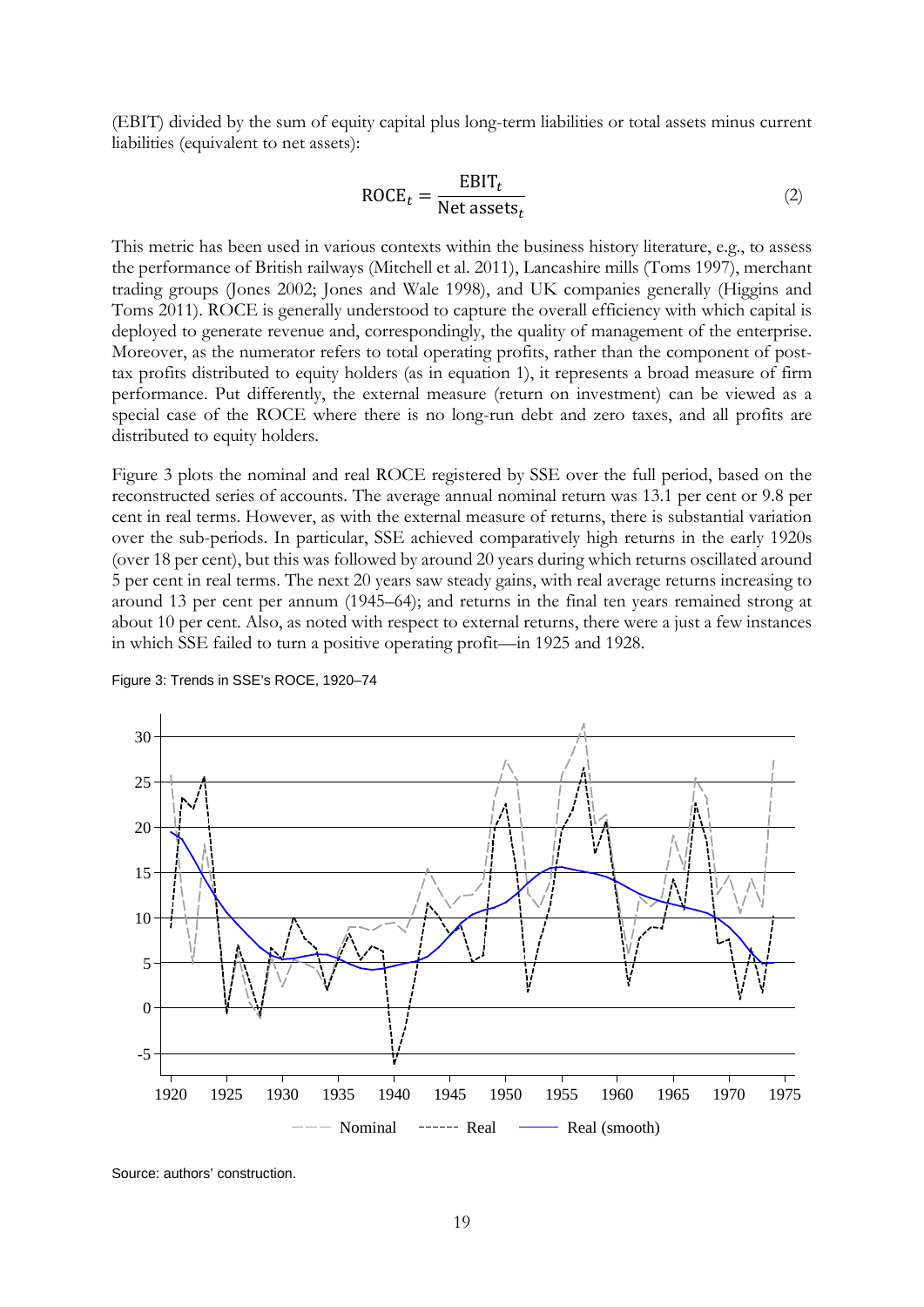As systematic comparisons across UK companies based on ROCE are possible only from 1948, for the first half of the 20th century we must rely on records from individual firms or types of enterprise considered by business historians. Using these diverse sources, Table 3 summarizes ROCE calculations for various UK-headquartered companies over different periods, in each case providing the relevant comparison with SSE. As for the assessment based on external returns, the main insight is that SSE achieved a consistent and solid level of profits. Regardless of the subperiod (or sector) chosen, the average return on SSE's capital was consistently located toward the centre of the distribution of returns. This position is maintained even if we compare SSE's performance against that of other UK food companies, or against well-known and more diversified UK operators in the sugarcane industry at the time (Figure 4).

| <b>Source</b> | Firm(s)                 | Period    | <b>Nominal</b> | Real |
|---------------|-------------------------|-----------|----------------|------|
| (a)           | Harrisons & Crosfield   | 1921-1941 | 9.8            | 9.8  |
|               | Finlay & Co.            | 1924-1941 | 7.3            | 7.3  |
|               | Borneo Company          | 1921-1941 | 2.7            | 2.7  |
|               | SSE                     | 1920-1941 | 7.4            | 7.4  |
| (b)           | Selected UK companies   | 1939-1950 | 12.9           | 7.2  |
|               | SSE                     | 1939-1950 | 14.0           | 7.8  |
| (c)           | Lancashire cotton mills | 1920-1938 | 3.2            | 3.8  |
|               | Lancashire cotton mills | 1946-1960 | 15.3           | 11.2 |
|               | SSE                     | 1920-1960 | 12.3           | 10.0 |
| (d)           | UK companies (all)      | 1949-1974 | 17.3           | 11.7 |
|               | UK food companies       | 1949-1974 | 17.2           | 11.7 |
|               | Tate & Lyle             | 1949-1974 | 16.9           | 11.3 |
|               | <b>Booker</b>           | 1949-1969 | 19.6           | 15.1 |
|               | SSE                     | 1949-1974 | 18.0           | 12.4 |

Table 3: Summary of returns on capital employed, SSE and other UK firms

Note: table reports selected estimates of ROCE for different companies (groups) and periods, giving nominal and real returns.

Source: (a) Jones and Wale (1998); (b) Arnold (2016); (c) Higgins and Toms (2011); (d) own estimates from ESRC/University of Essex Databank of UK Company Accounts 1948–90; all SSE estimates are based on authors' own computations.

In sum, our analysis of external and internal returns to SSE operations reveals that it achieved sustained positive profits over a long period. These did not exceed but rather were comparable in (average) magnitude with those of other large companies headquartered in the UK, including companies with substantial overseas operations (in Africa), as well as those with interests in sugarcane. What this implies is that SSE was neither a stellar success, despite what might seem to be high risks of its operating environment, nor an outright failure. This is in line with the longstanding view that, even conditional on survival, few imperial business ventures delivered spectacular profits. As Hopkins (1988) notes, superprofits were difficult to sustain, especially in the era of formal colonial rule; and, as suggested, extremely high profits were most often associated with monopolies granted to specific trading ventures, such as CFAO and SCOA in French West Africa, or mining operators such as Selection Trust (CAST), Ashanti Goldfields, and Union Minière. Furthermore, the stability of SSE's results (see above) should not be ignored.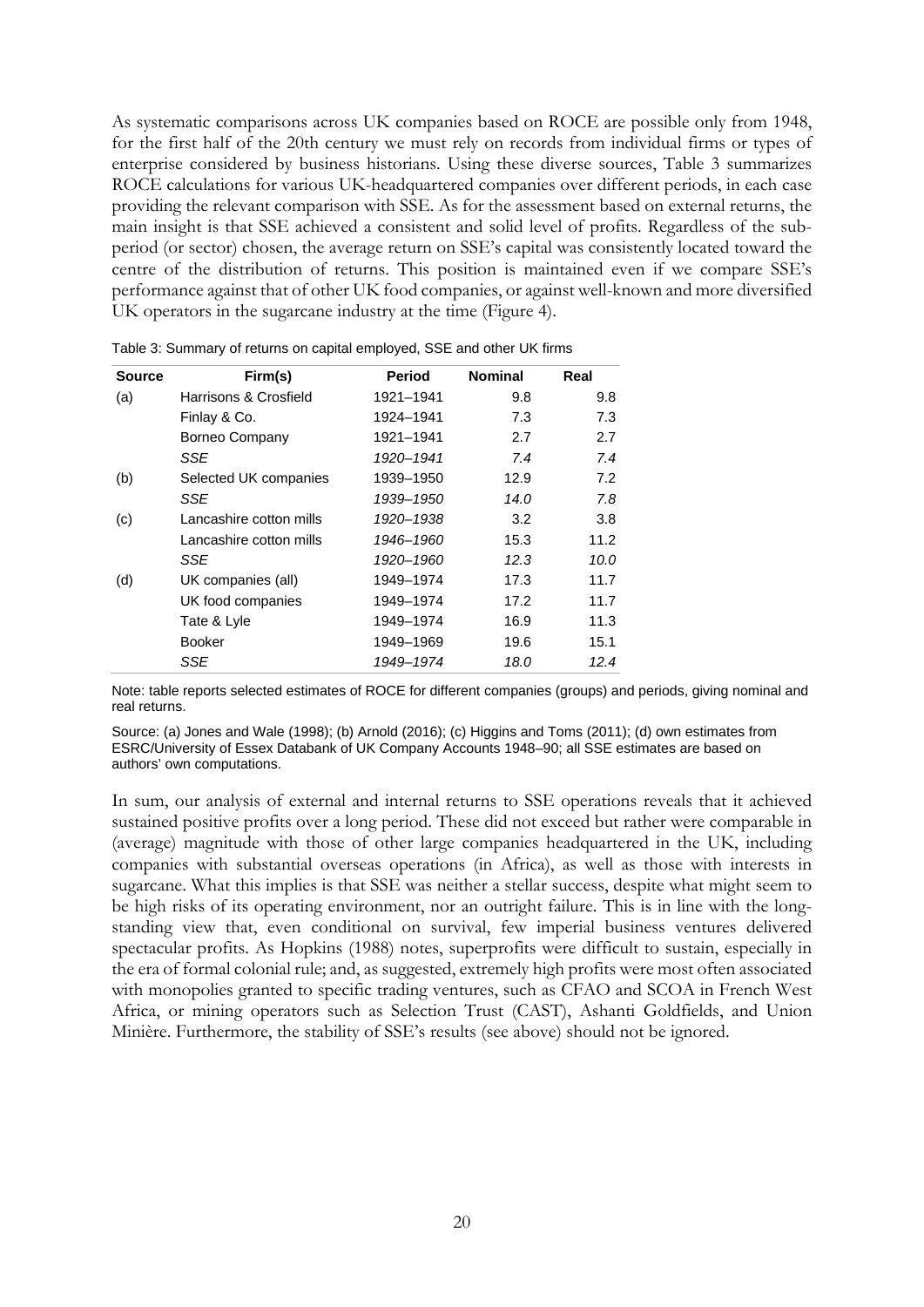

Figure 4: Trends in SSE's ROCE vs other UK sugarcane companies, 1949–74

Source: authors' compilation, also using data from ESRC/University of Essex database.

#### **5.2 Counterfactual performance**

We now move to the core aspect of our research question: did SSE's success depend on rents from specific colonial features of its environment including forced labour and preferential market access? To answer this question we adopt a counterfactual approach as in Mitchel et al. (2011) (also Toms and Beck 2007), in which we re-estimate the firm's ROCE on the basis of alternative and (as we argue) plausible assumptions regarding the cost of labour and effective prices at which SSE could sell its output. Essentially, this amounts to altering the numerator of the ROCE equation by the difference in costs or revenues associated with a particular scenario. For example, under different labour costs we have:

$$
Counterfactual ROCEt = \frac{(EBITt - \Delta Labour costst)}{Net assetst}
$$
\n(3)

We recognize that this approach is simplistic and mechanical. In varying a specific component of costs or revenues we hold all other components entering the ROCE fixed, including the value of the firm's assets—thus abstracting from the complex and interconnected nature of decisions within individual firms (see Toms 2007). But this functions merely as a structured thought experiment; we seek to understand the degree to which SSE's profitability was sensitive to alternative paths for local labour costs and export prices. In so doing, we shed light on whether SSE could have remained a viable enterprise, operating on a similar scale to that observed historically, had it faced different institutional conditions. Furthermore, the two key prices faced by SSE—for local labour and sugar exports—were variables over which the firm exerted limited direct control and were thus at least partially exogenous. As indicated in Figure 5, price agreements (preferential market access) in Portugal and Mozambique meant that SSE was directly not much exposed to variations in the world price in any given year. Even so, SSE was not the only sugar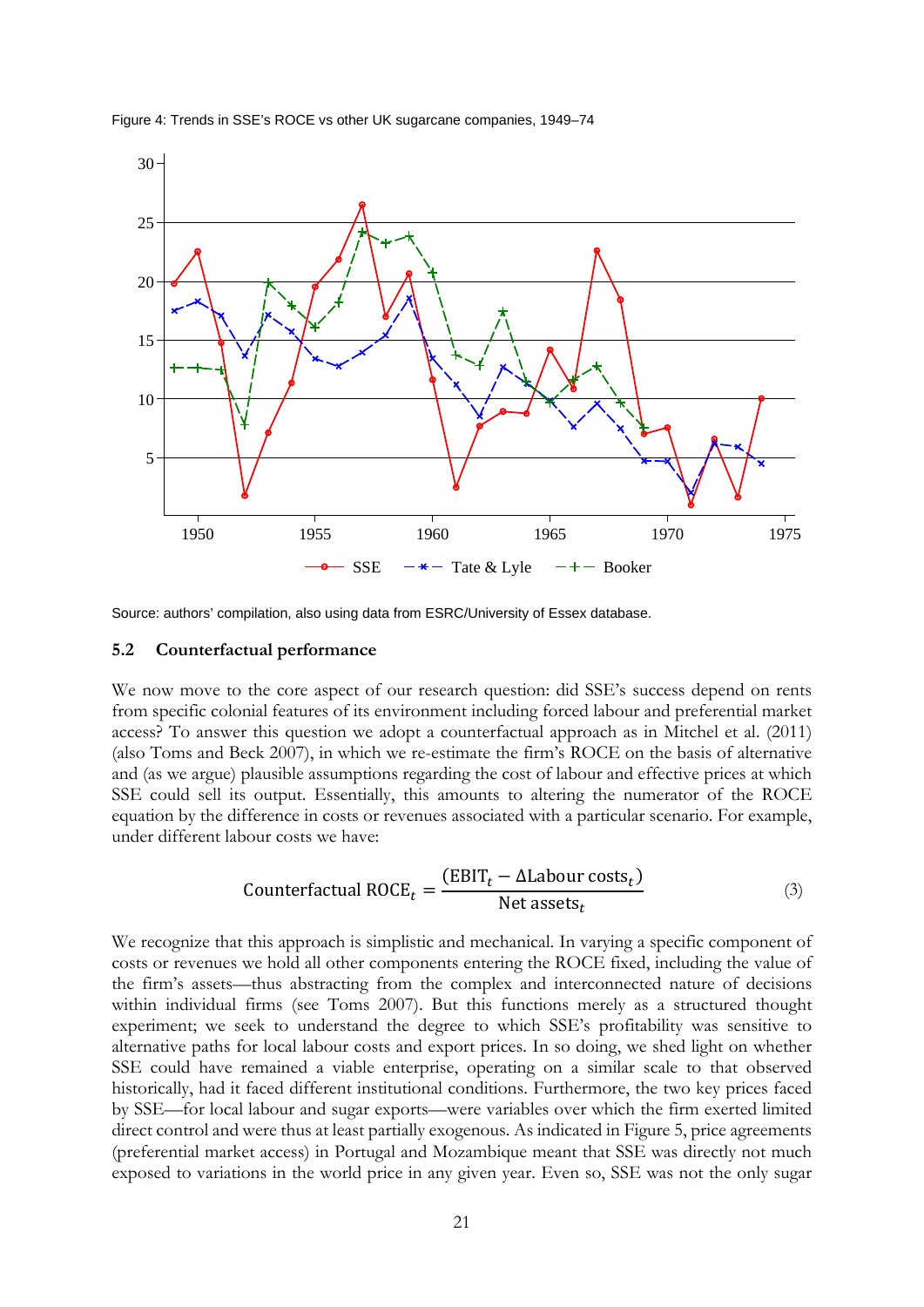producer with preferential access to Portugal; and the correlation in price changes between the free market price and the weighted average price at which SSE sold its sugar was over 0.90—i.e. the two markets were hardly autonomous. Also, the cost of labour depended substantially on the level at which the government set the indigenous tax rate or the minimum wage, as well as the extent to which the state was both willing and able to enforce coercive measures. As discussed widely in the context of colonial Mozambique (e.g. Allina 2012; das Neves 1998), outside options through clandestine migration were often available, particularly in porous border regions, meaning that SSE continuously adjusted its wage offer depending on the regions from which it was attempting to recruit as well as (after 1940) in response to competition from other employers.

Figure 5: Trends in SSE sales prices, 1920–74



Notes: log scale; prices are in GB£ per long ton and are inflation-adjusted, based on 1950 constant prices; average is weighted by volume of sales across all markets.

Source: authors' construction.

#### *Labour cost counterfactuals*

The essential postulated effect of coercive labour institutions is to reduce the price of labour by lowering the value of outside options (Acemoglu and Wolitzky 2011; Dippel et al. 2020). We consider four counterfactual wage scenarios. First, we postulate that all labour was recruited on a so-called voluntary basis and paid correspondingly. Although a significant portion of workers were classified as *voluntários*, a larger number were taken under compulsion from the labour reserves of Zambézia, where substantially lower wage rates applied. So, we simply assume that all local workers were recruited at the higher going rate for *voluntários*, which is the same as assuming that SSE did not have access to a sub-group of extremely low-cost workers.

In this scenario we assume that wage and compound costs were 70 per cent higher than actuals prior to 1930, 50 per cent higher in 1930–60, and 30 per cent higher from 1961 onwards. These assumptions derive from our reconstruction of the internal composition of the SSE plantation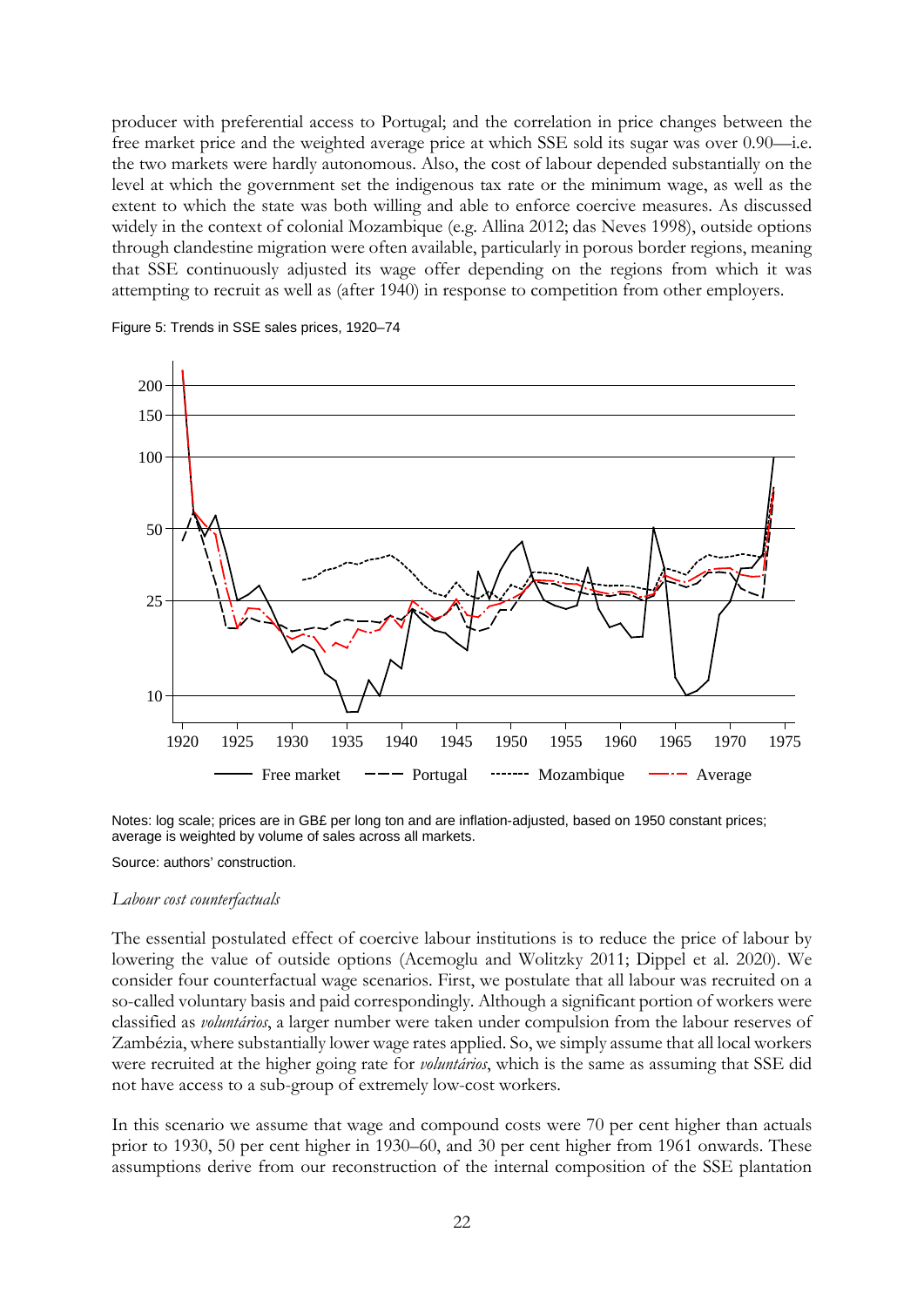workforce by wage rate and type of contract (*voluntário* vs. *contrato*) at different points over the 1920–74 period, and by estimating the cost of paying all SSE plantation workers the wage rate applying to voluntary workers or, where voluntary worker wages were themselves differentiated, the cost of paying all forced labour the wage rate applying to the lowest rate for voluntary work. In addition, we subtract observed recruitment costs (payments to recruitment agents) and replace them with a 15 per cent bonus, as was commonly applied to *voluntários*. [43](#page-24-0) Appendix Table A1 summarizes the assumptions used in the simulations.

The results from this exercise are given in panel (a) of Table 4. The first column reports the original estimated real ROCE (average per decade); and counterfactual column (I) presents results from the counterfactual scenario where all labour is 'voluntary'. While it is to be expected that this counterfactual negatively affects profitability, the relevant question is 'how much did profits fall?'. We estimate that, if SSE did not have access to very low wage labour, real returns on capital would have averaged around 5 percentage points lower in any given year. Although this would still have allowed SSE to remain profitable in each period on average, it nonetheless corresponds to a rate of return considerably below those of other UK-based companies at the time.

| <b>Period</b>              |          | Counterfactual |        |        |        |  |  |
|----------------------------|----------|----------------|--------|--------|--------|--|--|
|                            | Original | (1)            | (II)   | (III)  | (IV)   |  |  |
| (a) Labour cost scenarios  |          |                |        |        |        |  |  |
| 1920                       | 10.8     | 7.4            | 0.0    | $-3.5$ | $-2.6$ |  |  |
| 1930                       | 6.4      | 3.6            | $-1.9$ | 1.8    | 6.4    |  |  |
| 1940                       | 6.5      | 4.2            | $-5.6$ | 2.9    | 1.0    |  |  |
| 1950                       | 16.3     | 11.6           | 11.5   | 8.8    | 5.7    |  |  |
| 1960                       | 11.3     | 6.2            | 10.9   | 5.0    | $-0.9$ |  |  |
| 1970                       | 5.4      | 1.9            | 5.3    | 2.4    | 0.5    |  |  |
| All                        | 9.8      | 6.2            | 3.2    | 2.9    | 1.8    |  |  |
| (b) Export price scenarios |          |                |        |        |        |  |  |
| 1920                       | 10.8     | 13.7           | 11.0   | 14.6   | 11.0   |  |  |
| 1930                       | 6.4      | 2.0            | 3.8    | 5.6    | 6.4    |  |  |
| 1940                       | 6.5      | 8.0            | 5.3    | 8.6    | 5.5    |  |  |
| 1950                       | 16.3     | 17.2           | 17.2   | 30.3   | 25.1   |  |  |
| 1960                       | 11.3     | 0.9            | 0.8    | 22.2   | 15.6   |  |  |
| 1970                       | 5.4      | 12.2           | 6.8    | 20.6   | 10.2   |  |  |
| All                        | 9.8      | 8.7            | 7.6    | 16.7   | 12.5   |  |  |

Table 4: Estimates of counterfactual ROCE in African operations vs observed series, decadal averages

Note: cells report estimates of the ROCE for SSE (by decade) comparing original historical estimates vs. simulated counterfactuals; panel (a) considers labour cost scenarios where counterfactual: (I) assumes all labour was recruited on a voluntary basis, (II) assumes local labour costs were always no less than 40% of total production costs, (III) assumes local wages were the same as those of unskilled rural workers elsewhere in the region, and (IV) fixes the real wage at the value observed in 1965–69; panel (b) considers sugar price (trade access) scenarios where counterfactual: (I) assumes all sales to Portugal were at the annual average free market price (London CIF), (II) assumes all sales outside Portugal were at the free market price, (III) assumes all sales to Portugal attracted the annual USA in-quota preferential price premium, and (IV) assumes all sales outside Portugal attracted the annual USA in-quota preferential price premium.

#### Sources: authors' own estimates.

The second scenario is similar in spirit to the first. Cost estimates from a range of (labour-intensive) tropical sugar plantations in other locations during the same period all suggest that local labour

<span id="page-24-0"></span><sup>&</sup>lt;sup>43</sup> Per capita compound costs are estimated to rise by the same amount as wages in each of these scenarios in order to simulate parallel increases in the social wage incurred by increased levels of labour stabilization.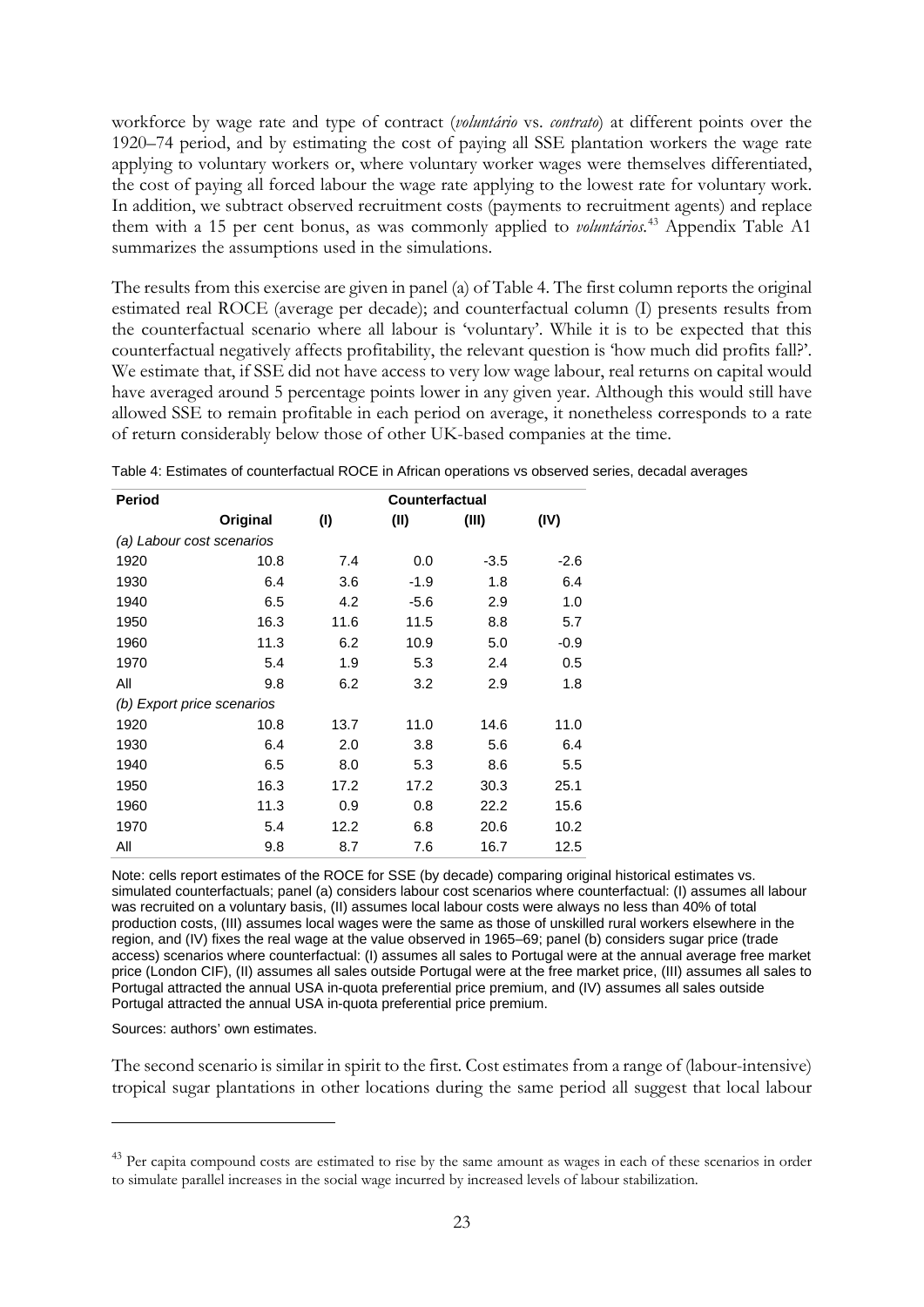costs—which cover not only direct wages but also food, accommodation, and other indirect expenses—generally represented at least 40–50 per cent of total production costs. For instance, for all years for which data are available, annual labour costs never fell below 46.8 per cent of total costs in British Guiana (1945–52); nor below 39 per cent in Jamaica (1938–40 and 1955–65); nor below 49.8 per cent in Trinidad (1954–59).<sup>[44](#page-25-0)</sup> For SSE, we estimate the share of local labour costs in total production costs as somewhat lower than this benchmark, at 36 per cent on average for the full period. However, this share was significantly lower in the 1940s and 1950s, at nearer 30 per cent. Thus, we simulate returns to capital by applying the assumption that local labour costs were never less than 40 per cent of total production costs. These results are reported in column (II) of Table 4. With the exception of the 1920s, when labour costs were relatively high due to a large proportion of SSE's workers being paid at Manica/Sofala rather than Zambézia rates,<sup>[45](#page-25-1)</sup> the mean counterfactual ROCE for the remaining period falls to just 2.1 per cent (versus 9.6 per cent in the observed series). Thus, again, the expected performance of SSE appears substantially worse when we assume that local worker costs were more comparable (in relative terms) to those of tropical sugar plantations elsewhere.

Continuing this comparative mode of analysis, the third scenario assumes that local workers at SSE faced similar conditions to local workers in other countries of the region, to which Mozambicans often migrated. Here we use historical daily wage data collected by Frankema and van Waijenburg (2012) for rural unskilled African workers from Nyasaland, Tanganyika, Kenya, Uganda, and Mauritius (all in  $GBf$ , as per SSE accounts). From this we construct the regional average wage and then multiply local labour costs at SSE by the ratio of this average to the average wage in SSE—e.g. if the regional average was 10 pence per day versus 5 at SSE, then our counterfactual scenario would assume that labour costs at SSE should double. Figure 6 plots the two wage series (regional mean and SSE) over time and confirms that average wages at SSE were generally lower than those in the region, especially in the 1920s and after World War II. And it is precisely in the post-war period that Mozambique persisted in applying statutory forms of labour coercion, unlike elsewhere in East Africa, where such requirements had been outlawed (Cooper 1996).

The results from this counterfactual, reported in column (III) of Table 4, suggest that, had SSE raised labour expenses in line with the average level of remuneration in the region for similar workers, its real returns would have fallen to around zero over the long run. In nominal terms, we estimate that the counterfactual operating profits under this scenario would have been in negative territory for 16 years versus 2 years in the observed series. In this environment, it is difficult to imagine that SSE would have been able to raise capital and operate as a going concern in line with its original form.

<span id="page-25-0"></span><sup>&</sup>lt;sup>44</sup> For Guiana data see IBRD (1953: 135, table 26); for Jamaica see Chalmin (1990: 319, 333); for Trinidad see Boards of Inquiry 1955 and 1961 (data adjusted to exclude outgrower sugar).

<span id="page-25-1"></span><sup>&</sup>lt;sup>45</sup> Marromeu and Caia plantations were in Sofala and prior to 1930 still had workforces predominantly from these provinces.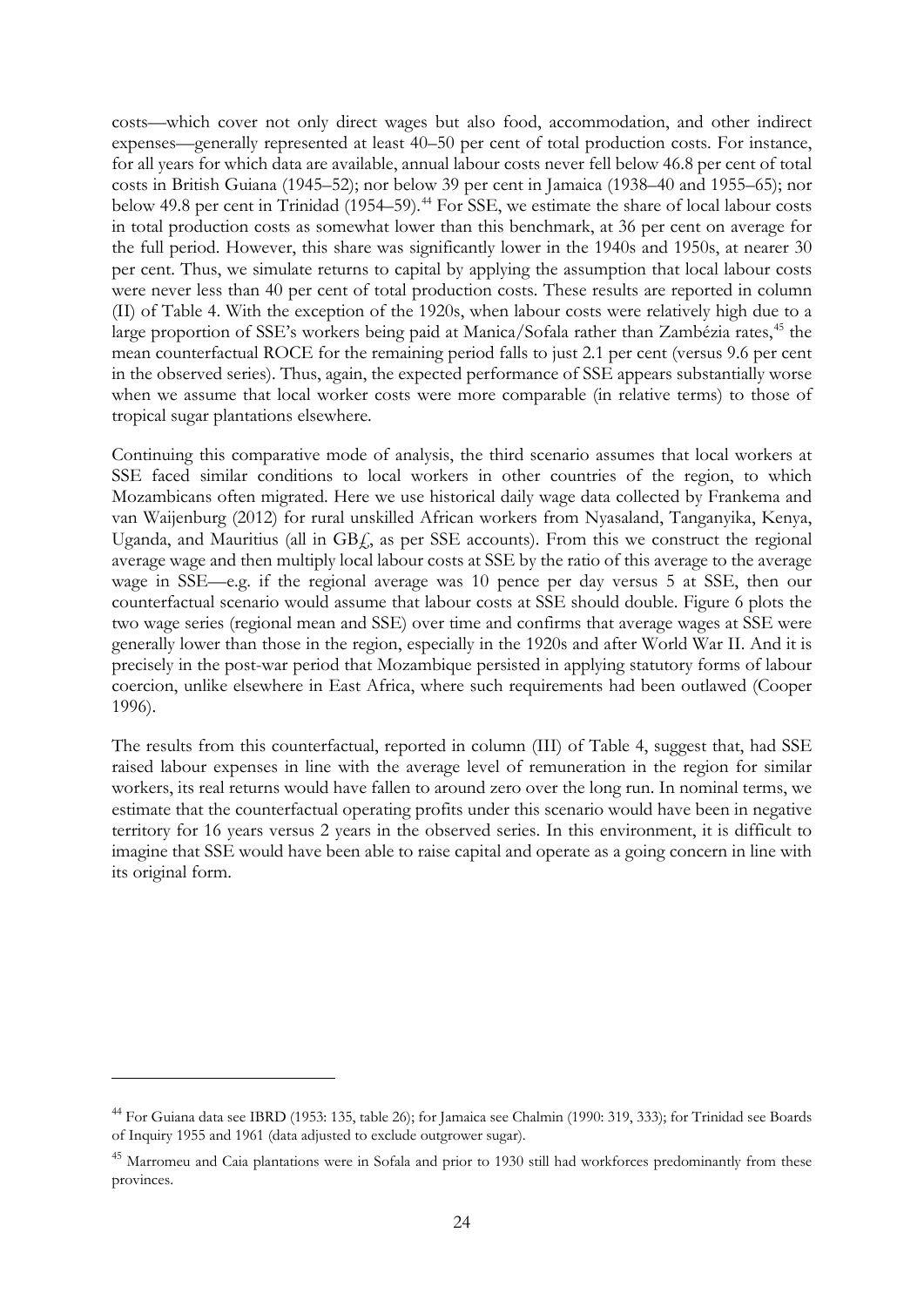

Figure 6: Real daily wage rates at SSE and for the average unskilled rural African in the region, 1920–74

Note: regional mean refers to wage rates for unskilled rural labour in Nyasaland, Tanganyika, Kenya, Uganda, and Mauritius taken from Frankema and van Waijenburg (2012); log. scale applied.

Source: authors' construction.

Last, we adopt a more extreme counterfactual position on real earnings. As Figure 6 shows, real wages at SSE climbed steadily in the post-WWII period, particularly abruptly in the second half of the 1960s, when statutory instruments requiring Africans to find paid work were finally repealed. This also coincided with moves within SSE to establish a more stable (permanent) local workforce (see above). Under the assumption that the conditions facing the local workforce in this later period were such that most would freely choose to work at SSE, we calculate the nominal daily wage corresponding to a real wage fixed at the value observed in 1965–69. On this basis, we adjust African labour costs in the ROCE calculation by the ratio of the counterfactual nominal wage to the observed actual average wage. Column (IV) of Table 4 indicates that this scenario corresponds to considerably lower operating profits, especially in the first 30 years under analysis. Indeed, in this period (1920–49), we estimate that SSE would have sustained an operating loss in 26 of the 30 years. And, overall, the average ROCE for SSE under this counterfactual falls to -7.2 per cent, a full 17 percentage points lower than the observed rate. Put differently, it is difficult to imagine that SSE could have sustained its business model with a free permanent African workforce. We discuss the implications of these findings further below.

#### *Sugar price counterfactuals*

SSE's preferential access to the Portuguese market, based on a TRQ and a company quota system, implied that it often received prices for its sugar above those of the free market. However, Portugal absorbed only between around 40 and 60 per cent of its raw sales, meaning that the company navigated a complex and volatile sales environment. As shown in Figure 5, export prices received by SSE sometimes varied by a factor of two in any given year between different destinations. Nonetheless, the weighted average price at which SSE was able to sell raw sugar was typically (but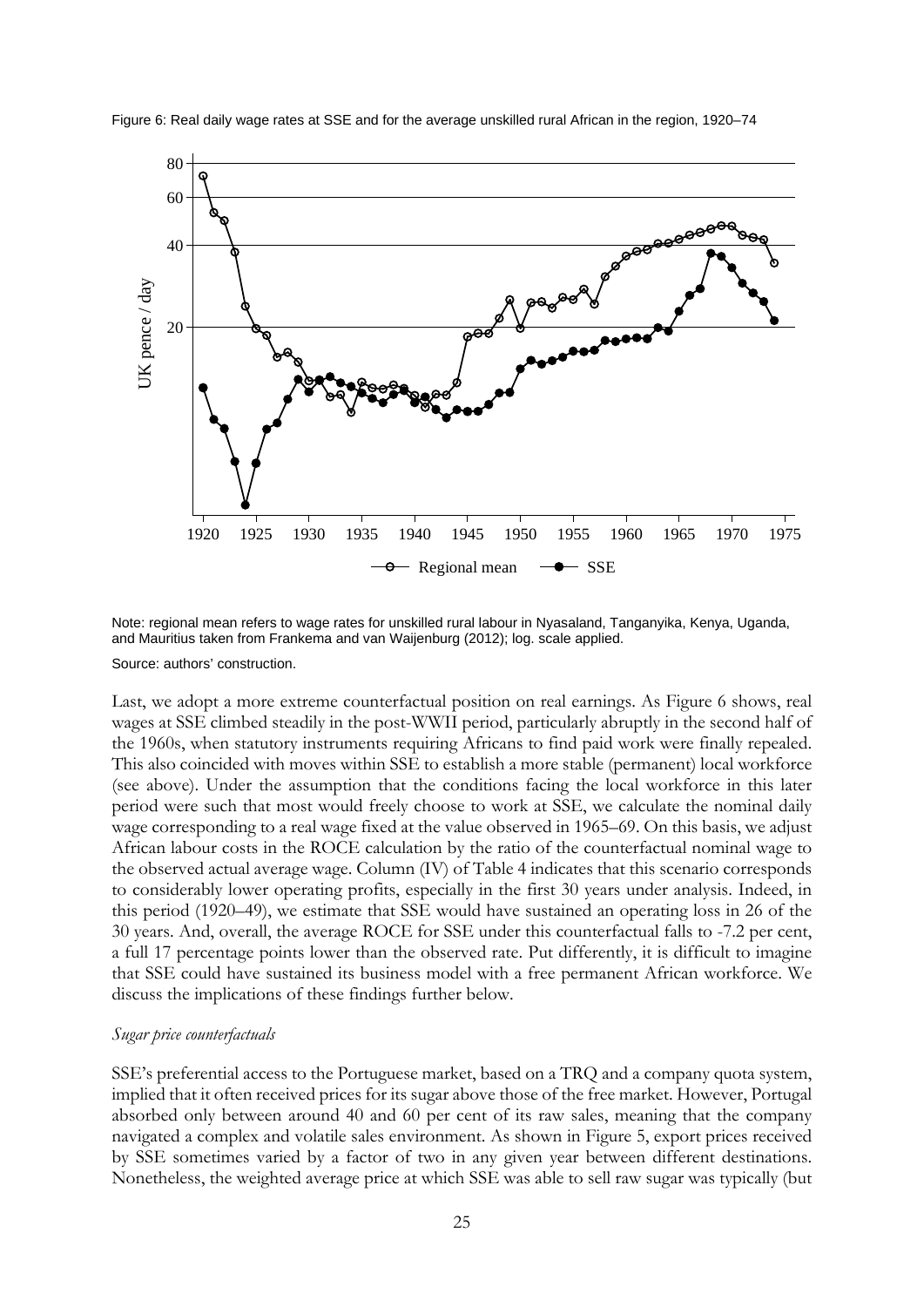not always) higher than the free market price, with an average premium of around 25 per cent for the full period.

The simplest sales price counterfactual is to assume that the firm uniquely sold on the free market. Thus, panel (b) column (I) of Table 4 simulates the ROCE of the firm's African operations, assuming that all sales to Portugal were at the relevant annual average London CIF price. Notably, this yields only a moderate (1.2 per cent) reduction in the full-period average return (see also Appendix Table A1). However, this is driven by much larger negative differences in both the 1930s and 1960s, when the free market price hit historical lows (see Figure 5). Indeed, in both these decades we estimate that the return on capital would have been approximately zero had SSE not benefited from colonial protection.

Of course, another source of rent was protected access (sales) into the local market (increasingly in the later period), as well as sales within the broader region under conditions of geographical protection or to other Portuguese colonies under preferential arrangements. Thus, our second counterfactual simulates returns under the assumption that all sales *outside Portugal* were at the free market price—i.e. that the only source of protection came in Portugal itself. These results, shown in column (II) of Table 4(b), are almost identical to those of the first, showing a moderate fall in the overall ROCE but much larger drops in the 1930s and 1960s. This reflects the fact that the prices at which SSE was able to sell its sugar under other circumstances were very similar to those of its exports to Portugal.

A possible concern with the previous scenarios is that very few (if any) large sugar producers have relied on open sales to the global market. As the history of the industry bears out, complex market access arrangements have been and continue to be the norm, justified as essential to reduce risks for producers (investors) and stabilize prices for consumers. Indeed, it bears note that on average SSE sold less than 10 per cent of all sugar exports at the free market price. Thus, an alternative counterfactual is to look at plausible alternative preferential arrangements. Here we select the USA, which historically has used market access quota commitments for sugar imports, allowing certain 'colonial' exporters (e.g., Hawaii, Philippines, Puerto Rica) and Cuba to benefit from a substantial quota price premium (see Ballinger 1978; Sicotte and Dye 2006). Thus, we construct an alternative price series that adds the effective premium on Cuban in-quota exports to the USA to the going free market price. We then re-run the first two counterfactuals, substituting this USA in-quota price for the free market price—i.e. in the first case we assume that all sales to Portugal were sold at the USA in-quota price.

The results from this exercise, summarized in columns (III) and (IV) of Table 4(b), reveal that the preferential market access arrangements enjoyed by SSE on sales to both Portugal and the region were not extreme in comparative terms. The simulations suggest that had SSE benefitted from arrangements similar to those faced by countries covered by US 'colonial' sugar import quotas, its ROCE would have been substantially higher—almost double, at 16.3 per cent on average (column (III)). Moreover, in the post-WWII period, estimated returns to holders of SSE capital would have been well over 20 per cent, placing it toward the upper end of the distribution of returns achieved by UK-based companies in the same period.

## **5.3 Offsetting factors**

As a final exercise, we address our third research question. Broadly, there are two main candidate explanations for why high internal and external returns may not be realized despite the presence of substantial colonial rents. The first is that such rents were offset by comparatively high costs, risks, or inefficiencies elsewhere in the business. While this issue is difficult to unpack without comparable data from other firms, the small *relative* share of African labour in total operational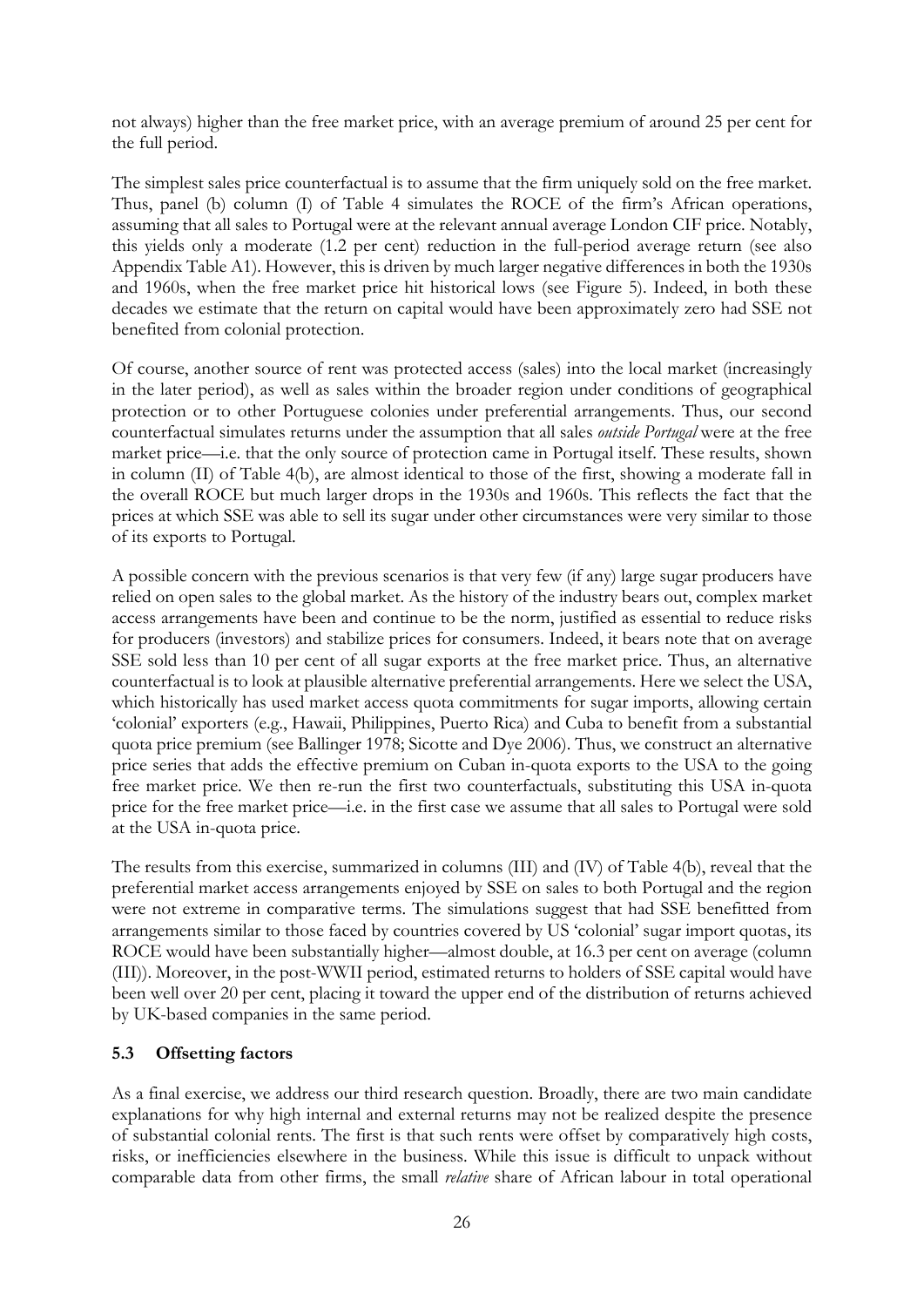costs is nonetheless striking—see Table 2 panel (c). On average, these costs represented just 18 per cent of total operational costs, reaching a maximum of about 35 per cent in the early 1950s. In contrast, despite numbering in the few hundreds compared with the tens of thousands of Africans, total costs associated with European employees were of the same rough order of magnitude for the majority of the period. Put differently, the cost of hiring one European was at least 20 times that of the average African, representing a significant financial burden on the firm. The scale of European employment at SSE mainly reflected the company's extreme racial division of labour, with no Africans employed above the level of field foreman or tractor driver until the late 1960s (Lapperre 2020: 211).<sup>[46](#page-28-0)</sup>

The second explanation for lower-than-expected profits is the potential negative effects of rentextracting institutions on overall productivity. This may arise through multiple channels. At SSE, however, two dominated: degradation of human capital and prolonged postponement of productive investment as a result of the forced labour system. The conveyor belt-like supply of cheap labour through this system made all but a few African labourers literally expendable. Wastage of entire *ensaca* of men delivered to the estates persisted into the 1940s—Head (1980: 295) notes, for example, that of a consignment of 792 Angoni *contratados* in 1941, fewer than 50 completed their contracts, [47](#page-28-1) and those that survived did so on a malnourished and disease-prone basis. Workers' average weight was very low, with only 21 per cent of a 1942 sample of 1,474 men weighing 60 kg or more, while the incidence of parasitic infections was 79 per cent in 1939 and 100 per cent in 1954 (Head 1980: 221, 289–90).

Additionally, as predicted in Edlin and Stiglitz's (1995) model, for long stretches of SSE's history expenditure on maintaining a system of labour repression had a higher priority than capital expenditure. From 1936 to 1951, SSE spent a nominal annual average of just under  $GB/50,000$ (equivalent to 5 per cent of average equity) on 'recruitment'—mostly lubricating the machinery of public administration—while the nominal book value of its capital equipment did not increase at all. Only after the dawn of the new sugar regime in 1952 did annual expenditure on new capital equipment overtake that on recruitment (uncatalogued ledger, HP; R&As 1936–53).

To investigate this issue more formally, we adopt a real production function approach. Concretely, we model the quantity of raw sugar produced in any given year as a function of real labour (*H*), capital (*K*) and land inputs (*L*). And, to capture variation in total factor productivity (TFP, denoted *A*) associated with rent-creating institutions, we model this term as a linear function containing proxies for these rents as well as a time trend (to capture unobservable factors). Our working hypothesis is that higher labour-related and market-access rents were associated with lower overall input productivity. Thus, we analyse versions of the following general specification:

$$
Y_t = A_0 e^{\{\delta t + \pi w + \phi m\}} \cdot H_t^{\alpha} \cdot K_t^{\beta} \cdot L_t^{\gamma} \cdot \varepsilon_t
$$

where *t* denotes time in years; *w* is a proxy for labour-related rents; *m* is a proxy for market-access rents; and the final term is the residual, assumed white noise. Taking natural logarithms yields a simple linear functional form, which we estimate by OLS for the full period (N=55).

The results are reported in Table 5. Column (I) imposes the crude assumption of constant TFP, which is relaxed in column (II) such that productivity can evolve linearly with time. This improves

<span id="page-28-0"></span><sup>46</sup> Until then the only white-collar African workers were 'office boys'; skilled mill workers were 'coloureds' from Mauritius, Goa, or Guyana.

<span id="page-28-1"></span> $47$  696 had to be repatriated early, 16 died, and 31 were hospitalized (Head 1980: 295).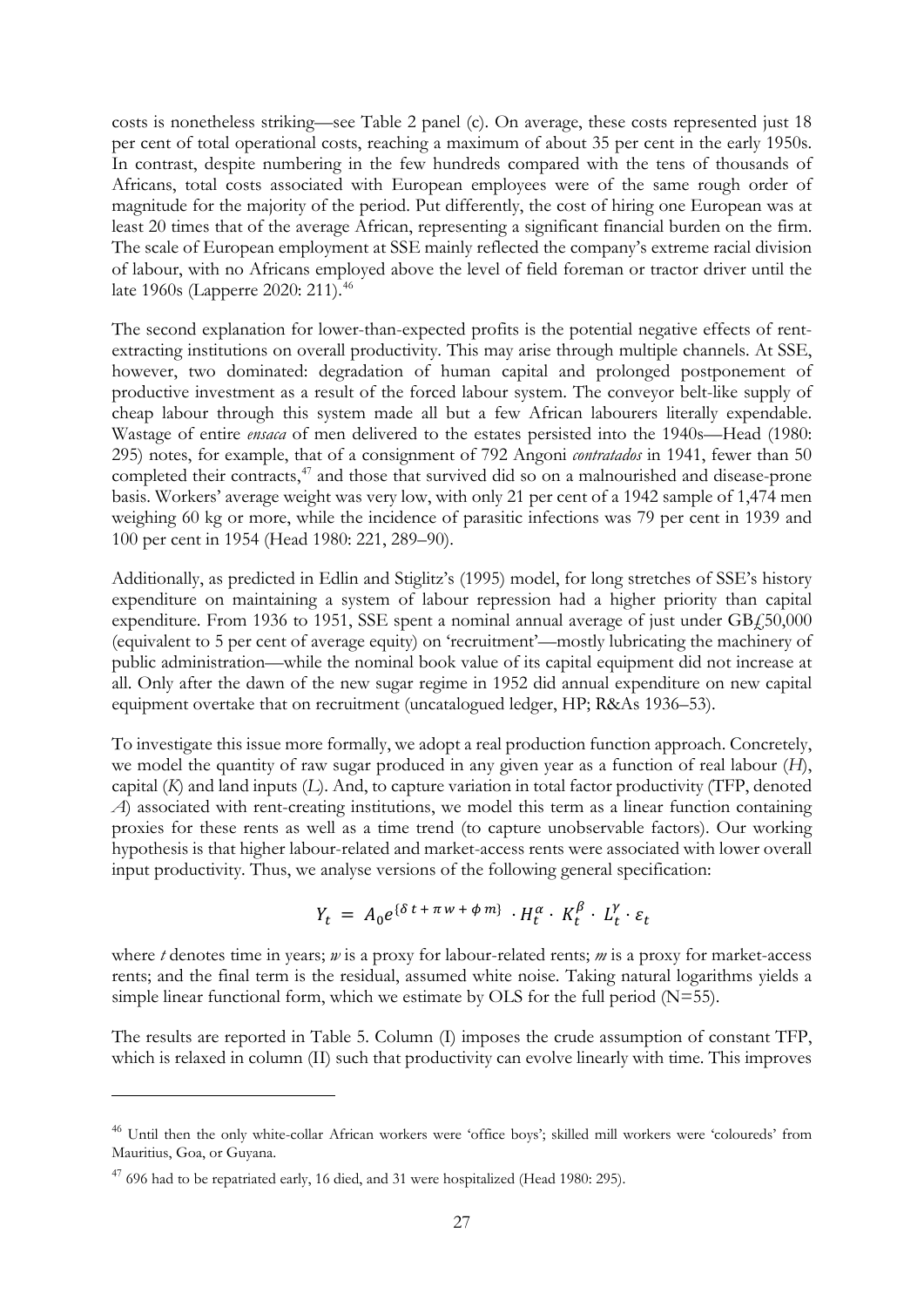the fit of the model and yields coefficients on the three input factors that are all positive, are significantly different from zero, and sum to one (in line with a Cobb–Douglas technology; see note to table). The coefficient on the time trend indicates that productivity was slowly increasing over the period, at around 1 per cent per year. Column (III) adds to this specification our first proxy for labour-related rents, namely the ratio of the synthetic price index to nominal African wages—i.e. an increase in this ratio implies a lower relative cost of labour. To assist interpretation, we express this ratio relative to its value in 1962, corresponding to the year after the repeal of the Native Labour Regulations and its replacement by the Rural Labour Code, which also marks the start of a period of significant real wage increases. The results indicate a moderate negative elasticity between factor productivity and the magnitude of these rents.

|                        | (1)        | (II)      | (III)     | (IV)       | (V)       | (VI)      | (VII)      |
|------------------------|------------|-----------|-----------|------------|-----------|-----------|------------|
| Labour                 | 0.07       | $0.27**$  | $0.28**$  | $0.50***$  | $0.27**$  | $0.28**$  | $0.59***$  |
|                        | (0.12)     | (0.12)    | (0.12)    | (0.14)     | (0.12)    | (0.12)    | (0.11)     |
| Land area              | $1.25***$  | $0.64***$ | $0.54**$  | $0.73***$  | $0.65***$ | $0.61**$  | $0.55***$  |
|                        | (0.17)     | (0.22)    | (0.22)    | (0.19)     | (0.22)    | (0.23)    | (0.16)     |
| Physical capital       | $0.33***$  | $0.24***$ | $0.24***$ | $0.35***$  | $0.24***$ | $0.24***$ | $0.39***$  |
|                        | (0.04)     | (0.04)    | (0.04)    | (0.06)     | (0.05)    | (0.04)    | (0.05)     |
| Time                   |            | $0.01***$ | $0.01***$ | $-0.00$    | $0.01***$ | $0.01***$ | $-0.01**$  |
|                        |            | (0.00)    | (0.00)    | (0.01)     | (0.00)    | (0.00)    | (0.01)     |
| Real wage index (log.) |            |           | $-0.10*$  |            |           |           | $-0.22***$ |
|                        |            |           | (0.05)    |            |           |           | (0.04)     |
| European cost share    |            |           |           | $-0.40***$ |           |           | $-0.55***$ |
|                        |            |           |           | (0.14)     |           |           | (0.12)     |
| Relative protection    |            |           |           |            | $-0.01$   |           | $-0.05$    |
|                        |            |           |           |            | (0.04)    |           | (0.04)     |
| Global price index     |            |           |           |            |           | $-0.01$   | $-0.01$    |
|                        |            |           |           |            |           | (0.03)    | (0.02)     |
| Constant               | $-3.90***$ | 0.24      | 1.20      | $-2.93*$   | 0.23      | 0.46      | $-1.98$    |
|                        | (1.12)     | (1.49)    | (1.56)    | (1.71)     | (1.51)    | (1.55)    | (1.46)     |
| Obs.                   | 55         | 55        | 55        | 55         | 55        | 55        | 55         |
| R sq.                  | 0.87       | 0.91      | 0.91      | 0.93       | 0.91      | 0.91      | 0.95       |
| Returns to scale - 1   | 0.65       | 0.16      | 0.07      | 0.58       | 0.16      | 0.14      | 0.54       |
| (prob.)                | 0.00       | 0.34      | 0.70      | 0.01       | 0.35      | 0.43      | 0.00       |

Table 5: Results of econometric productivity analysis, SSE, 1920–74

Note: table reports log linear production function analysis, using alternative specifications; dependent variable is raw sugar production volume; columns (III) onward add proxies for variables that may affect TFP, including: the real wage index (the log. ratio of our synthetic consumer price index to nominal African wages, 1962 = 1), relative protection (the ratio between the average sales price obtained by SSE to the free market price), and a global price index (the ratio of the free market sugar price to the synthetic consumer price index). Significance: \* 10% \*\* 5% \*\*\* 1%

Source: authors' own estimates.

Column (IV) employs an alternative proxy for labour-related rents, now the relative share of European labour costs in total operational costs. In effect, this can be seen as capturing the excess burden arising from expenditures on costly expatriate workers or the unequal and racialized treatment of workers, where higher values for this ratio (also expressed relative to 1962) imply a greater burden. This term is also negative and significant, suggesting that if the relative weight of expatriate labour costs in total costs were to double, TFP would decline by around 40 per cent.

Columns (V) and (IV) consider the relationship between rents from market access (proxied by sales prices) and productivity. The former includes an index of relative protection, defined as the ratio of the average sales price obtained by SSE to the free market price; and the latter (as a control)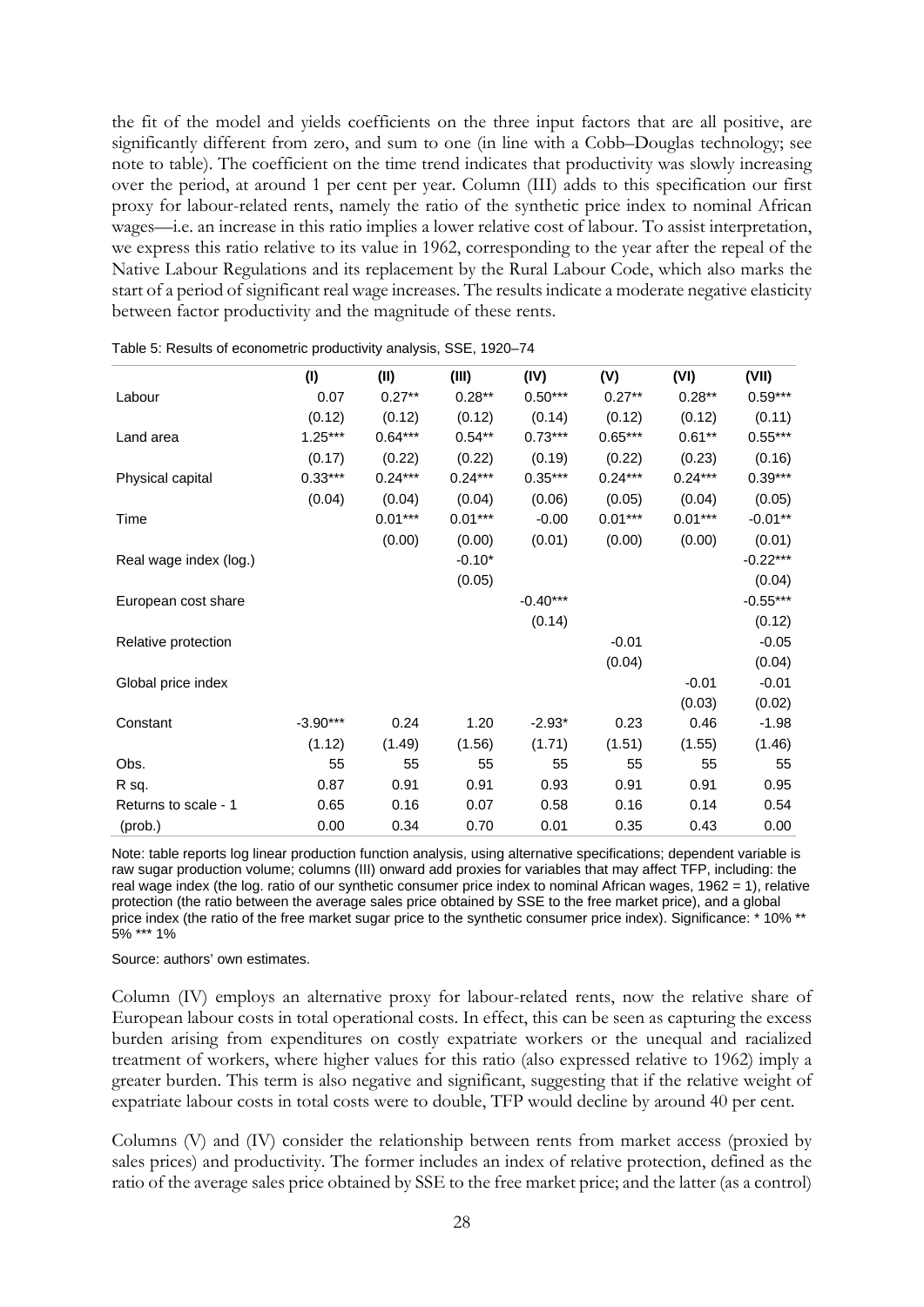simply includes the ratio of the free market price to the synthetic price index. Considered separately, neither of these proxies displays a statistically significant conditional association with output. Even when we include all the proxies simultaneously in the model, as per the results in the final column, this non-association still holds. In contrast, this model shows substantial and highly significant associations with *both* of the labour-related proxies. Not only is the result consistent with the previous finding that labour-related costs were generally a more important source of profitability; an additional insight now is that access to these rents, and perhaps the corresponding burden associated with high European labour costs, may well have impeded longer-run productivity growth, plausibly through lower investment in modern technologies (see above).

#### **6 Conclusion**

This paper set out to connect two hitherto largely separate literatures: studies on the return to private investments in the colonies and analyses of the nature and legacies of (extractive) colonial institutions. We argued that both these literatures had largely taken an aggregate view, and the focus of previous studies on returns to external investors meant that it was generally not possible to dig into the internal drivers of firm profitability. Our contribution has been to take a firm-level perspective. Through reconstruction of SSE's annual financial records from 1920 to 1974, we were able to trace the evolution of net earnings and their corresponding components, particularly labour input and sugar output quantities, as well as corresponding factor prices. This was in a context of sustained access by the firm to forced labour (legally abolished only in the early 1960s) and preferential trading arrangements with the metropole in Portugal.

In keeping with existing studies of returns to colonial investments, we found that SSE achieved moderate yet stable returns over the 55 years analysed. Compared with investments in 'risky' UK assets, which yielded an average real annual return of 7 per cent over the period 1920–74, we estimate that investors in SSE obtained an average real return of 4 per cent, ranging from 8.6 per cent in the 1920s to a negative real return (-2.2 per cent) in the 1970s as economic challenges mounted. The comparable return on capital employed, a more precise measure of profitability, was 9.8 per cent for the same period; this was also of a similar order of magnitude for a range of UK companies (for which we have data).

Turning to the contribution of 'colonial institutions' to this performance, we focussed on: access to cheap labour, achieved via various coercive legal instruments including the legal obligation to undertake work and head taxes; and preferential access to the Portuguese market, primarily through tariff rate quotas and guaranteed prices. Sets of counterfactual simulations, in which we varied input (local labour) and output (sugar) prices based on plausible less extractive regimes, revealed two basic insights. First, access to cheap labour was an essential component of the SSE business model, at least for lengthy periods; various plausible scenarios suggest that cost increases associated with lower access to compelled labour would have lowered real profitability by at least one half, possibly putting into question the firms' operational viability. Second, preferential market access was not such a fundamental driver of success; returns to SSE capital would have remained at the same order of magnitude (when viewed over the long run) if a much larger portion of its product had been sold on the free market. We also showed that the degree of preferential treatment afforded to SSE was not nearly as large as that shown to in-quota suppliers to the USA.

Finally, we investigated the extent to which access to these colonial rents may have affected overall firm productivity. An econometric production function analysis revealed that higher rates of local labour exploitation and higher relative expenditures on European workers were associated with lower total factor productivity. This is consistent with the record of slow or late investment in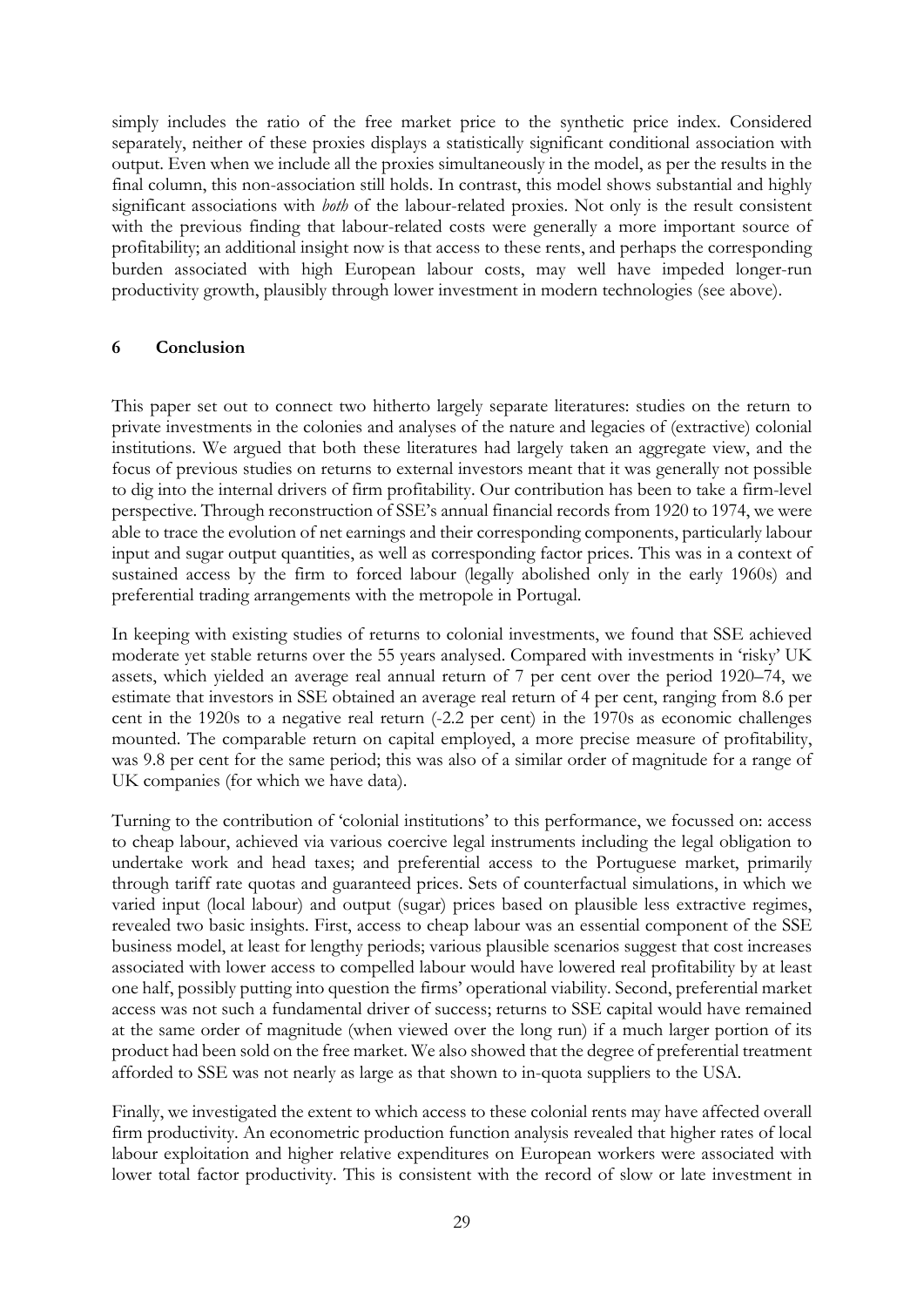technological innovation, such as higher-yielding varieties, as well as very high rates of mortality and morbidity on the plantations at least until the 1950s.

We conclude from this case study that the consequences of extractive institutions for colonial firms were dual-faced. On the one hand, their direct effect was to support higher profits than would otherwise have been obtainable (e.g. if labour were provided in a free and non-racial labour market). On the other hand, they likely had a perverse effect on productivity and, perhaps, by sustaining a highly racialized social and economic structure, may have sowed the seeds of their own destruction.

#### **References**

- Acemoglu, D., and J.A. Robinson (2012). *Why nations fail. The origins of power, prosperity and poverty*. London: Profile Books. <https://doi.org/10.1355/ae29-2j>
- Acemoglu, D., and A. Wolitzky (2011). 'The economics of labour coercion'. *Econometrica*, 79(2): 555–600. <https://doi.org/10.3982/ECTA8963>
- Acemoglu, D., S. Johnson, and J.A. Robinson (2001). 'The colonial origins of comparative development'. *American Economic Review*, 91(5): 1329–401. <https://doi.org/10.1257/aer.91.5.1369>
- Afrifa Taylor, A. (2006). 'An economic history of the Ashanti Gold Fields Corporation, 1895–2004: land, labour, capital and enterprise'. PhD Thesis, London School of Economics.
- Alexopoulou, K., and D. Juif (2017). 'Colonial state formation without integration: tax capacity and labour regimes in Portuguese Mozambique (1890s–1970s)'. *International Review of Social History*, 62(2): 215–52. <https://doi.org/10.1017/S0020859017000177>
- Allina, E. (2012). *Slavery by any other name: African life under company rule in colonial Mozambique*. Charlottesville: University of Virginia Press.
- Amin, S. (1972). 'Underdevelopment and dependence in Black Africa: origins and contemporary forms'. *Journal of Modern African Studies*, 10(4): 503–24. <https://doi.org/10.1017/S0022278X00022801>
- Anderson, P. (1962). 'Portugal and the end of ultra-colonialism', Parts 1–3. *New Left Review*, 15: 83–102; 16: 88–123; 17: 85–114.
- Arnold, A.J. (2016). 'Industrial profitability in the trans-World War II period'. *Accounting History Review*, 27(1): 101–14. <https://doi.org/10.1080/21552851.2016.1246255>
- Austin, G. (2010). 'African economic development and colonial legacies'. *International Development Policy / Revue Internationale de Politique de Développement*. 1: 11–32.<https://doi.org/10.4000/poldev.78>
- Austin, G., and C.U. Uche (2007). 'Collusion and competition in colonial economies: banking in British West Africa, 1916–1960'. *Business History Review*, 81(1): 1–26 [https://doi.org/10.1017/](https://doi.org/10.1017/S0007680500036230) [S0007680500036230](https://doi.org/10.1017/S0007680500036230)
- Bakker, H. (1967). 'Cane supplies and field costs: provisional estimates 1967–71'. Luabo: Sena Sugar Estates.
- Ballinger, R.A. (1978). 'A history of sugar marketing through 1974'. Agricultural Economics Report 382. Washington, DC: US Department of Agriculture.
- Beulens, F., and E. Frankema (2016). 'Colonial adventures in tropical agriculture: new estimates of returns on investment in the Netherlands Indies, 1919–38'. *Cliometrica*, 10: 197–224. [https://doi.org/10.1007/](https://doi.org/10.1007/s11698-015-0128-z) [s11698-015-0128-z](https://doi.org/10.1007/s11698-015-0128-z)
- Beulens, F., and S. Marysse (2009). 'Returns on investment during the colonial era: the case of the Belgian Congo'. *The Economic History Review*, 62(s1): 135–66. [https://doi.org/10.1111/j.1468-](https://doi.org/10.1111/j.1468-0289.2009.00482.x) [0289.2009.00482.x](https://doi.org/10.1111/j.1468-0289.2009.00482.x)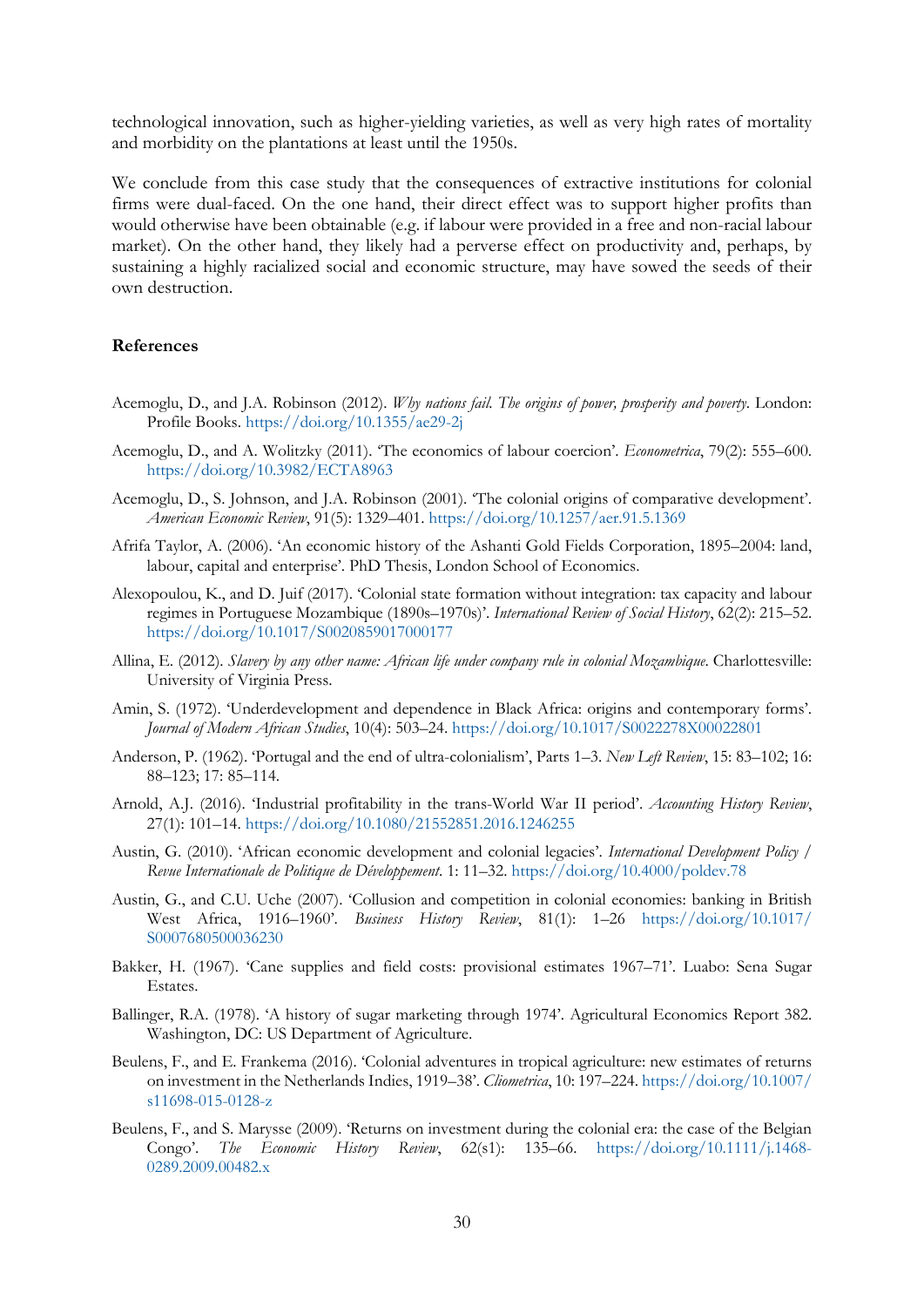- Board of Inquiry into the Causes and Circumstances of a Dispute in the Sugar Industry of Trinidad (1955). D.T. Jack, Chairman. Port of Spain: Government Printing Office.
- Board of Inquiry into a Trade Dispute in the Sugar Industry of Trinidad, December 1960 (1961). C.H. Goldenberg, Chairman. Port of Spain: Government Printing Office.
- Bosma, U., and R. Knight (2004). 'Global factory and local field: convergence and divergence in the international cane-sugar industry, 1850–1940'. *International Review of Social History*, 49(1): 1–25. <https://doi.org/10.1017/S0020859003001342>
- Cahen, M. (2013). 'Enslaved labour and forced labour in Mozambique'. *Portuguese Studies Review*, 21(1): 253– 65.
- Cain, P. (1985). 'J. A. Hobson, financial capitalism and imperialism in late Victorian and Edwardian England'. *The Journal of Commonwealth and Imperial History*, 13(3): 1–27. [https://doi.org/10.1080/](https://doi.org/10.1080/03086538508582691) [03086538508582691](https://doi.org/10.1080/03086538508582691)
- Cairncross, A.K. (1935). 'Did foreign investment pay?'. *The Review of Economic Studies*, 3(1): 67–78. <https://doi.org/10.2307/2967573>
- Chalmin, P. (1990). *Tate and Lyle. The making of a sugar giant, 1859–1989*. London: Routledge.
- Clarence-Smith, G. (1985). *The Third Portuguese Empire, 1825–1975: a study in economic imperialism*. Manchester: Manchester University Press.
- Clemens, M.A., and J.G. Williamson (2004). 'Wealth bias in the first global capital market boom, 1870– 1913'. *The Economic Journal*, 114(495): 304–37. <https://doi.org/10.1111/j.1468-0297.2004.00211.x>
- Cleveland, T. (2015). *Diamonds in the rough: corporate paternalism and African professionalism on the mines of colonial Angola, 1917–75*. Athens, Ohio: Ohio University Press.
- Cooper, F. (1996). *Decolonization and African society. The labour question in French and British Africa*. Cambridge: Cambridge University Press. <https://doi.org/10.1017/CBO9780511584091>
- da Silva, A.F., and P. Neves (2020). 'The paradox of nationality: foreign investment in Portuguese Africa, 1890–1974'. *Business History*, Special Issue Paper. Online. [https://doi.org/10.1080/](https://doi.org/10.1080/00076791.2020.1797683) [00076791.2020.1797683](https://doi.org/10.1080/00076791.2020.1797683)
- das Neves, J.M. (1998). 'Economy, society and labour migration in central Mozambique: a case study of Manica Province'. PhD Thesis, School of Oriental and African Studies.
- Davis, L.E., and R.A. Huttenback (1982). 'The political economy of British imperialism: measures of benefits and supports'. *The Journal of Economic History*, 42(1): 119–30. [https://doi.org/10.1017/](https://doi.org/10.1017/S0022050700026966) [S0022050700026966](https://doi.org/10.1017/S0022050700026966)
- Davis, L.E., and R.A. Huttenback (1988). *Mammon and the pursuit of empire: the economics of British imperialism*. Cambridge: Cambridge University Press.
- Dimson, E., P. Marsh, and M. Staunton (2002). *Triumph of the optimists: 101 years of global investment returns*. Princeton: Princeton University Press. <https://doi.org/10.1515/9781400829477>
- Dippel, C., A. Greif, and G. Trefler (2020). 'Outside options, coercion, and wages: removing the sugar coating'. *The Economic Journal*, 130(630): 1678–714. <https://doi.org/10.1093/ej/ueaa030>
- Eckstein, A.M. (1991). 'Is there a "Hobson–Lenin" thesis on late nineteenth century colonial expansion?'. *The Economic History Review*, 44(2): 297–318. <https://doi.org/10.1111/j.1468-0289.1991.tb02207.x>
- Edlin, A.S., and J.E. Stiglitz (1995). 'Discouraging rivals: managerial rent-seeking and economic inefficiencies'. *The American Economic Review*, 85(5): 1301–12.
- Etherington, N. (1982). 'Reconsidering theories of imperialism'. *History and Theory*, 21(10): 1–36. <https://doi.org/10.2307/2505147>
- Fieldhouse, D. (1961). 'Imperialism: a historiographical revision'. *The Economic History Review*, 14(2): 187– 209. <https://doi.org/10.1111/j.1468-0289.1961.tb00045.x>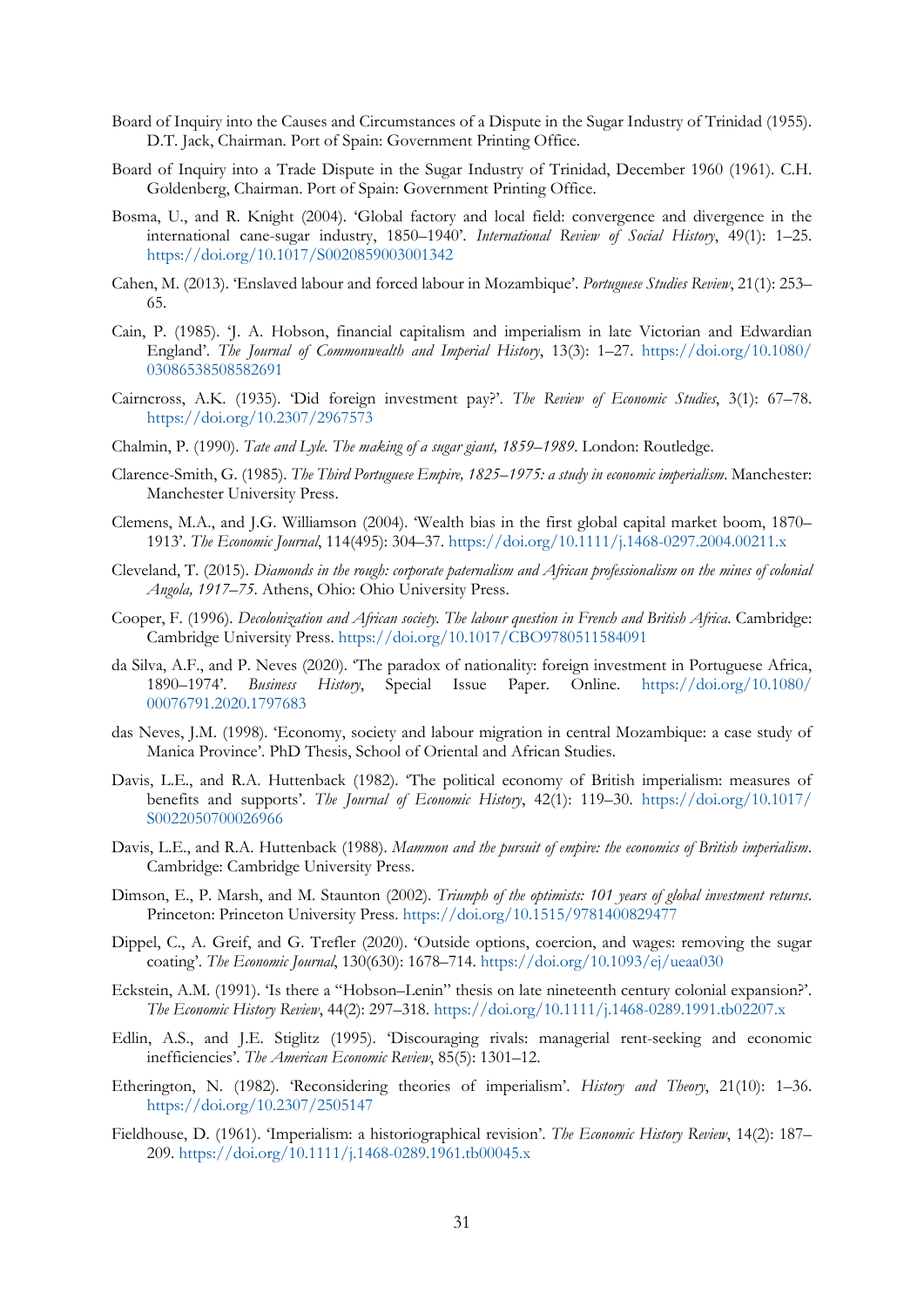- Frankel, S.H. (1967). *Investment and the return to equity to capital in the South African gold mining industry, 1887– 1965: an international comparison*. Oxford: Basil Blackwell.
- Frankema, E., and M. van Waijenburg (2012). 'Structural impediments to African growth? new evidence from real wages in British Africa, 1880–1965'. *The Journal of Economic History*, 72(4): 895–926. <https://doi.org/10.1017/S0022050712000630>
- Gallagher, J., and R. Robinson (1953). 'The imperialism of free trade'. *The Economic History Review*, 6(1): 1– 15. <https://doi.org/10.2307/2591017>
- Galvão, H. (1947). 'Exposição do deputado Henrique Galvão à Comissão de Colónias da Assembleia Nacional, em Janeiro de 1947'. Arquivo Histórico-Parlamentar; Henrique Galvão; caixa 48, n.10. Lisbon: Assembleia da República.
- Grier, R.M. (1999). 'Colonial legacies and economic growth'. *Public Choice*, 98: 317–35. [https://doi.org/](https://doi.org/10.1023/A:1018322908007) [10.1023/A:1018322908007](https://doi.org/10.1023/A:1018322908007)
- Grossman, R.S. (2015). 'Bloody foreigners! Overseas equity on the London Stock Exchange, 1869–1929'. *The Economic History Review*, 68(2), 471–521. <https://doi.org/10.1111/ehr.12075>
- Guthrie, Z.K. (2017) '"This was only being done to help": development and forced labour in Barue, Mozambique, 1959–65'. *International Labour and Working-Class History*, 92, 134–54. [https://doi.org/](https://doi.org/10.1017/S0147547917000114) [10.1017/S0147547917000114](https://doi.org/10.1017/S0147547917000114)
- Harvey, D. (2003). *The new imperialism*. Oxford: Oxford University Press. [https://doi.org/10.1093/oso/](https://doi.org/10.1093/oso/9780199264315.001.0001) [9780199264315.001.0001](https://doi.org/10.1093/oso/9780199264315.001.0001)
- Havik, P. (2013). 'Colonial administration, public accounts and fiscal extraction: policies and revenues in Portuguese Africa, 1900–1960'. *African Economic History*, 41: 159–221.
- Head, J. (1980). 'State, capital and migrant labour in Zambezia, Mozambique: a study of the labour force of the Sena Sugar Estates Limited'. PhD Thesis, University of Durham.
- Higgins, D.M., and S. Toms (2011) 'Explaining corporate success: the structure and performance of British firms, 1950–84'. *Business History*, 53(1): 85–118. <https://doi.org/10.1080/00076791.2011.546668>
- Hobson, J.A. (1902). *Imperialism: a study*. New York: James Pott & Co.
- Hopkins, A.G. (1976). 'Imperial business in Africa: Part II, interpretations'. *The Journal of African History,* 17(2): 267–90. <https://doi.org/10.1017/S0021853700001328>
- Hopkins, A.G. (1987). 'Big business in African studies'. *The Journal of African History*, 28(1): 119–40. <https://doi.org/10.1017/S0021853700029455>
- Hopkins, A.G. (1988). 'Accounting for the British Empire'. *The Journal of Commonwealth and Imperial History*, 16(2): 234–47. <https://doi.org/10.1080/03086538808582759>
- IBRD (International Bank of Reconstruction and Development) (1953). *The economic development of British Guiana*. Baltimore: The Johns Hopkins Press.
- Jerónimo, M.B., and J.P. Monteiro (2012). 'Das "dificuldades de levar os indígenas a trabalhar": O "Sistema" de trabalho nativo no império colonial português'. In M.B. Jerónimo (ed.), *O Império Colonial em Questão: (sécs. XIX-XX): poderes, saberes e instituições*, pp. 159–96. Lisbon: Edições 70.
- Jones, G. (2002). *British trading companies in the nineteenth and twentieth centuries*. Oxford: Oxford University Press.
- Jones, G., and J. Wale (1998). 'Merchants as business groups: British trading companies in Asia before 1945'. *The Business History Review*, 72(3): 367–408. <https://doi.org/10.2307/3116215>
- Jordà, O., K. Knoll, D. Kuvshinov, M. Schularick, and A.M. Taylor (2019). 'The rate of return on everything, 1870–2015. *The Quarterly Journal of Economics*, 134(3): 1225–98. [https://doi.org/10.1093/](https://doi.org/10.1093/qje/qjz012)  $qje/qjz012$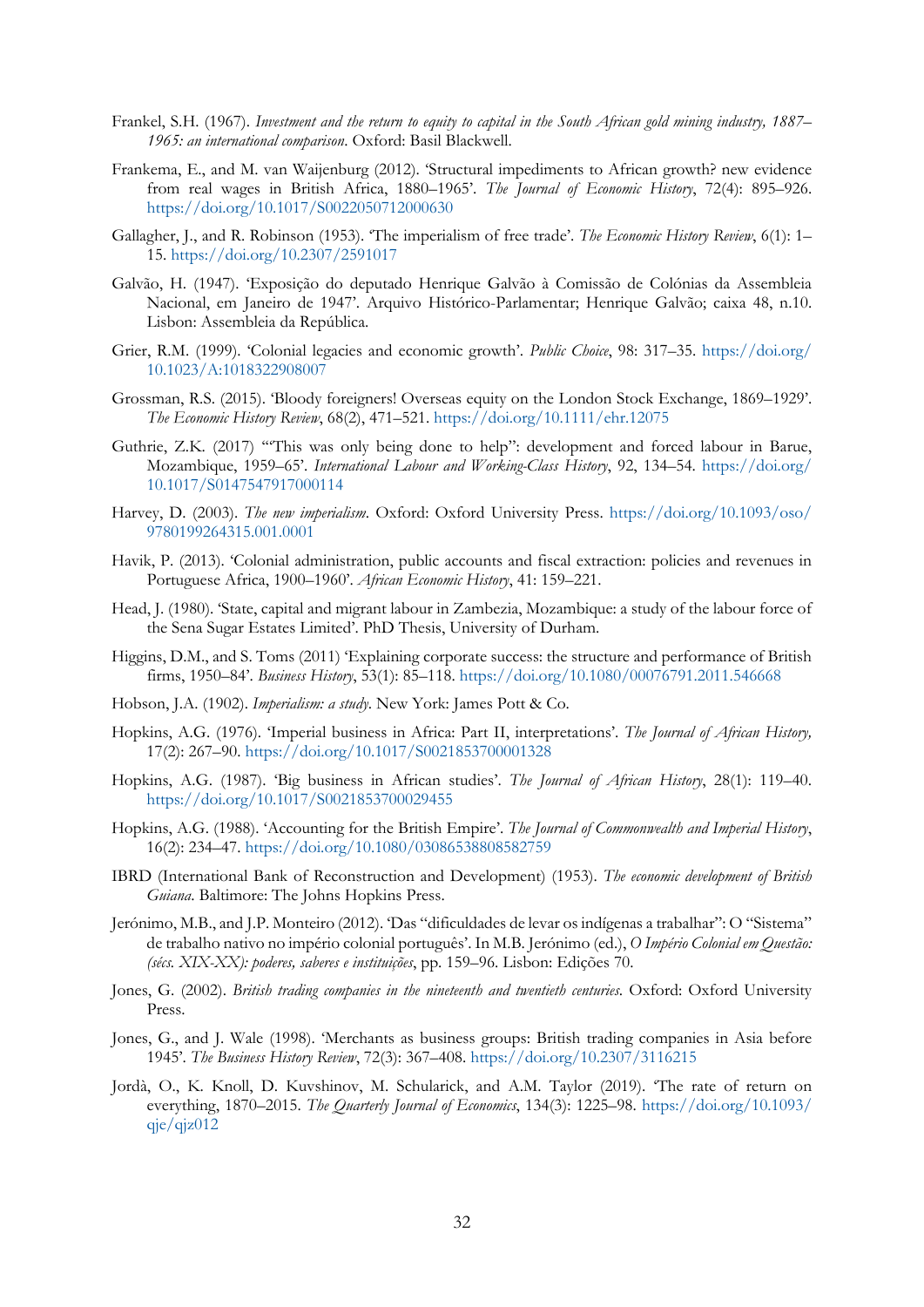- Keese, A. (2012). 'The constraints of late colonial reform policy: forced labour scandals in the Portuguese Congo (Angola) and the limits of reform under authoritarian late colonial rule, 1955–61'. *Portuguese Studies*, 28(2): 186–200. <https://doi.org/10.1353/port.2012.0014>
- Lapperre, P. (2020). *Bitter sweetness: rise and demise of the Hornung sugar empire in the Zambezi Delta (1888–1988)*. The Author.
- League of Nations (1929). 'Sugar'. Memorandum prepared for the Economic Committee. Geneva: Economic and Financial Organization.
- Lehfeldt, R.A. (1913). 'The rate of interest on British and foreign investments'. *Journal of the Royal Statistical Society*, 76(2): 196–207. <https://doi.org/10.2307/2340093>
- Lenin, V.I. (1917). *Imperialism, the highest stage of capitalism: a popular outline*, in *Selected works* (1963), Vol. 1: 667– 766. Moscow: Progress Publishers. Available at: [https://www.marxists.org/archive/lenin/works/](https://www.marxists.org/archive/lenin/works/1916/imp-hsc/imperialism.pdf) [1916/imp-hsc/imperialism.pdf](https://www.marxists.org/archive/lenin/works/1916/imp-hsc/imperialism.pdf) (accessed 15 June 2022).
- Linblad, J.T. (2018). 'The profitability of Dutch business in late colonial Indonesia'. *Lembaran Sejarah*, 14(1): 48–63. <https://doi.org/10.22146/lembaran-sejarah.39860>
- Mamdani, M. (2018). *Citizen and subject: contemporary Africa and the legacy of late colonialism*. Princeton: Princeton University Press. <https://doi.org/10.23943/9781400889716>
- Mata, M.E. (2007). 'Foreign joint stock companies operating in Portuguese colonies on the eve of the First World War'. *South African Journal of Economic History*, 21(1–2). [https://doi.org/10.1080/](https://doi.org/10.1080/10113430709511202) [10113430709511202](https://doi.org/10.1080/10113430709511202)
- Mitchell, C., D. Chambers, and N. Crafts (2011). 'How good was the profitability of British railways, 1870– 1912?'. *The Economic History Review*, 64(3): 798–831. [https://doi.org/10.1111/j.1468-](https://doi.org/10.1111/j.1468-0289.2010.00550.x) [0289.2010.00550.x](https://doi.org/10.1111/j.1468-0289.2010.00550.x)
- Nunn, N. (2007). 'Historical legacies: a model linking Africa's past to its current underdevelopment'. *Journal of Development Economics*, 83(1): 157–75. <https://doi.org/10.1016/j.jdeveco.2005.12.003>
- Roberts, R. (1992). *Schroders. Merchants and bankers*. London: Macmillan.
- Rönnbäck, K., and O. Broberg (2019). *Capitalism and colonialism: the return on British investments in Africa, 1869– 1969*. London: Palgrave Macmillan. <https://doi.org/10.1007/978-3-030-19711-7>
- Rönnbäck, K., O. Broberg, and S. Gallis (2022). 'A colonial cash cow: the return on investments in British Malaya, 1869–1969'. *Cliometrica*, 16: 149–73. <https://doi.org/10.1007/s11698-021-00223-8>
- Ross, E.A. (1925). *Report on employment of native labour in Portuguese Africa*. New York: The Abbott Press.
- Seecharan, C. (2005). *Sweetening bitter sugar: Jock Campbell, the Booker "reformer" in British Guiana*. Kingston: Ian Randle.
- SSE (1932). *Boletim da Agência Geral das Colónias*, VIII (90): 632–38. Sena Sugar Estates.
- SSE (1945). *Moçambique e o problema açucareiro*. Lourenço Marques: Sena Sugar Estates.
- SSE (1955). *Sessenta anos de açúcar na Zambézia*. Lisbon: Sena Sugar Estates
- SSE (1956) *Exposoçao das actividades economicas de Moçambique*. Lourenço Marques: Sena Sugar Estates.
- Serra, C. (1980). 'O capitalismo colonial na Zambézia 1855-1930'. *Estudos Moçambicanos*, 1: 33–52.
- Sicotte, R., and A. Dye (2006). 'The origins and development of the US Sugar Programme, 1934–59'. Paper prepared for the 14th International Economic History Conference, August. Available at: <http://citeseerx.ist.psu.edu/viewdoc/download?doi=10.1.1.505.662&rep=rep1&type=pdf> (accessed 10 June 2022).
- SIDUL (1954). 'Contribuiçao que, para o estudo da reorganizaçao da industria de refinaçao de açúcar, oferece a Sociedade Industria do Ultramar, SARL'. Lisbon: SIDUL.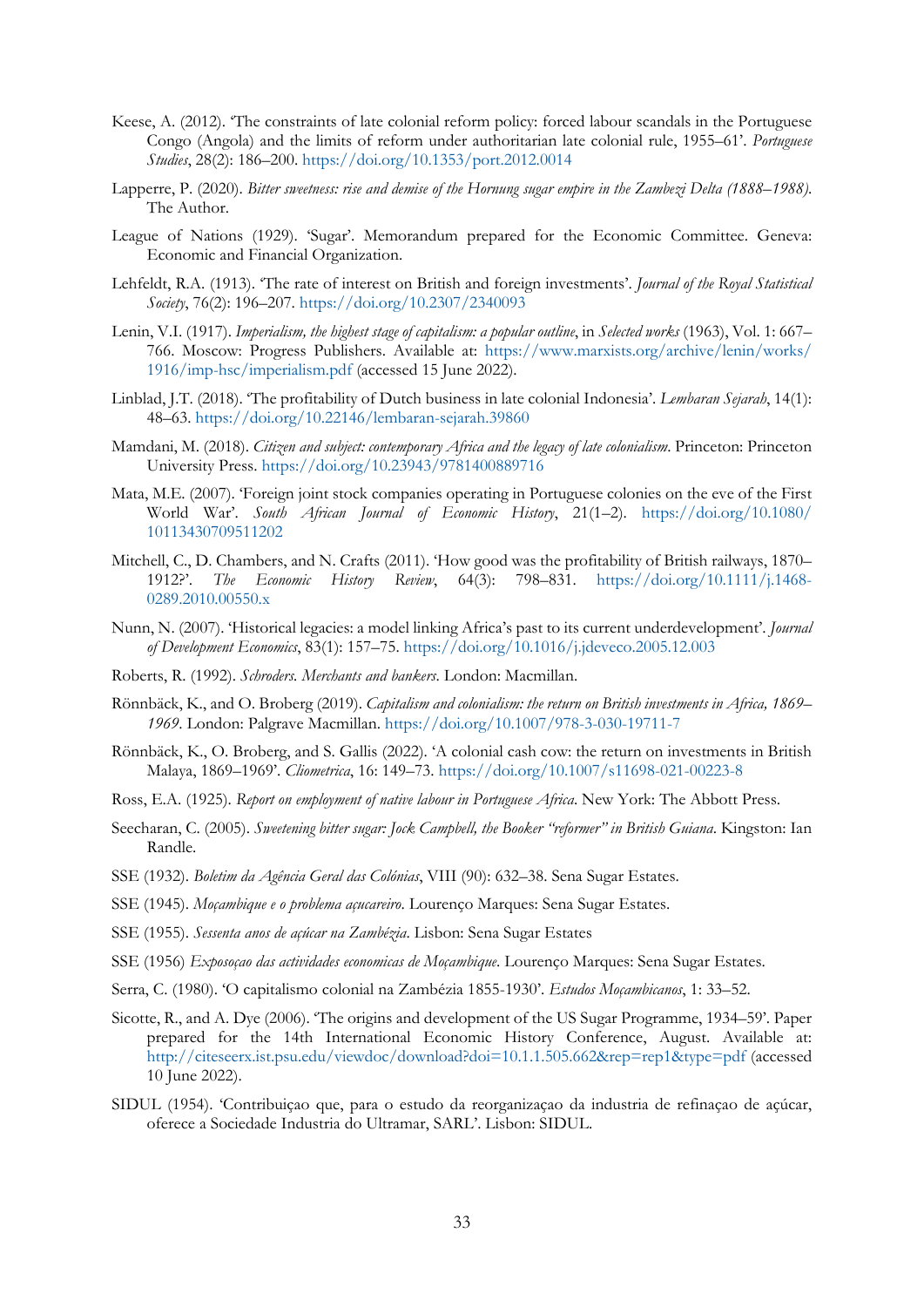- Stokes, E. (1969). 'Late nineteenth-century colonial expansion and the attack on the theory of economic imperialism: a case of mistaken identity?' *The Historical Journal*, 12(2): 285–301. [https://doi.org/](https://doi.org/10.1017/S0018246X69000010) [10.1017/S0018246X69000010](https://doi.org/10.1017/S0018246X69000010)
- Svedberg, P. (1982). 'The profitability of UK direct foreign investment under colonialism'. *Journal of Development Economics*, 11(3): 273–86. [https://doi.org/10.1016/0304-3878\(82\)90007-4](https://doi.org/10.1016/0304-3878(82)90007-4)
- Thomas, R.G. (1973). 'Forced labour in British West Africa: the case of Northern Territories of the Gold Coast, 1906–27'. *The Journal of African History*, 14(1): 79–103. [https://doi.org/10.1017/](https://doi.org/10.1017/S0021853700012184) [S0021853700012184](https://doi.org/10.1017/S0021853700012184)
- Timoshenko, V., and B. Swerling (1957). *The world's sugar: progress and policy*. Stanford, CA: Stanford University Press.
- Toms, S. (1997). 'The finance and growth of the Lancashire cotton textile industry, 1870–1914'. *Business and Economic History*, 26(2): 323–29.
- Toms, S. (2010). 'Calculating profit: a historical perspective on the development of capitalism'. *Accounting, Organizations and Society*, 35(2): 205–21. <https://doi.org/10.1016/j.aos.2009.06.002>
- Toms, S., and M. Beck (2007). 'The limits of economic counterfactuals: the case of the Lancashire textile industry'. *Management and Organizational History*, 2(4): 315–30. [https://doi.org/10.1177/](https://doi.org/10.1177/1744935907086117) [1744935907086117](https://doi.org/10.1177/1744935907086117)
- Vail, L., and L. White (1980). *Capitalism and colonialism in Mozambique: a study of Quelimane District*. London: Heinemann.
- Valério, N., and P. Tjipilica (2008). 'Economic activity in the Portuguese colonial empire: a factor analysis approach'. *Économies et Sociétés*, Série Histoire Économique Quantitative, 39(9): 1765–808.
- van der Eng, P. (1998). 'Exploring exploitation: the Netherlands and colonial Indonesia, 1870–1940'. *Revista de Historia Economica / Journal of Iberian and Latin American Economic History*, 16(1): 291–321. <https://doi.org/10.1017/S0212610900007138>
- Weeks, J.F. (1971). 'Wage policy and the colonial legacy: a comparative study'. *The Journal of Modern African Studies*, 9(3): 361–87. <https://doi.org/10.1017/S0022278X00025143>
- Winch, D. (1965). *Classical political economy and colonies*. Cambridge, MA: Harvard University Press
- Zamparoni, V. (2007). *De escravo a cozinheiro: colonialismo e racismo em Moçambique*. Salvador: EDUFBA/CEAO.